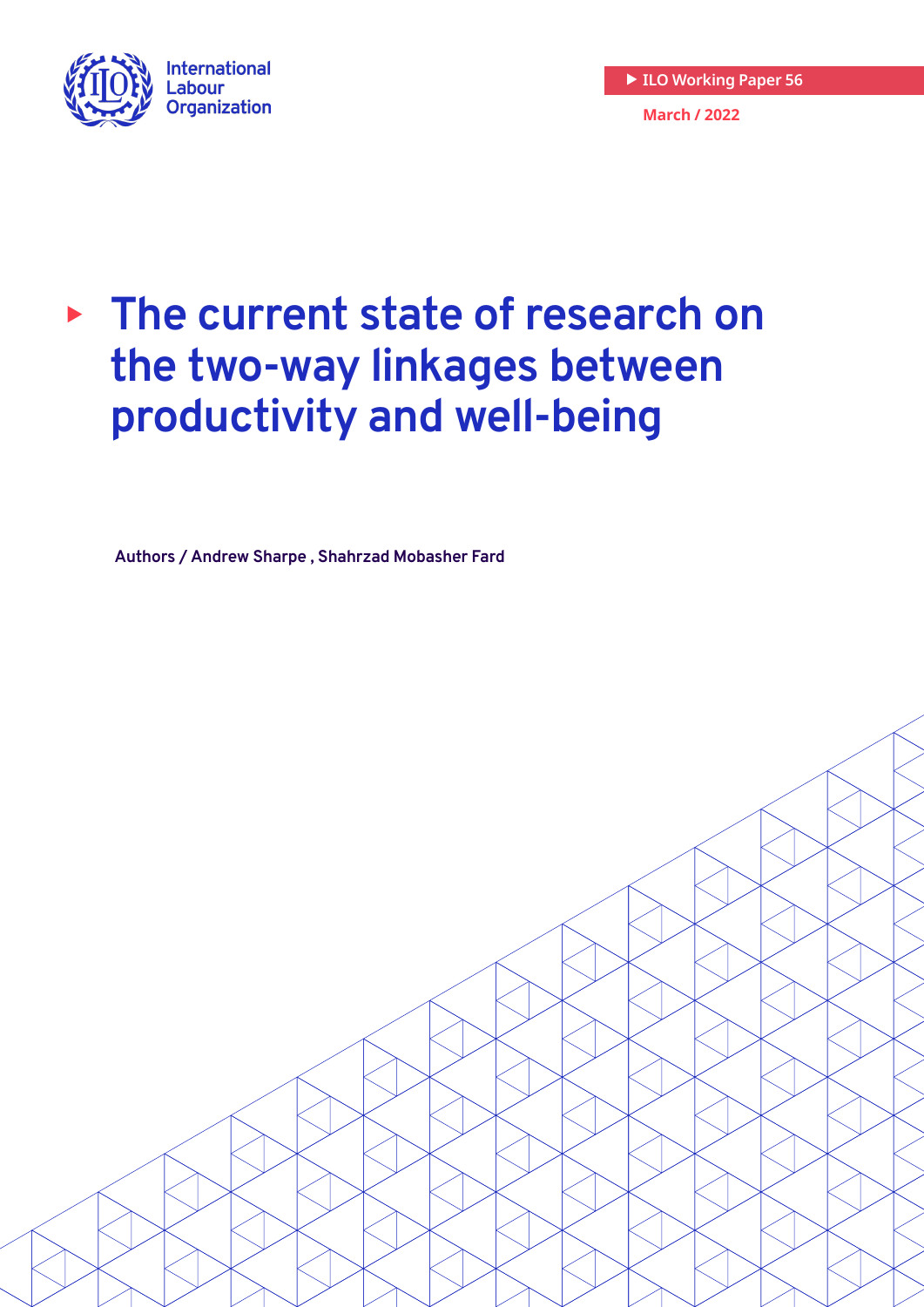#### Copyright © International Labour Organization 2022



This is an open access work distributed under the Creative Commons Attribution 3.0 IGO License ([http://](http://creativecommons.org/licenses/by/3.0/igo) [creativecommons.org/licenses/by/3.0/igo\)](http://creativecommons.org/licenses/by/3.0/igo). Users can reuse, share, adapt and build upon the original work, even for commercial purposes, as detailed in the License. The ILO must be clearly credited as the owner of the original work. The use of the emblem of the ILO is not permitted in connection with users' work.

**Translations** – In case of a translation of this work, the following disclaimer must be added along with the attribution: *This translation was not created by the International Labour Office (ILO) and should not be considered an official ILO translation. The ILO is not responsible for the content or accuracy of this translation.*

**Adaptations** – In case of an adaptation of this work, the following disclaimer must be added along with the attribution: *This is an adaptation of an original work by the International Labour Office (ILO). Responsibility for the views and opinions expressed in the adaptation rests solely with the author or authors of the adaptation and are not endorsed by the ILO.*

All queries on rights and licensing should be addressed to ILO Publications (Rights and Licensing), CH-1211 Geneva 22, Switzerland, or by email to [rights@ilo.org.](mailto:rights@ilo.org)

ISBN: 9789220367766 (print) ISBN: 9789220367773 (web-pdf) ISBN: 9789220367780 (epub) ISBN: 9789220367797 (mobi) ISBN: 9789220367803 (html) ISSN: 2708-3446

DOI: 10.54394/TMUV3384

The designations employed in ILO publications, which are in conformity with United Nations practice, and the presentation of material therein do not imply the expression of any opinion whatsoever on the part of the International Labour Office concerning the legal status of any country, area or territory or of its authorities, or concerning the delimitation of its frontiers.

The responsibility for opinions expressed in signed articles, studies and other contributions rests solely with their authors, and publication does not constitute an endorsement by the International Labour Office of the opinions expressed in them.

Reference to names of firms and commercial products and processes does not imply their endorsement by the International Labour Office, and any failure to mention a particular firm, commercial product or process is not a sign of disapproval.

ILO Working Papers summarize the results of ILO research in progress, and seek to stimulate discussion of a range of issues related to the world of work. Comments on this ILO Working Paper are welcome and can be sent to [rogovsky@ilo.org](mailto:rogovsky@ilo.org), [RESEARCH@ilo.org](mailto:RESEARCH@ilo.org).

Authorization for publication: Richard Samans, Director RESEARCH

ILO Working Papers can be found at: <www.ilo.org/global/publications/working-papers>

#### **Suggested citation:**

Sharpe , A., Mobasher Fard, S. 2022. *The current state of research on the two-way linkages between productivity and well-being*, ILO Working Paper 56 (Geneva, ILO).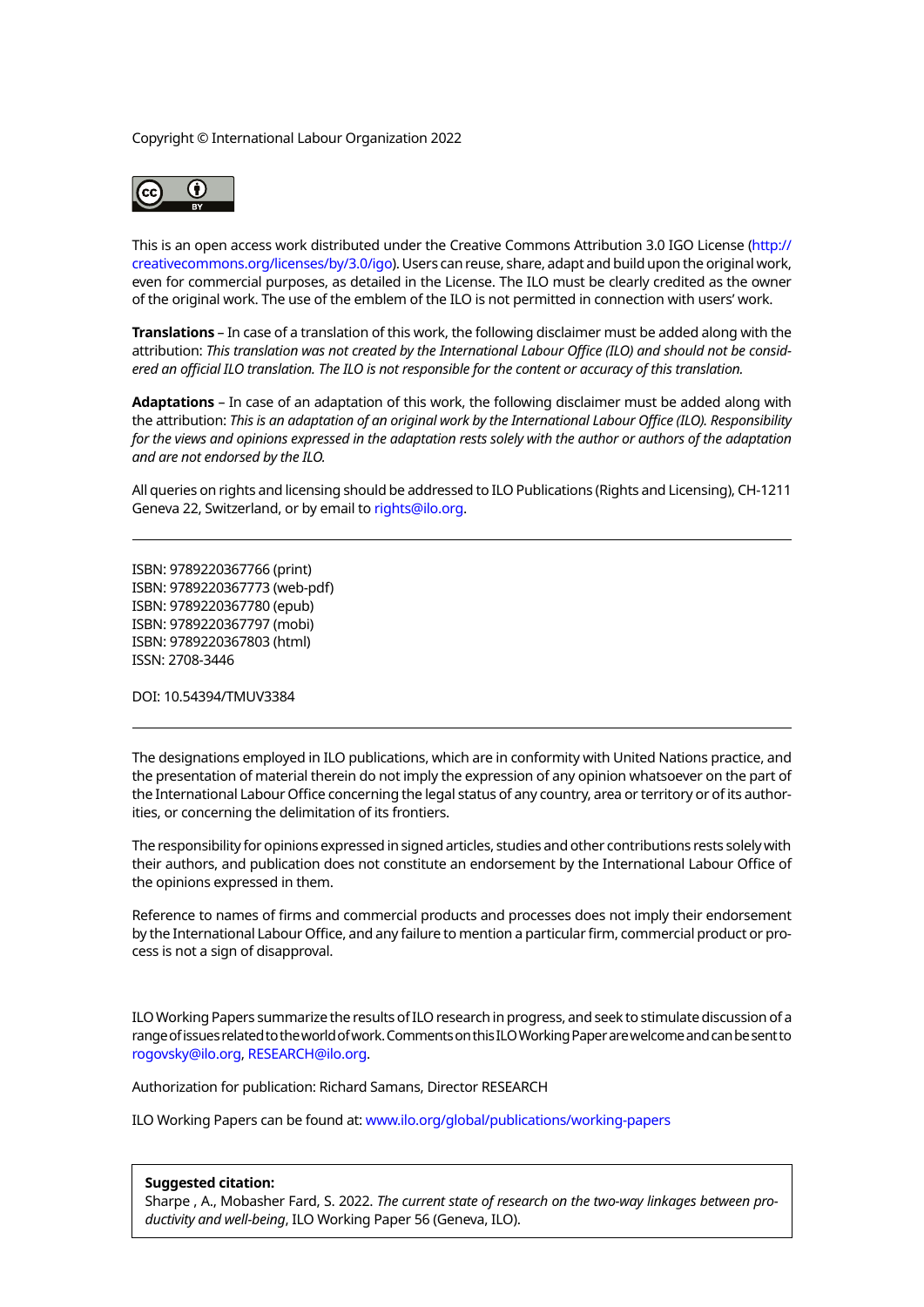## <span id="page-2-0"></span>**Abstract**

Interest in the topic of well-being has burgeoned in recent years as the weaknesses of gross domestic product (GDP) per capita as a proxy for well-being have become more apparent. At the same time, the global economy has experienced a productivity slowdown. Since productivity growth is recognized as being by far the most important long-term source of sustainable gains in living standards, this development has implications for the future of living standards around the world.

These two developments raise a number of issues related to the two-way linkages between productivity and well-being. First, does slower productivity growth constitute a significant threat to the betterment of the well-being of the world's population, and, if so, by how much? Second, given that many indicators of well-being can have positive effects on productivity, should one aspect of any strategy to revive productivity growth be to focus on policies that improve well-being? The objective of this report is to survey the current state of research on the two-way linkages between productivity and well-being.

## **About the authors**

**Andrew Sharpe** is the Founder and Executive Director of the Ottawa-based Centre for the Study of Living Standards, a not-for-profit economic research organization. He is also the Founding Editor of the journal *International Productivity Monitor* and Executive Director of the International Association for Research in Income and Wealth

**Shahrzad Mobasher Fard** is a Senior Economist at the World Bank Group.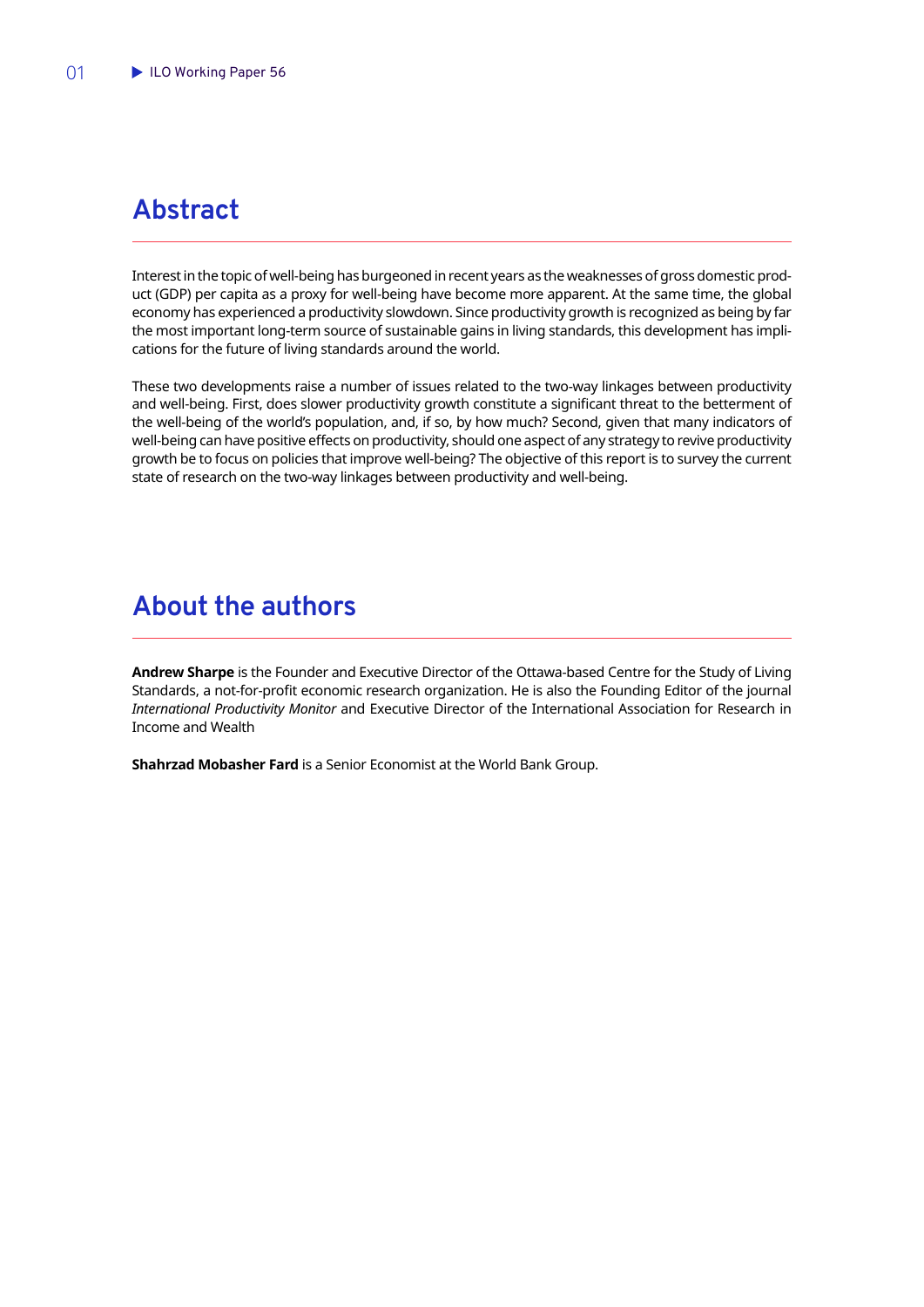## **Table of contents**

| <b>Abstract</b>          | 01 |
|--------------------------|----|
| About the authors        | 01 |
| <b>Executive Summary</b> | 05 |

**Introduction** 08

|  | $\triangleright$ 1 Measurement issues related to productivity and well-being | 09 |
|--|------------------------------------------------------------------------------|----|
|  | A. Productivity measurement                                                  | 09 |
|  | 1) Definitions of productivity                                               | 09 |
|  | 2) Productivity metrics                                                      | 10 |
|  | 3) Problems in productivity measurement                                      | 11 |
|  | 4) Misconceptions related to productivity                                    | 12 |
|  | <b>B. Well-being measurement</b>                                             | 13 |
|  | 1) Objective measures of well-being                                          | 13 |
|  | 2) Measures of subjective well-being                                         | 14 |
|  |                                                                              |    |

|  | ▶ 2 Channels through which productivity growth can affect well-being                                                                                                                                           | 16                |
|--|----------------------------------------------------------------------------------------------------------------------------------------------------------------------------------------------------------------|-------------------|
|  | A. Link between productivity growth and objective well-being                                                                                                                                                   | 16                |
|  | 1) Impact of productivity growth on real wages                                                                                                                                                                 | 16                |
|  | 2) Impact of higher real wages and higher real incomes on private consumption and govern-<br>ment revenues that finance public consumption and public transfers, with implications for<br>objective well-being | 19                |
|  | 3) Impact of technical progress and productivity gains on greenhouse gas emissions                                                                                                                             | 21                |
|  | <b>B. Subjective well-being</b>                                                                                                                                                                                | $22 \overline{ }$ |
|  | 1) Impact of absolute and relative income on subjective well-being                                                                                                                                             | $22 \overline{ }$ |
|  | 2) Theoretical and methodological limitations to assessing the relationship between absolute<br>and relative income and subjective well-being                                                                  | 24                |

| $\triangleright$ 3 Linkages running from well-being to productivity                                    | 25 |
|--------------------------------------------------------------------------------------------------------|----|
| A. Impact of objective well-being on productivity                                                      | 25 |
| 1) Impact of health conditions                                                                         | 25 |
| 2) Impact of mental health on productivity                                                             | 26 |
| 3) Impact of risky health behaviours                                                                   | 26 |
| 4) Impact of equality and fairness on productivity                                                     | 27 |
| 5) Impact of wages on productivity (job turnover and worker effort in relation to efficiency wages) 28 |    |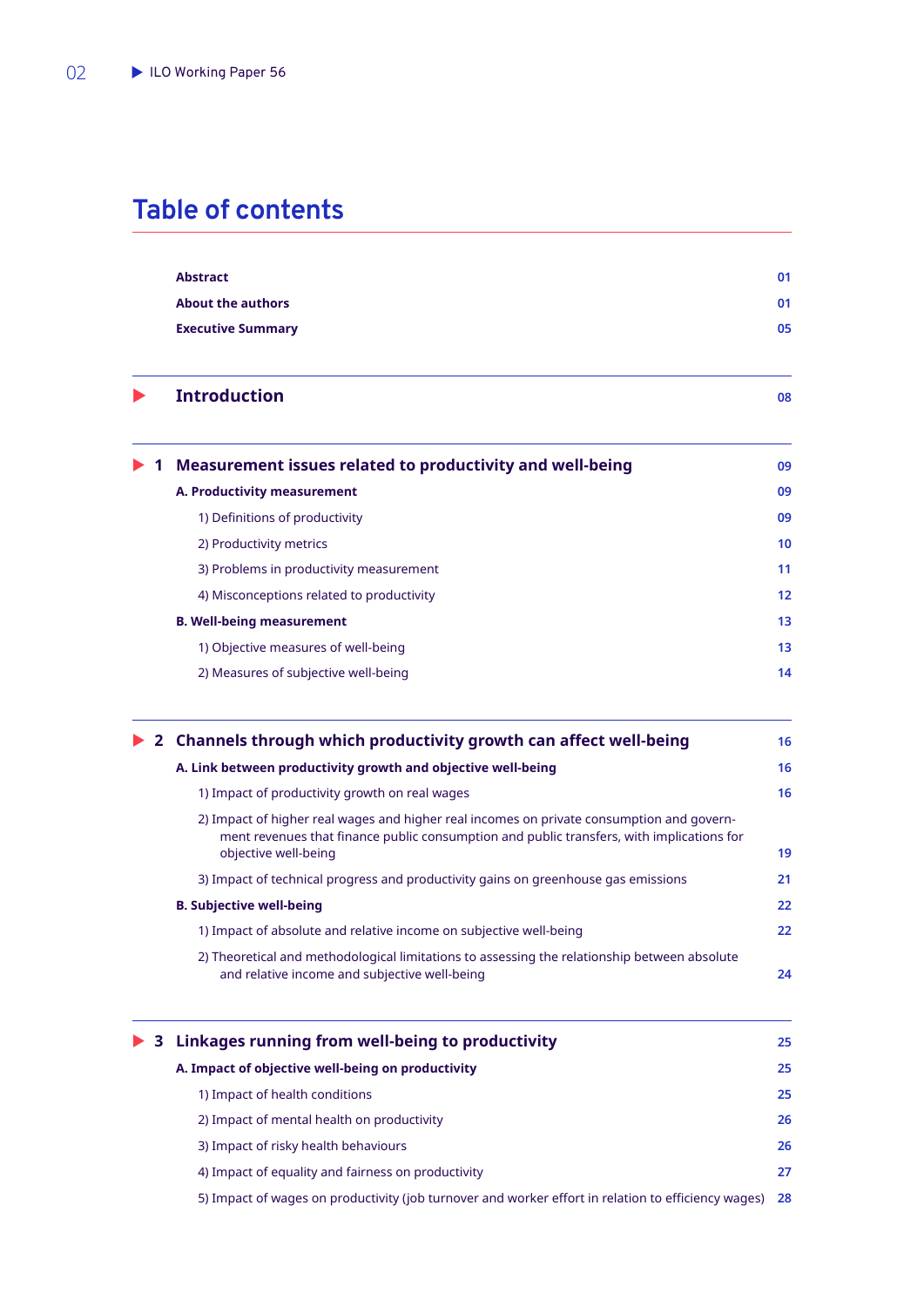| 6) Impact of economic and job security on productivity                                                                             | 28 |
|------------------------------------------------------------------------------------------------------------------------------------|----|
| B. Path from subjective well-being to productivity                                                                                 | 28 |
| 1) Job satisfaction and productivity                                                                                               | 29 |
| 2) Link between work-related stress and productivity                                                                               | 29 |
| C. Factors affecting productivity through well-being effects                                                                       | 30 |
| 1) Human capital, well-being and productivity                                                                                      | 30 |
| 2) Social capital (e.g. trust), well-being and productivity                                                                        | 31 |
| 3) Impact of public health and environmental conditions both in and outside the workplace on<br>worker well-being and productivity | 31 |
| 4) Implications of ICT usage on worker well-being and productivity                                                                 | 32 |
| 5) Impact of workplace wellness programmes on worker well-being and productivity                                                   | 32 |
|                                                                                                                                    |    |

**Conclusion** 34

**[References](#page-36-0) 35**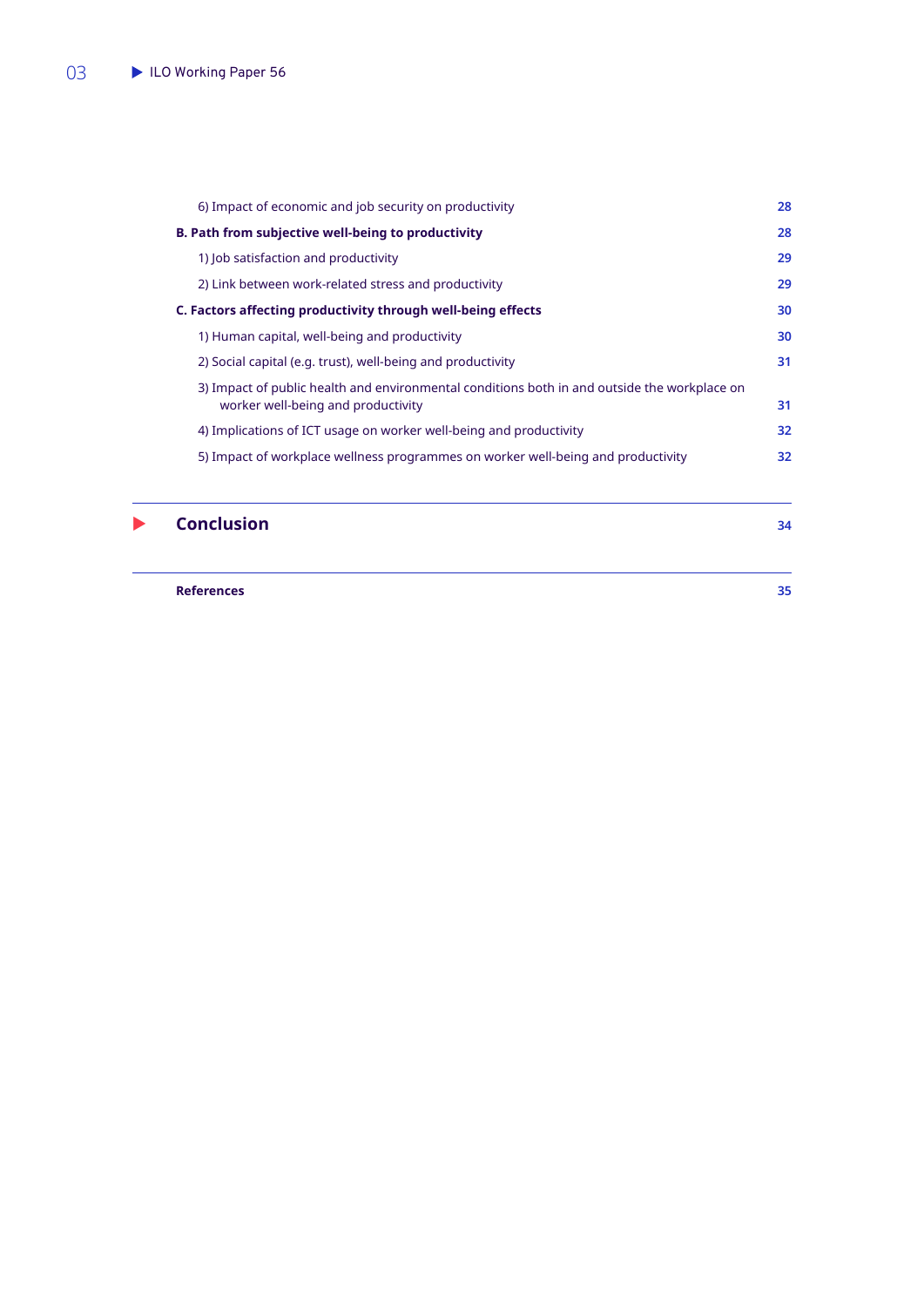## **List of Figures**

| Figure 1: Growth in labour productivity and real compensation, Canada, 1976-2018 (1976=100) | 17 |
|---------------------------------------------------------------------------------------------|----|
| Figure 2: The conceptual framework underlying the analysis of decoupling                    | 18 |
| Figure 3: Components of consumption, Canada, 1981, 2000, 2008, 2014 and 2017 (2007 dollars  |    |
| per capita)                                                                                 | 20 |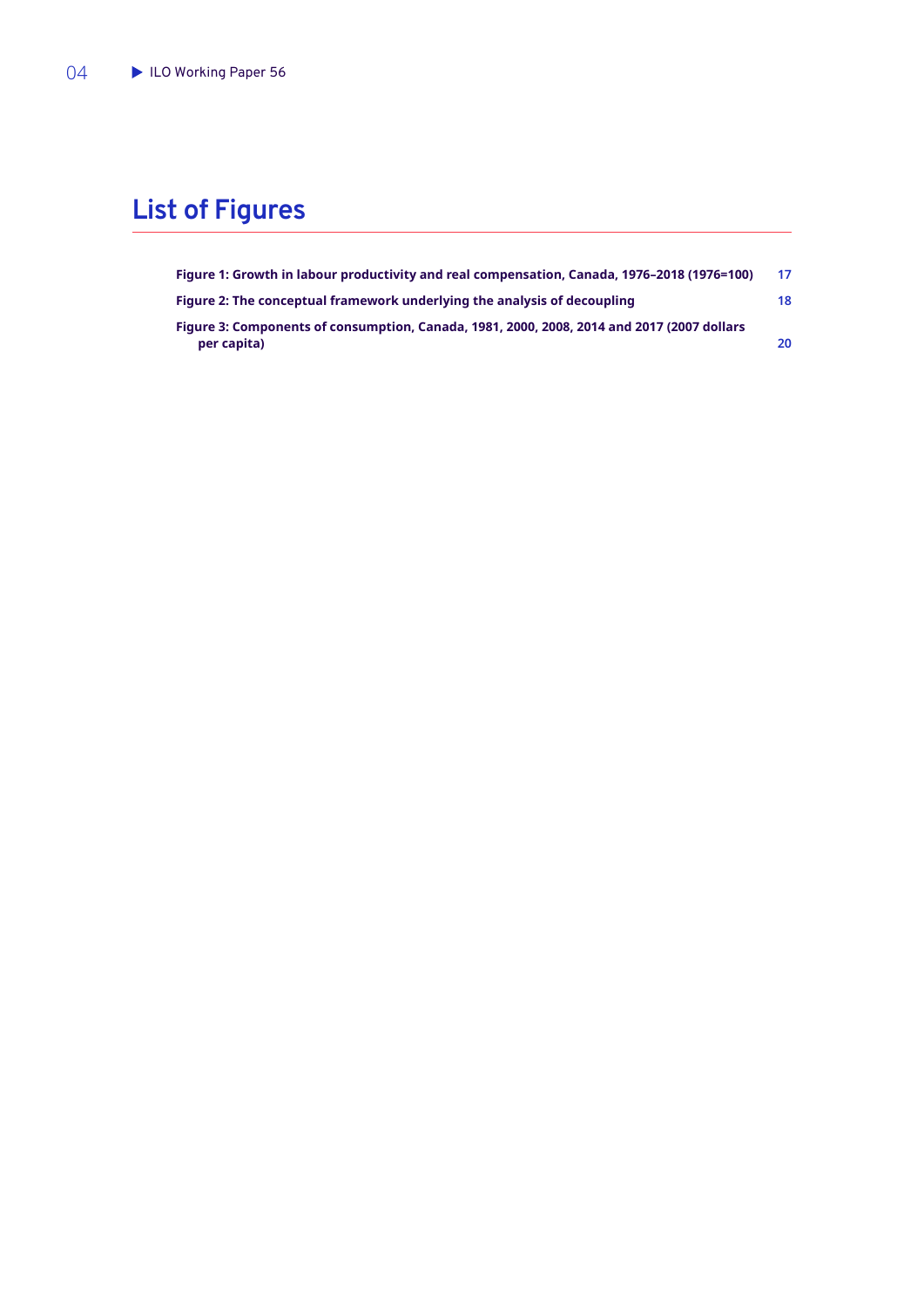## <span id="page-6-0"></span>**Executive Summary**

Interest in the topic of well-being has burgeoned in recent years as the weaknesses of gross domestic product (GDP) per capita as a proxy for well-being have become more apparent. At the same time, the global economy has experienced a productivity slowdown. Since productivity growth is recognized as being by far the most important long-term source of sustainable gains in living standards, this development has implications for the future of living standards around the world.

These two developments raise a number of issues related to the two-way linkages between productivity and well-being. First, does slower productivity growth constitute a significant threat to the betterment of the well-being of the world's population, and, if so, by how much? Second, given that many indicators of well-being can have positive effects on productivity, should one aspect of any strategy to revive productivity growth be to focus on policies that improve well-being?

In order to answer these questions, it is important to understand the linkages between productivity and well-being, both the channels running from productivity to well-being and the paths from well-being to productivity. That is the objective of this background report.

This report contains three main parts. The first part discusses measurement issues related to both productivity and well-being. The second part reviews the literature on the channels running from productivity to well-being. The third part discusses the literature on the linkages running from well-being to productivity. The fourth part presents a conclusion.

### Measurement of productivity and well-being

The first part of the report, on measurement issues, covers the definition of productivity, productivity metrics, productivity measurement issues and misconceptions about productivity. Productivity is a vast field, and the discussion is at a high level of generality. The key takeaways are that productivity measurement challenges are formidable, especially with regard to public services and the incorporation of new products into real output measures.

In addition, a number of misconceptions about productivity need to be allayed. Productivity gains come from working smarter, not harder. In the long run, there is no trade-off between productivity and employment at the total economy level. Productivity is not a synonym for output, meaning that productivity losses due to a pandemic, for example, are not the same as output losses and are generally much smaller.

The measurement of well-being is also looked at in the first part of this report. There are two basic approaches to well-being: objective well-being measures, which includes a wide range of economic and social indicators and can be represented either by a dashboard of selected indicators or as a composite index based on a weighting scheme; and subjective well-being measures, often referred to as happiness metrics. Vigorous debate continues about the advantages and disadvantages of the two approaches.

Subjective well-being includes both long-term and short-term measures. The former are retrospective in nature and capture a person's overall satisfaction with life. The latter focus on positive and negative effect in the here and now. The relative importance given to objective and subjective well-being measures varies greatly among researchers. Some discount subjective well-being because of cultural influences and different expectations about what life can bring, while others downplay objective measures of well-being, asserting that all that matters is whether individuals feel happy or not.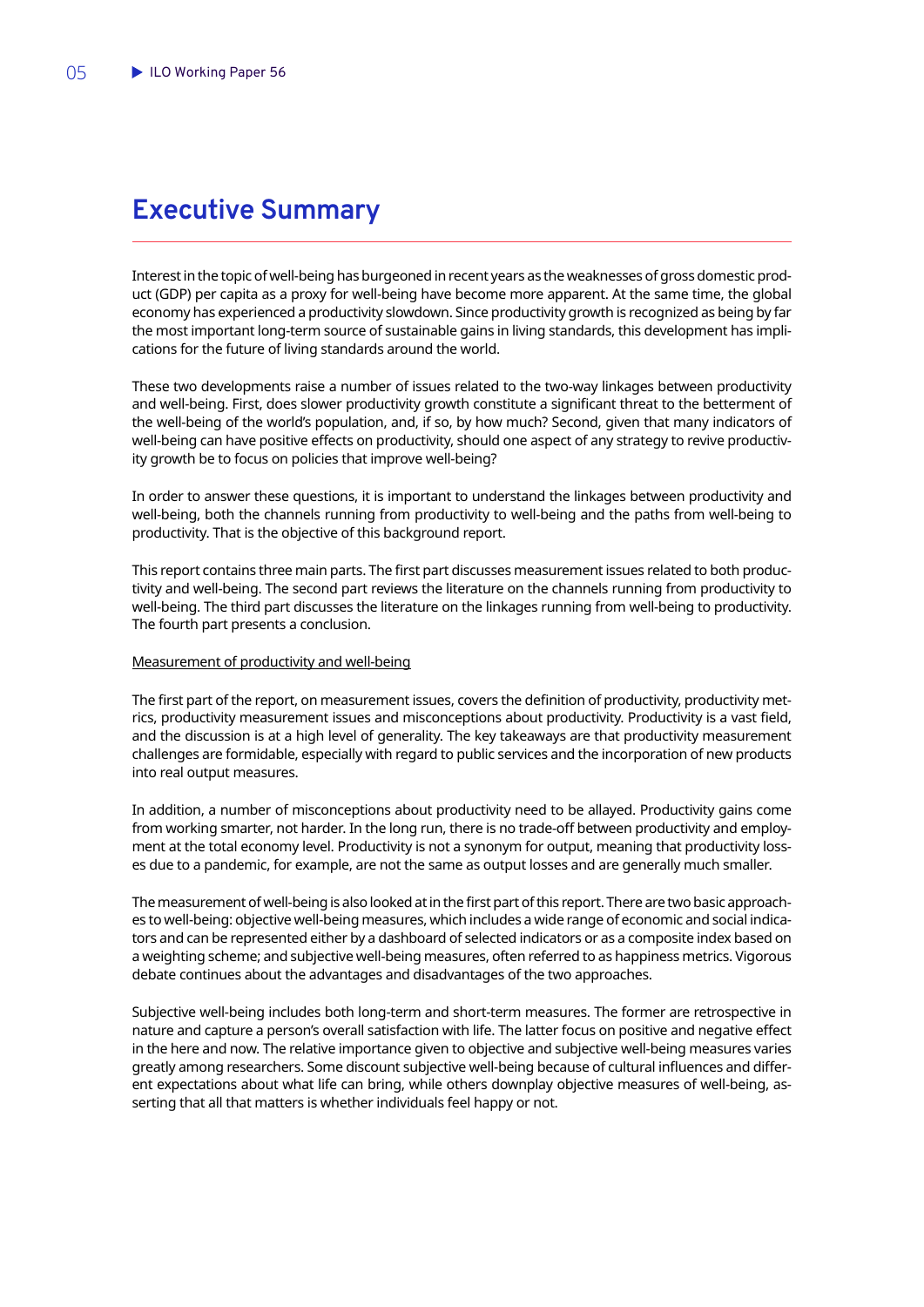### Linkages from productivity to well-being

The second part of the report examines the channels through which productivity growth can affect well-being linkages running from well-being to productivity. The most obvious and important channel is created through the real income gains that productivity growth makes possible, both for workers in the form of real wages and for owners of capital through higher profits. Real income growth also boosts tax revenues, which can be used for public infrastructure and services and for transfer payments. The working assumption, which may or may not be correct, is that higher income leads to higher well-being.

Productivity growth, or, more specifically, the technological progress that makes productivity advancements possible, can also indirectly affect well-being through its positive effects on the environment. For example, increased energy efficiency or productivity can reduce  $\mathsf{CO}_2$  emissions.

The link from productivity growth to well-being may, however, have been weakening in recent decades, owing to both the slowdown in productivity growth and the decoupling of productivity from median wages.

The impact of productivity growth on subjective well-being is more problematic than the link between productivity and objective well-being, at least in the developed world. Life satisfaction is, on average, low in the developing world, meaning that rapid economic growth, which is driven largely by productivity growth, can increase subjective well-being. In rich countries, however, the impact of higher incomes on well-being is less clear, as illustrated by the Easterlin Paradox, an example of which is the fact that life satisfaction has barely moved in the United States of America for many decades, despite real income gains.

### Linkages from well-being to productivity

The third part of the report examines the linkages running from well-being to productivity. The paths from objective well-being to productivity are numerous: better health and nutrition boost worker productivity, and research has shown that a more equitable and inclusive society and economy, as well as greater job security, foster greater productivity. Literature on the efficiency wage shows that workers paid above their market wage become more productive.

Subjective well-being also has effects on productivity. The "happy worker" hypothesis provides evidence that higher levels of job satisfaction promote productivity. On the other hand, if well-being in the workplace or in general is low as a result of high levels of stress, productivity may be negatively affected.

Several factors can affect productivity via their impact on well-being. For example, higher levels of social capital promote trust in society, and trust has been shown to be positively associated with productivity. Equally, public health and environmental conditions have positive effects on well-being and productivity. Wellness programmes can also contribute to both worker well-being and productivity.

### **Conclusion**

Following a review of the evidence presented in this report, the two questions posed at the start of this section can be answered strongly in the affirmative. First, productivity growth – and the higher incomes and government revenues arising from it – do indeed contribute to higher levels of well-being, especially objective measures of well-being and especially in developing countries. This means that slower global productivity growth will dampen the pace of advancement of well-being around the world.

Second, given the strong linkages identified in the report running from well-being to productivity, especially in the area of health, policies and programmes aimed at directly or indirectly increasing the well-being of the population will have positive impact on productivity performance. These productivity gains will, in turn, generate greater income and government revenues that can boost well-being. Productivity growth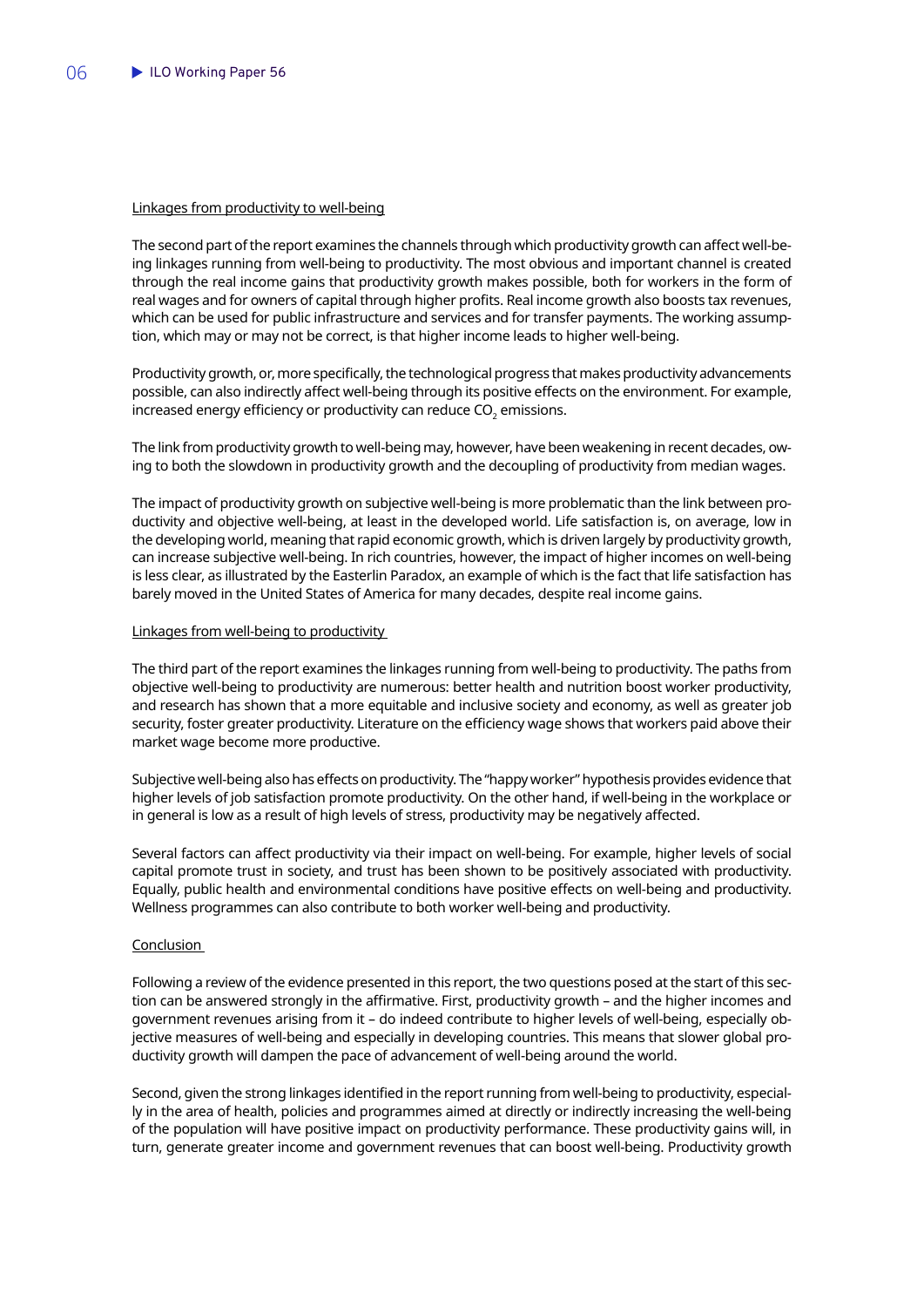### 07 **ILO Working Paper 56**

and improvements in well-being are closely interconnected and can create positive, mutually reinforcing feedback loops.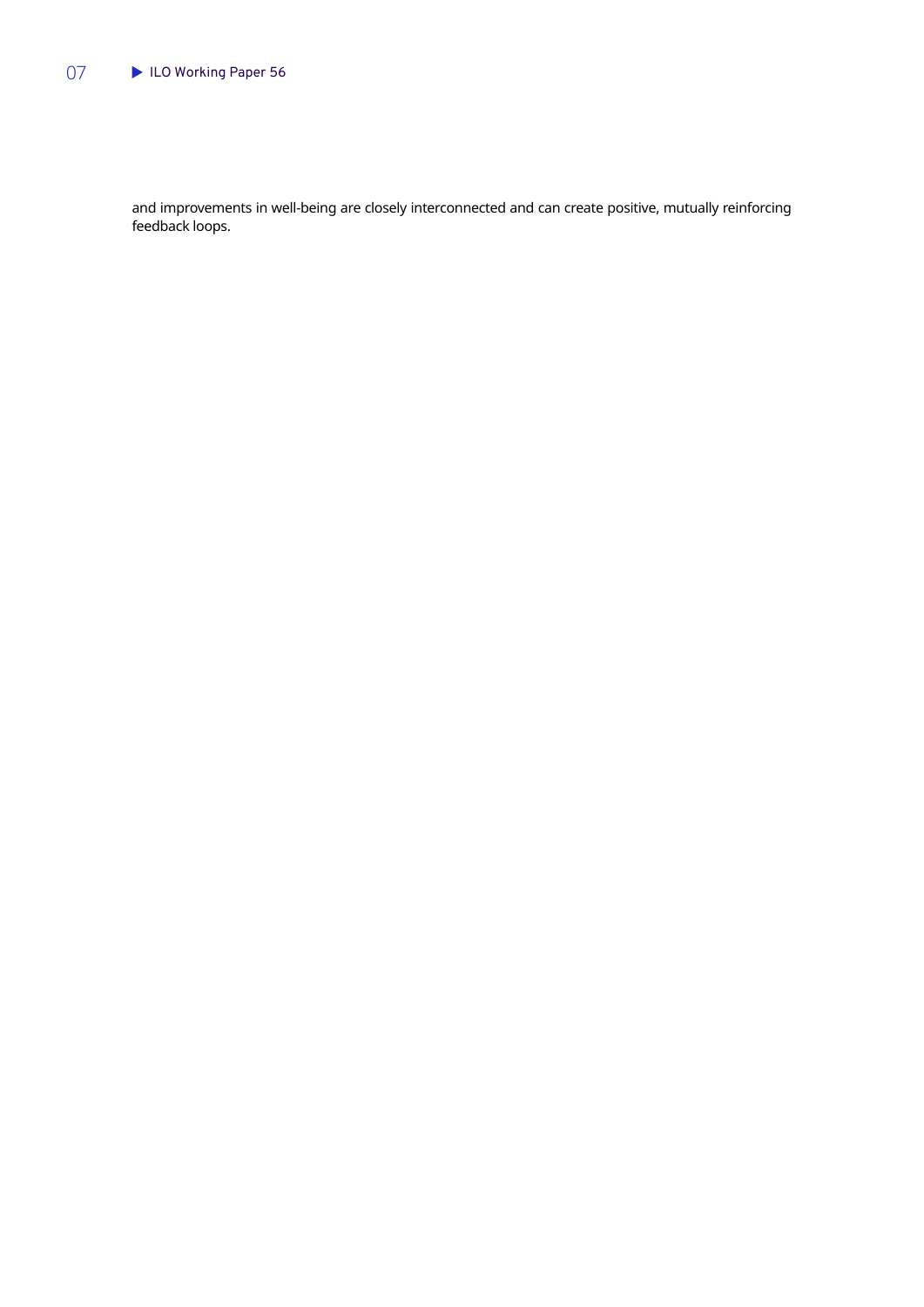## <span id="page-9-0"></span>**Example 1** Introduction<sup>1</sup>

Interest in the topic of well-being has burgeoned in recent years as the weaknesses of GDP per capita as a proxy for well-being have become more apparent (Hoekstra 2019). At the same time, the global economy has experienced a productivity slowdown.<sup>2</sup> Since productivity growth is recognized as being by far the most important long-run source of sustainable gains in living standards, this development has implications for the future of living standards around the world.

These two developments raise a number of issues related to the two-way linkages between productivity and well-being. First, does slower productivity growth constitute a significant threat to the betterment of the well-being of the world's population, and, if so, by how much? Second, given that many indicators of well-being can have positive effects on productivity, should one aspect of any strategy to revive productivity growth be to focus on policies that improve well-being?

In order to answer these questions, it is important to understand the linkages between productivity and well-being, both the channels running from productivity to well-being and the paths running from well-being to productivity. That is the objective of this background report.

From a well-being perspective, multiple indicators can be used to capture the capacity of a country to generate well-being for its citizens and its actual performance in that area. While this report is concerned with only one of those factors, namely productivity, a comprehensive approach to well-being needs to include multiple factors, not just a single factor.

This report contains three main parts. The first part discusses measurement issues related to both productivity and well-being. The second part reviews the literature on the channels running from productivity to well-being. The third part discusses the literature on the linkages passing from well-being to productivity. The fourth part presents a conclusion.

<sup>1</sup> The authors would like to thank Lawrence Jeff Johnson from the International Labour Organization (ILO) for the invitation to prepare this report and the ILO for its financial assistance. We thank the following ILO officials for their written comments: Lawrence Jeff Johnson, Nikolai Rogovsky, Sajid Ghani, Marlene de la Chaux and Marva Corley-Coulibaly. We also wish to thank the participants of the ILO seminar on 8 November 2021 at which this report was presented for comments.

<sup>2</sup> A second development related to productivity, at least in the developed world, has been the decoupling of productivity and pay. Growth in the real median wage has diverged from labour productivity in many advanced countries. On this issue, see the the Fall 2021 issue (No. 41) of the International Productivity Monitor, with articles on the United States by Mishel and Bivens (2021), on Canada by Sharpe and Ashwell (2021), on the United Kingdom by Teichgraeber and Van Reenen (2021), and on Canada and the United States by Greenspon, Stansbury and Summers (2021). For developments in OECD countries, see Sharpe and Uguccioni (2017) and Schwellnus, Kappeler and Pionnier (2017).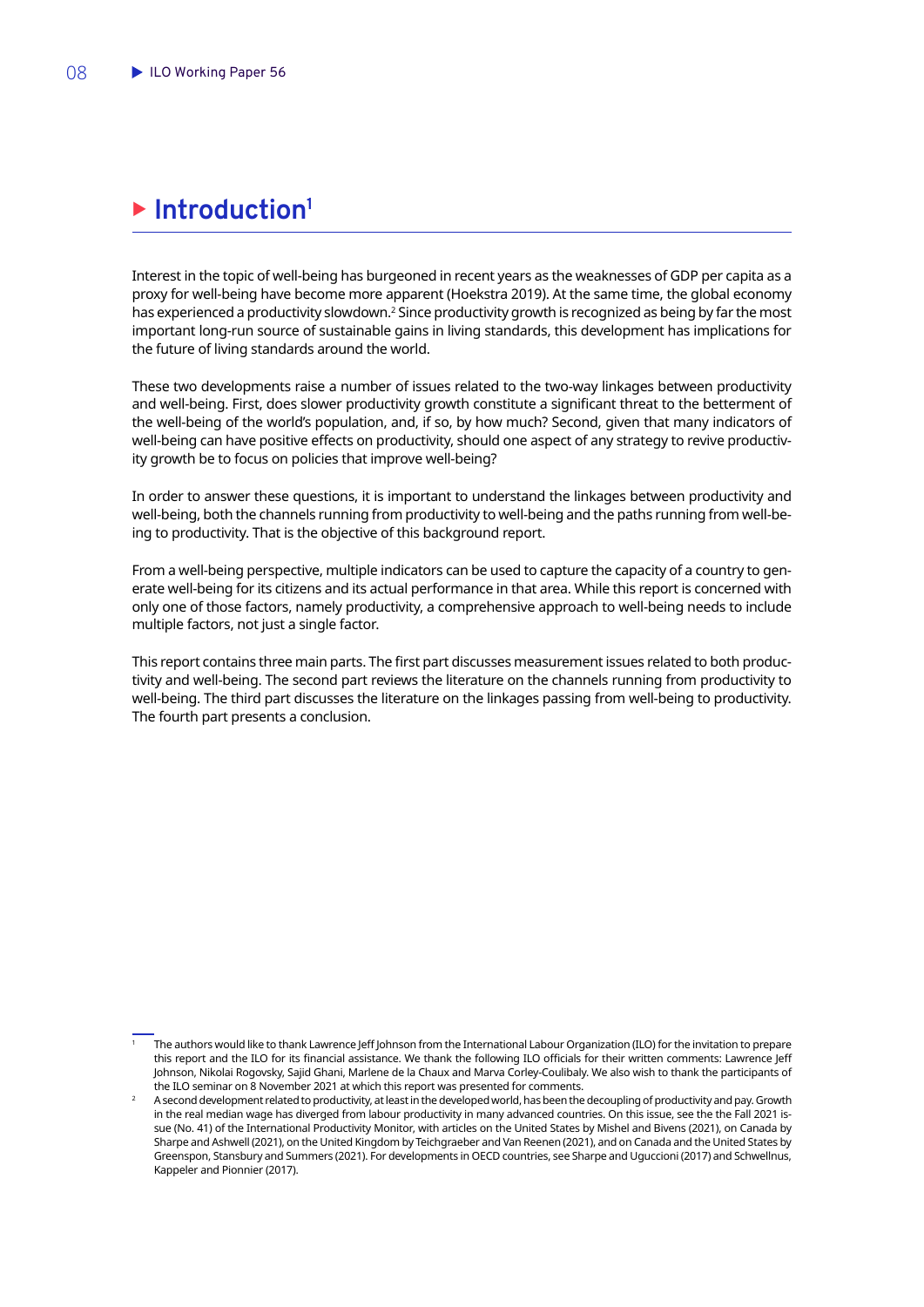## <span id="page-10-0"></span>▶ 1 Measurement issues related to productivity and **well-being**

To provide some context regarding the linkages between productivity and well-being, we shall first discuss measurement issues related to productivity and well-being. As there is often confusion regarding the meaning of both concepts, it is important to clarify the definitions of the terms and highlight measurement issues associated with them.

This part of the report consists of two major sections, on productivity measurement and on well-being measurement. The first section contains four subsections, on productivity definitions, productivity metrics, productivity measurement issues and misconceptions related to productivity. The second section discusses objective and subjective measures of well-being.

## **A. Productivity measurement**

## 1) Definitions of productivity

The concept or notion of productivity is intuitively very simple. It is the relationship or ratio between outputs and inputs over a given period of time. The challenge arises in the

measurement of those outputs and inputs. The most basic definition of productivity is labour productivity, defined most simply in terms of homogenous physical output per unit of labour input. An example would be the number of tons of steel that a worker can produce in an hour. If a worker produces 10 tons of steel per hour in year one and then 20 tons per hour in year two, productivity growth is 100 per cent between the two measurement periods.

Only a small proportion of the output that an economy produces can be measured in purely physical terms, so measures of labour productivity based on physical output are relatively rare. Such measures can apply only to narrow industries, such as gold mining, and cannot be used where heterogenous products are produced in one firm or industry. In these cases, an aggregation of the different types of output is needed, and the only way to combine different types of output is by adding up their monetary values.

The term productivity is often used in a manner that does not distinguish between productivity levels and productivity growth rate.<sup>3</sup> For example, the phrase "a strong productivity performance" can refer to a situation where the level of productivity is high or one where productivity growth is rapid. Given the ambiguity that can arise in such cases, it is important to always specify which use of the productivity concept is being employed.

The monetary value of an output reflects both the physical quantity of the output produced and the market price at which it is sold. The labour productivity of an industry is the value added produced by that industry per hour worked. The labour productivity of the total economy is the ratio or quotient of the sum of the value added – expressed in monetary units, outputs produced and hours worked – by all industries. For example, the aggregate labour productivity level of the United States in 2019 was approximately US\$80 per hour, expressed in current or 2019 dollars, based on the labour input-weighted average of the different labour productivity levels of the sectors in the economy.

<sup>3</sup> For discussion of agreed international measures of labour productivity, see ILO (2016) and OECD (2001).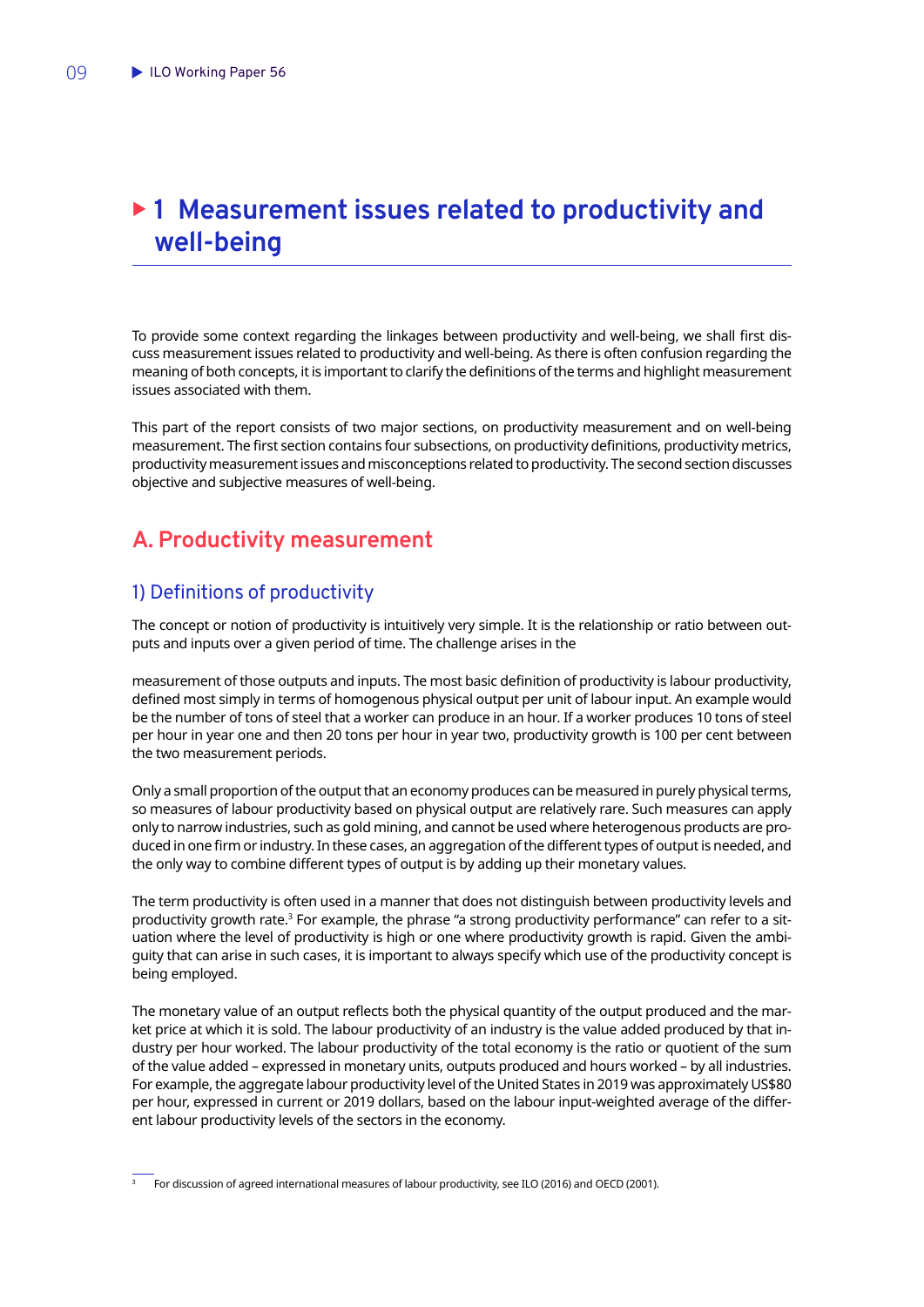<span id="page-11-0"></span>While labour productivity levels at a point in time are best expressed in current dollars, changes in the nominal productivity levels over time do not represent productivity growth. This is because changes in labour productivity are supposed to reflect changes in the physical quantity of output produced per unit of labour, rather than changes in the price of the output. If the value of an output rises by 10 per cent as a result of inflation, the economy is not 10 per cent more productive. Labour productivity growth rates must therefore be calculated on the basis of real or inflation-adjusted measures of output. These real output measures needed for labour productivity growth calculations at both the aggregate and industry level require nominal or current price estimates of the value of marketed output and of prices for that output at both the aggregate and industry levels.

The labour input used to calculate labour productivity can be either the number of hours worked or the number of workers (also referred to as the number of persons employed). This means that labour productivity can be measured on either a per hour basis or a per worker (or person employed) basis. It is important to recognize that the level of labour productivity is not determined only by the work intensity and the skills of a worker, but also by many other factors, especially the amount of capital that the worker has to work with. Hours worked are a better measure of labour input than the number of persons employed, as hours worked are a more precise or accurate measure of time spent in production, namely labour effort. The number of hours worked per worker can vary over time or across industries, and such variation in labour input is not captured in the number of persons employed.

## 2) Productivity metrics

In addition to labour productivity discussed above, there are many other metrics and concepts used in productivity analysis, including other partial productivity measures, total productivity measures and social productivity.

### Partial productivity measures

A partial productivity measure is a metric that relates output to a single factor of production, the classic example being labour productivity. Many other inputs are used in the production process, however, including capital, energy, raw materials, intermediate goods and purchased services. Partial productivity measures can be calculated for each of the individual inputs, with the input being the denominator of the productivity equation. An example in physical terms is energy productivity, defined as the number of tons of steel produced per barrel of oil. Such a metric is also called the energy intensity of production or energy efficiency. Changes in partial productivity measures over time must be measured in real terms. Just as the nominal values of outputs must be deflated to obtain the real outputs, so the nominal values of inputs must be deflated to obtain real or inflation-adjusted inputs.

### Total factor productivity

Total factor productivity (TFP) or multi-factor productivity is a metric that relates more than one input to an output. An example of TFP is the ratio of output to a combined measure of labour and capital inputs. Since it is not possible to combine inputs measured in different units (e.g. hours for labour and dollars for capital), absolute levels of TFP cannot be calculated (although relative measures of TFP can be produced). TFP is measured as the difference between the growth rate of the real output and the growth rate of factor inputs (generally capital and labour, but the European Union capital, labour, energy, materials and service (EU KLEMS) system also includes energy, materials and services). The growth rate of the total input is a weighted average of the growth rates of the different inputs, where the weights are the factor income shares. These factor income shares are assumed to represent the factor's contribution to output. Given the difficulty of measuring capital, TFP measures are considerably more difficult to construct than labour productivity measures owing to greater data requirements. Many developing countries do not have the statistical capacity to produce TFP estimates.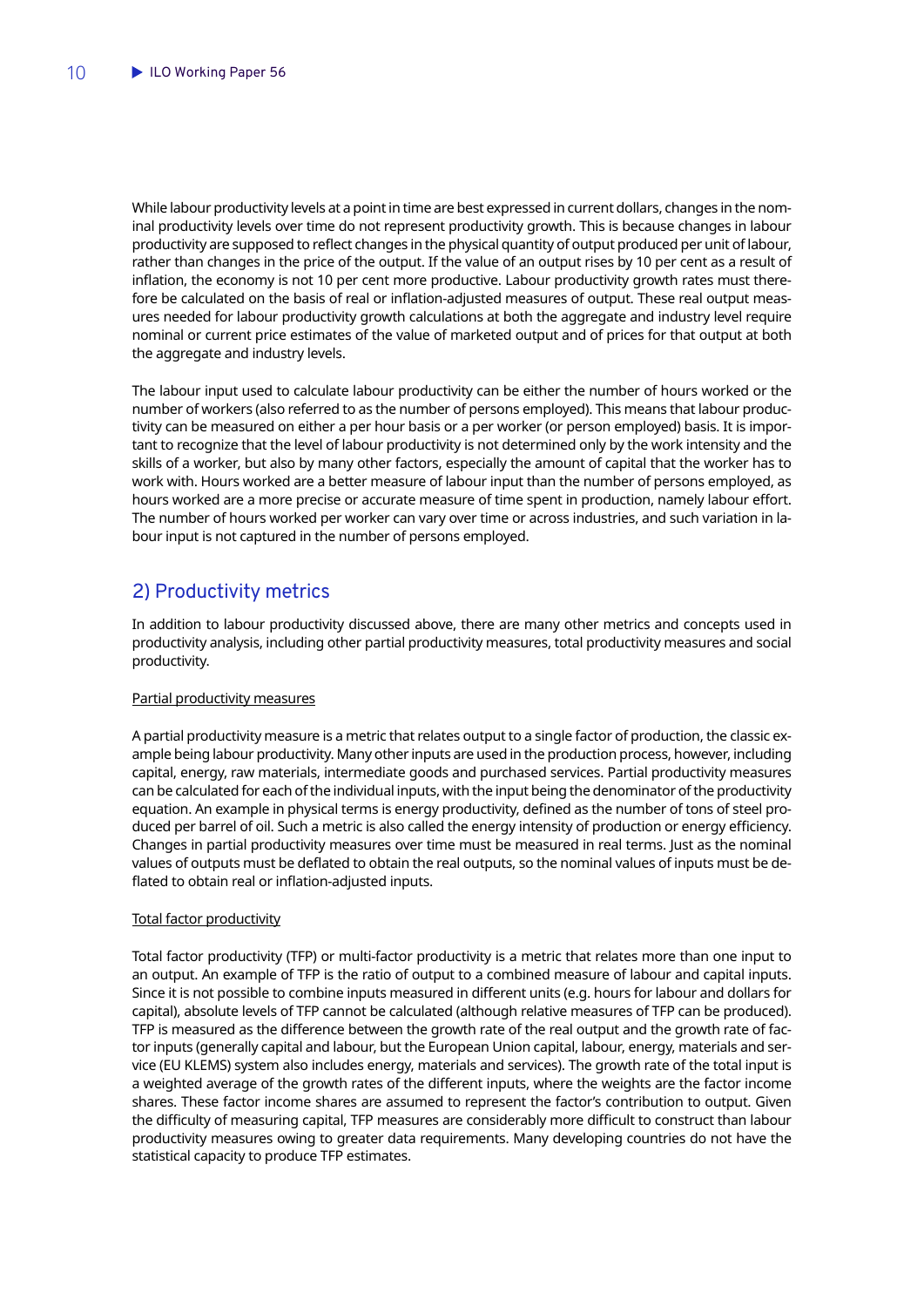### <span id="page-12-0"></span>Social productivity

Another concept of productivity sometimes encountered in the productivity literature is social productivity, although this concept is not as well defined as other productivity concepts. In general terms, the concept refers to definitions of productivity that include, in the denominator and numerator of the productivity level, ratio inputs and outputs beyond those used in the narrow economic definition of productivity, where inputs and outputs are defined as only those directly related to production.

One use of this definition is to take the productivity concept beyond economic productivity to include the resources, such as labour, that are not used in production but potentially could be. For example, when the unemployed population is added to the denominator of the labour productivity calculation, the social productivity of society is shown to be less than the more narrowly defined standard labour productivity metric, which excludes unused labour input.

A second specific concept of social productivity, to be discussed later in the current report, refers to the inclusion of externalities arising from production in the output and, hence, in the productivity of a firm or sector.

A third concept specific to social productivity relates to computing time. If the time needed to travel to and from the worksite is included in the denominator of labour productivity calculations, the level of labour productivity falls. From the perspective of the worker, this social productivity metric may be a better representation of the output produced per hour based on the total number of hours that the worker spends both at work and commuting. The shift to remote work during the pandemic reduced computing time and boosted this measure of social productivity.

### 3) Problems in productivity measurement

Productivity measures are at the apex of the statistical system, as they require reliable data on real outputs and inputs. Consequently, measurement problems related to nominal output and to output prices, as well as to labour input, nominal capital stock and capital stock prices, affect the accuracy of productivity measures. It is well beyond the scope of this report to provide a comprehensive discussion of productivity measurement issues.<sup>4</sup> However, four particularly important productivity measurement issues are highlighted in this section.

#### Externalities

Output, by definition, excludes externalities such as pollution. This means that, from a societal perspective, nominal market output and, therefore, nominal productivity measures may not capture a firm or sector's net social contribution to output and productivity. Both positive and negative externalities generated in the production process are excluded from the standard output measure. For example, the market value of the output of a pulp mill excludes the costs borne by society from the air pollution generated in the production process. From a positive externality perspective, the market value of apiaries excludes the benefits for farmers of the pollination effects on crops. The valuation of these environmental externalities is difficult to calculate and very sensitive to the methodology used (Cárdenas Rodrígues, Haščič and Souchier 2018).

#### Public sector productivity

The measurement of real output and productivity in the public sector, including public administration, health and education, is problematic. Public sector output is generally not marketed. This means that there is no market-based nominal output measure that can be deflated by price changes to obtain a real output

<sup>4</sup> For a detailed discussion of productivity measurement issue, see the productivity handbook produced by the Office for National Statistics of the United Kingdom (ONS 2016).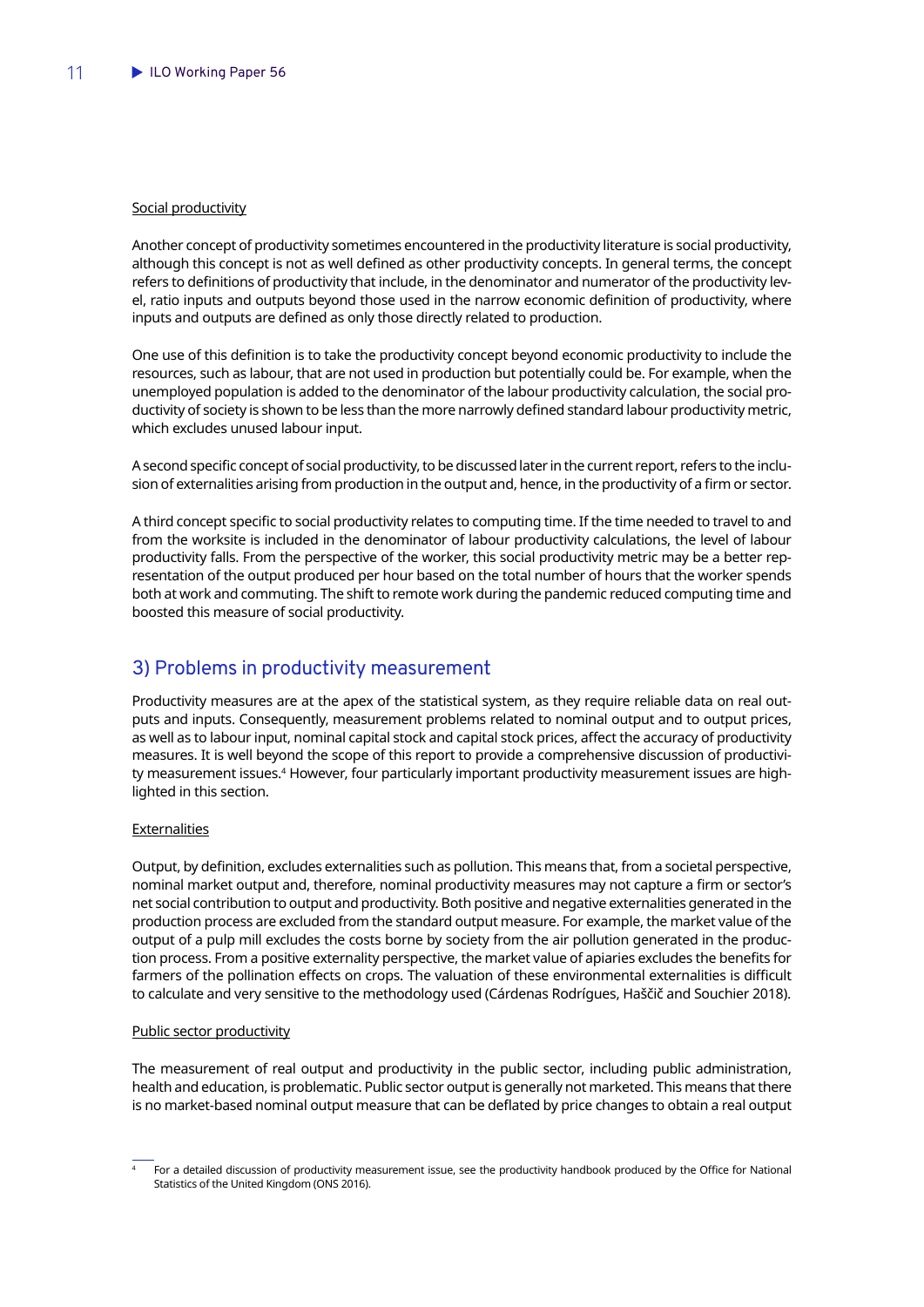<span id="page-13-0"></span>measure. Real output in the public sector is consequently measured by the quantity of inputs, mostly labour inputs. This means that labour productivity growth in the public sector – where output is not measured independently of inputs – is, by definition, zero. Economists have been working on the development of more reliable estimates of output and productivity in the public sector for many years (Atkinson 2005), but progress has been slow.

### New and improved products

A major challenge for the measurement of real output and productivity is the introduction of new and improved products into the economy, and specifically the price of these products compared with earlier versions of the same product. Price indices are, in principle, based on the price of a product that does not change in characteristics or quality over time. This is obviously not the case for new and improved products.

Statisticians have developed methods, such as hedonics, to quality-adjust price series involving new and improved products. The accuracy of these series is often questioned, however, particularly for products that never previously existed, such as smart phones. Some economists believe that the consumer utility benefits of new products are not being captured in price series, with the result that real output and, therefore, productivity growth are being underestimated. An historical example of such underestimation is the price of a lumen of light, which Nordhaus (1996) calculates has fallen massively in the past two centuries when adjusted for quality. This development has not been fully incorporated into price statistics, which Nordhaus argues has resulted in the significant underestimation of real long-term output and income growth and, consequently, productivity growth. This is an unsettled area of economic research.

### Intangible capital

In addition to tangible capital, such as buildings, machinery and equipment, production requires inputs such as research and development, intellectual property, advertising and construction of databases, which are not currently included, or have not historically been included, as capital inputs in economic statistics. The exclusion of these intangible capital inputs has implications for the accurate measurement of productivity, especially total factor productivity. Fortunately, economists and national statistical offices have recognized this deficiency in economic statistics and are taking steps to improve data in this important area (Haskel and Westlake 2018).

### 4) Misconceptions related to productivity

The general public, and even economic commentators, have many misconceptions about productivity. Watson (2002: 307) acerbically commented that "[m]ost Canadians think about productivity the way most children think about spinach: they have often been told that it will be good for them in the long run but they suspect it's not going to be fun."

A national poll conducted in 1998 revealed that only 21 per cent of Canadians felt that they had a good understanding of what productivity meant. Among those with university degrees, 37 per cent felt that they understood productivity, while only 14 per cent of respondents with a high school education or less felt the same. According to the pollster, a 14 per cent awareness level is the lowest ever recorded for an issue considered a national priority (Marzolini 1999).

A full discussion of the misunderstandings associated with productivity is beyond the scope of the current report, but we will highlight three particularly important misunderstandings: confusion between the concepts of output and productivity; the view that productivity growth means that workers must work harder; and the belief that higher productivity results in job losses.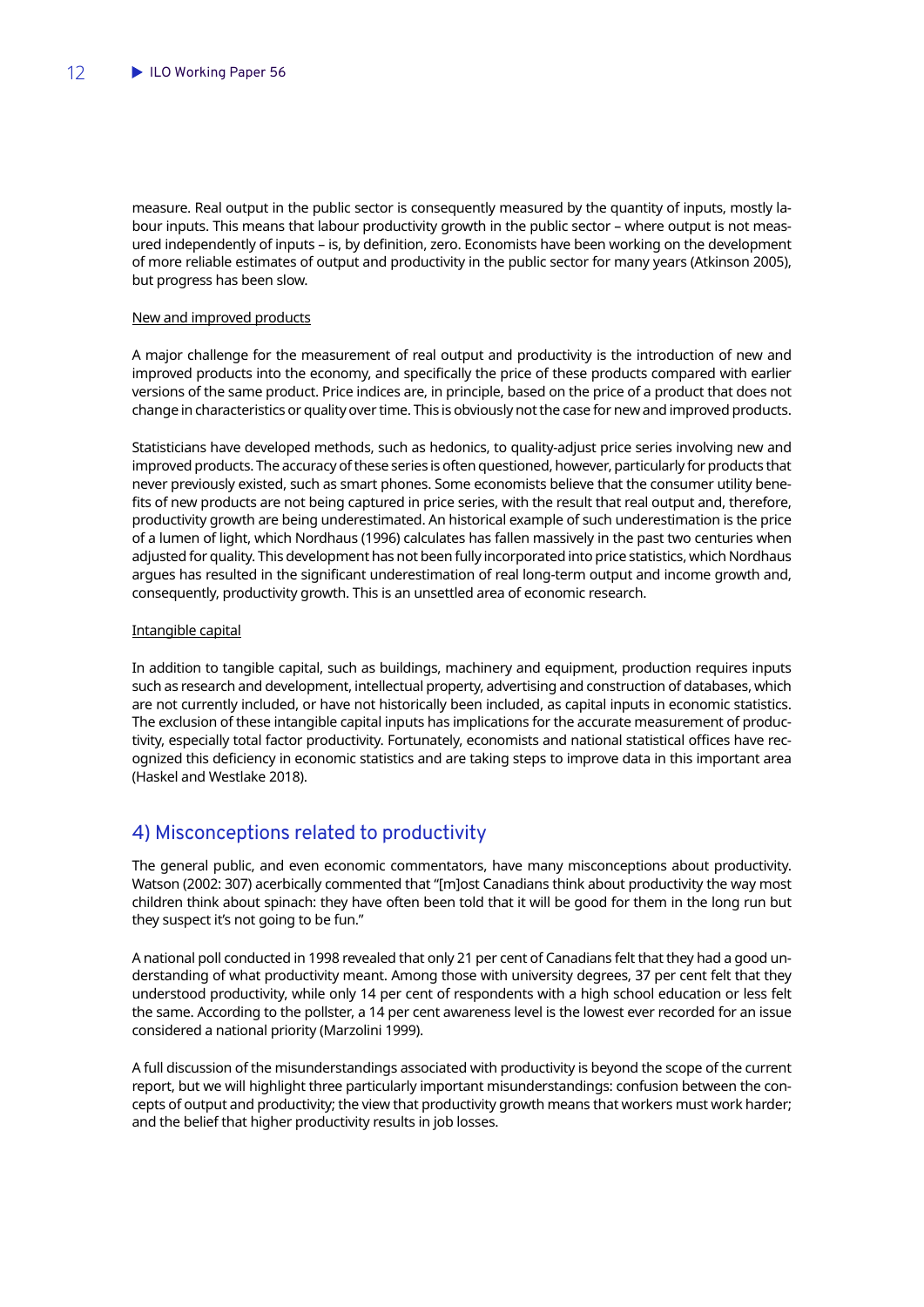### <span id="page-14-0"></span>Misidentification of output increases as productivity gains

As noted, output per hour is a more appropriate measure of labour productivity than output per person employed. An employee who increases the number of hours that he or she works per workday from eight to nine hours may produce more output but is not more productive on an hours-worked basis. Yet, in discussions of productivity, such changes in hours worked and output are identified as productivity gains, without any mention of the fact that this statement is only correct on an output-per-worker definition of productivity.

#### Productivity and work intensity

Labour productivity can indeed be raised, at least in the short run, by an increase in work intensity, such as by speeding up an assembly line. Increased work intensity is not a sustainable path to higher productivity levels, however. There are much more fundamental and important determinants of labour productivity growth, including technological change, increased capital per worker (capital deepening), skills training and organizational changes in the workplace. Employers may implore employees to work harder, but the key to productivity growth is to work smarter using the most advanced technologies and equipment, the best trained workforce and the most effective organizational structures and practices.

### Productivity and job losses

Economists have vigorously debated the impact of technical change and productivity advances on employment for over two centuries, going back to David Ricardo's famous chapter on machinery in his book *On the Principles of Political Economy and Taxation*, first published in 1817.5 The debate continues with different takes on the impact of artificial intelligence on jobs, which some see as heralding a future without work. There is no doubt that, in sectors that are experiencing rapid productivity advances and relatively inelastic demand, employment can fall significantly. The classic example is agriculture; this sector, at least in Canada over the 1961–2012 period, experienced the fastest rise in labour productivity, the largest fall in its relative output price and the greatest decline in its employment share (de Avillez 2011).

The narrative is different at the aggregate level, however, and rapid productivity growth does not mean falls in employment if demand is not constrained. Even with stable nominal wages, when markets are relatively competitive, productivity gains result in lower prices and higher real wages and incomes and, hence, greater demand, which, in turn, stimulates production and employment. Nonetheless, there can be adjustment problems; workers must move from declining to growing sectors, which can be particularly difficult for older workers and for workers who have to relocate between regions or have to learn new skills. But at the aggregate level, at least, productivity growth in an economy with well functioning markets does not pose a long-term threat to jobs.

## **B. Well-being measurement**

The measurement of well-being can be approached from two perspectives: objective measures of well-being based on data collected by statistical authorities, and subjective well-being estimates based on surveys of individuals' perception of their own well-being. These are both legitimate approaches to the measurement of well-being and can provide different insights on what matters when creating a better society.

### 1) Objective measures of well-being

Two approaches can be taken when using specific objective indicators to track trends in, and levels of, objective well-being. The first is to identify only what are considered the most important individual measures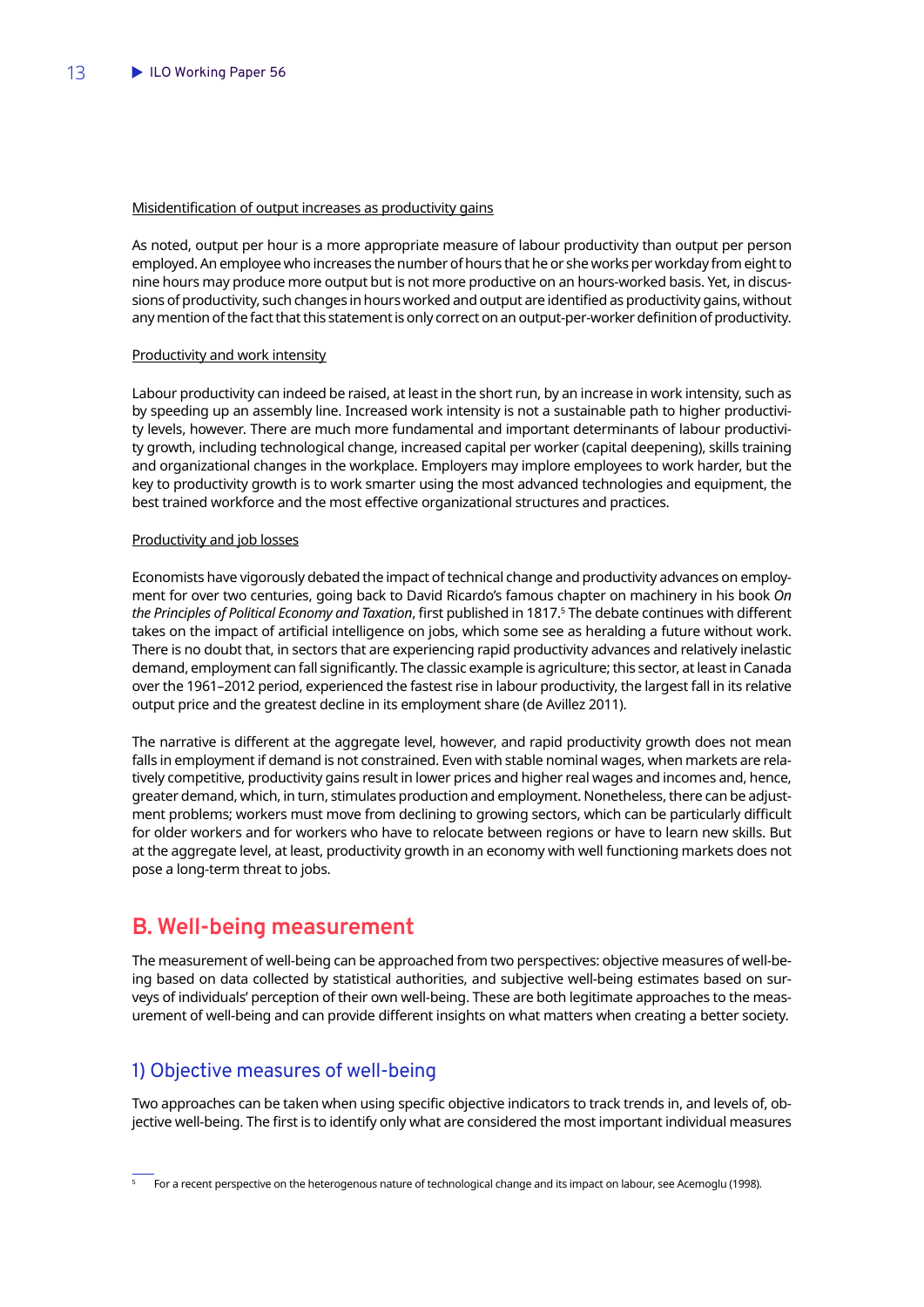<span id="page-15-0"></span>of objective well-being. The second approach is to go a step further and combine those measures with the key indicators of well-being in order to develop a composite index of well-being.

### Specific objective well-being indicators and dashboards

There are myriad indicators of objective well-being. The best known – and the most criticized – proxy for well-being is the average GDP per capita. Distribution concerns can be addressed through the use of median measures, such as median income and wealth. Labour market indicators such as the unemployment rate, average and median earnings and the incidence of low-paid jobs are also important objective economic indicators of well-being. Objective well-being indicators have been developed for many areas, including housing conditions, health status, work–life balance, education and skill level, social connections, civic engagement and governance, environmental quality and personal security (OECD 2011).

The very large number of possible objective indicators of well-being can prove unwieldy. One approach to simplify this situation is to develop a dashboard focusing on a small number of crucial indicators. A metrics dashboard is defined as a tool used to track and display key well-being indicators in order to analyse trends over time and across multiple channels.

#### Composite indexes of well-being

The issue of how to assess overall trends in well-being using the very large number of possible well-being indicators has been addressed through the development of composite indices of well-being, in which individual indicators are weighted to produce an aggregate index. The best-known composite index is the Human Development Index produced by the United Nations Development Programme. Other composite indexes include the Genuine Progress Indicator, developed by Refining Progress, and the Index of Economic Well-being, developed by the Centre for the Study of Living Standards (Osberg and Sharpe 2002).

Composite indices present both strengths and weaknesses. The well-being research community is strongly divided on the issue. Advocates of composite indices see them as consolidating considerable information into a bottom line, whether a ranking or a time trend, which captures, in a nutshell, the reality of well-being. Composite indices are also very useful for communication purposes. On the other hand, detractors point to the sensitivity of such indices to the choice of indicators, the simplification of complex and countervailing trends into one number and, above all, the sensitivity of the results to the weighting scheme, in which weightings are based not on objective criteria but rather on the views (and biases) of the developers of the index.

### 2) Measures of subjective well-being

In recent years, interest in subjective well-being, often referred to as happiness studies, has grown rapidly in the well-being research community. Historically, subjective measures of well-being had been seen as inferior to objective measures, as they were considered to be based on perceptions of reality rather than objective data. It has become increasingly apparent, however, that perceptions are a reality for many persons, and that they influence both individuals' behaviour and their assessment of their own well-being. As the Organization for Economic Cooperation and Development (OECD) states, "[s]ubjective well-being reflects the notion that how people experience a set of circumstances is as important as the circumstances themselves, and that people are the best judges of how their own lives are going" (OECD 2011: 265).

There are two measures of subjective well-being. The first is life satisfaction, or the average measure of how persons evaluate their lives as a whole. This is a retrospective, long-term measure. The second measure of subjective well-being, which is short term in nature, is affect, which can be both positive and negative and which measures emotions at a given point in time. Positive affect captures the experiences of feelings of happiness, joy, excitement and love, while negative affect captures experiences of feelings of anger, pain and sadness.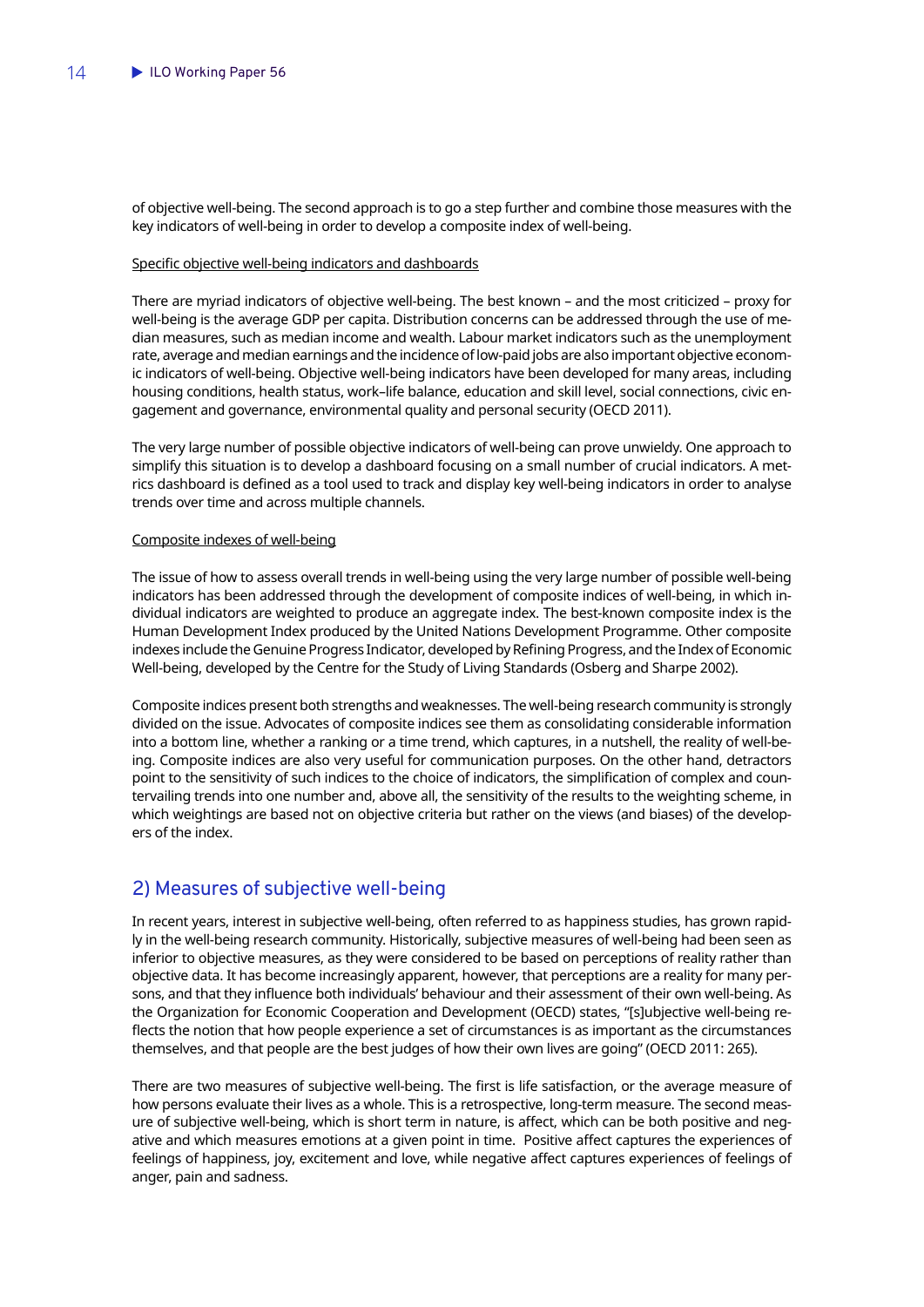### Life satisfaction

Life satisfaction is a cognitive assessment of a person's life, rather than his or her current personal state. One well known measure of life satisfaction is the Cantril ladder, in which respondents are asked to rate their overall satisfaction with life on a scale from 0 (extremely dissatisfied) to 10 (completely satisfied). A limitation of this measure of life satisfaction is that cultural differences in attitudes to life between countries may affect the results when making international comparisons. A second concern regarding life satisfaction measures is that they are related to expectations, which can evolve over time as circumstances change and people adapt. One hundred years ago, individuals had much lower living standards than today. Over time, living standards have improved, as has the expectation that the population would enjoy these higher standards. Through this process of adaptation, referred to as the "hedonic treadmill", higher levels of material well-being do not translate into higher levels of life satisfaction.

### Affect balance

Affect focuses on how people are experiencing well-being at a given point in time. It can be captured over time using data that show the path of positive or negative affect or feelings experienced by individuals over the course of a day. Time use data can also identify which activities are associated with each affect state. A simpler measure is the share of the population that reports having experienced more positive than negative emotions throughout the preceding day. This is called the affect balance.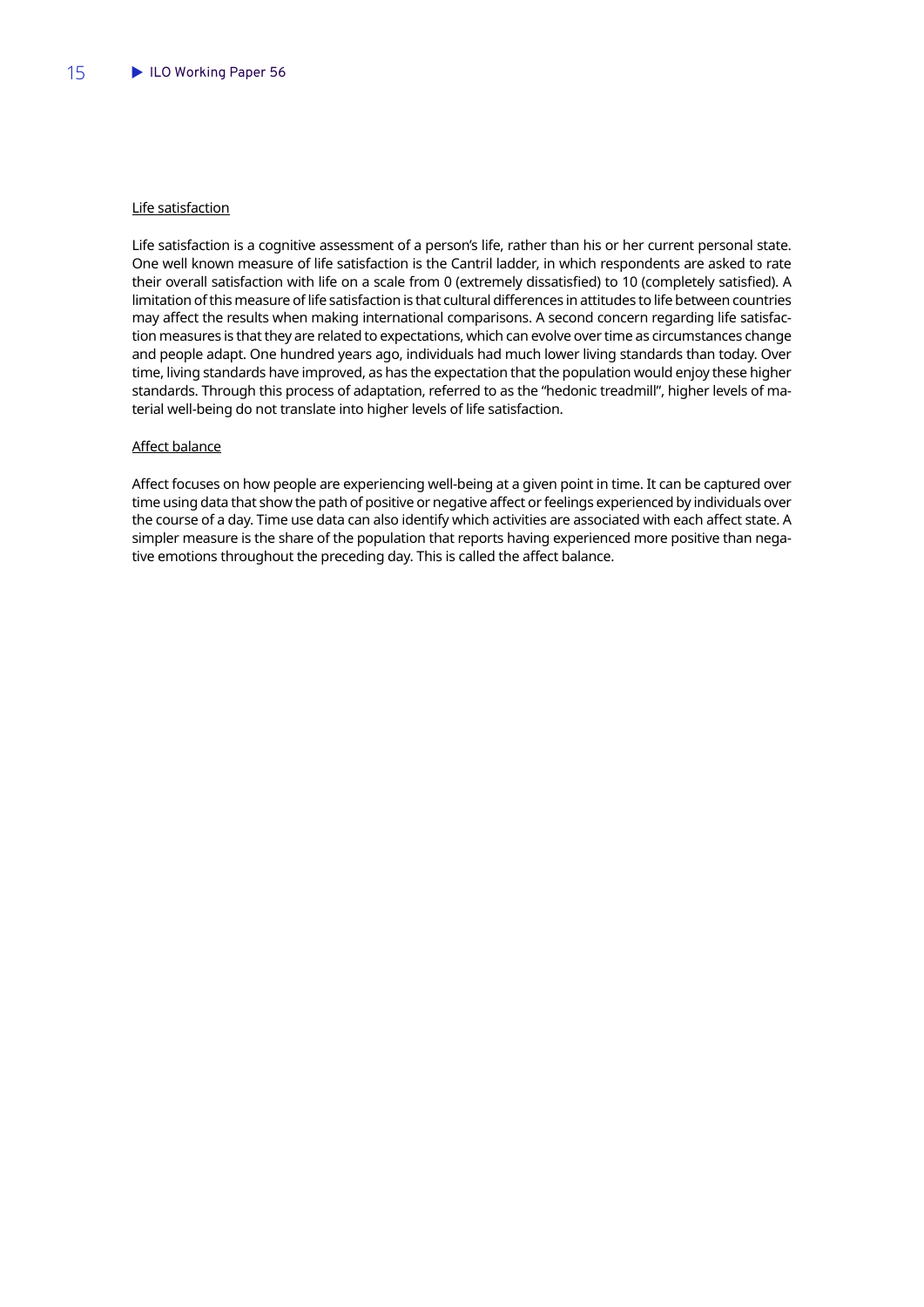## <span id="page-17-0"></span>▶ 2 Channels through which productivity growth can **affect well-being**

This part of the report examines the channels through which labour productivity growth can have an impact on objective and subjective well-being. Labour productivity growth affects both objective and subjective measures of well-being through the rise in real compensation. While objective measures of well-being are clearly defined by economic and non-economic indicators, subjective well-being is determined by individuals' own perspectives about their live and job satisfaction and by their positive and negative affects. Understanding the determinants of subjective well-being remains important, given that objective well-being cannot entirely explain changes in a society's well-being over time.

## **A. Link between productivity growth and objective well-being**

This section presents the channels of the impact of labour productivity growth on objective well-being. Objective measures capture well-being through quality-of-life indicators based on material resources, such as income, food and housing, and on social attributes, such as education, health, political voice, social networks and connections.

## 1) Impact of productivity growth on real wages

Growth in labour productivity increases real labour compensation and leads to higher levels of real income, despite the partial decoupling of this relationship seen in recent decades.6 Higher labour productivity lowers production costs, allowing savings to be passed on to consumers through lower prices, representing a rise in real income.

In Canada, while similar growth rates in labour productivity and in real compensation were recorded between 1943 and 1975, some decoupling has been seen in the period since. Sharpe and Ashwell (2021) found that earnings barely grew over the 1976–2019 period, with median and average earnings increasing by an average of 0.20 per cent and 0.59 per cent per year respectively, while labour productivity rose by an average of 1.11 per cent per year over the same period.<sup>7</sup> (See Figure 1.) The gap between median earnings and productivity growth was explained by mean–median inequality (47 per cent of the gap), a decline in the labour share (26 per cent of the gap), a deterioration in terms of trade (25 per cent of the gap) and the measurement of supplementary income (3 per cent of the gap).

For the OECD countries, Schwellnus, Kappeler and Pionnier (2017) found that, between 1995 and 2013, while productivity rose by 1.57 per cent per year on average, real median compensation rose by 1.17 per cent per year on average, representing an overall average gap of 0.40 percentage points per year.<sup>8</sup> They found that mean–median inequality and the decline in the labour share accounted for 55 per cent and 45 per cent respectively of the gap between labour productivity and real compensation (which already accounts for self-employment labour income), after adjusting all figures by the GDP deflator.

Real labour compensation is measured as hourly wages reduced by either the GDP deflator or by the consumer price index.

<sup>7</sup> Earnings, rather than wages, is used as the central metric for workers' income, which includes the imputed labour income of self-em-

ployed persons.<br>These figures are based on a simple average across 24 OECD countries.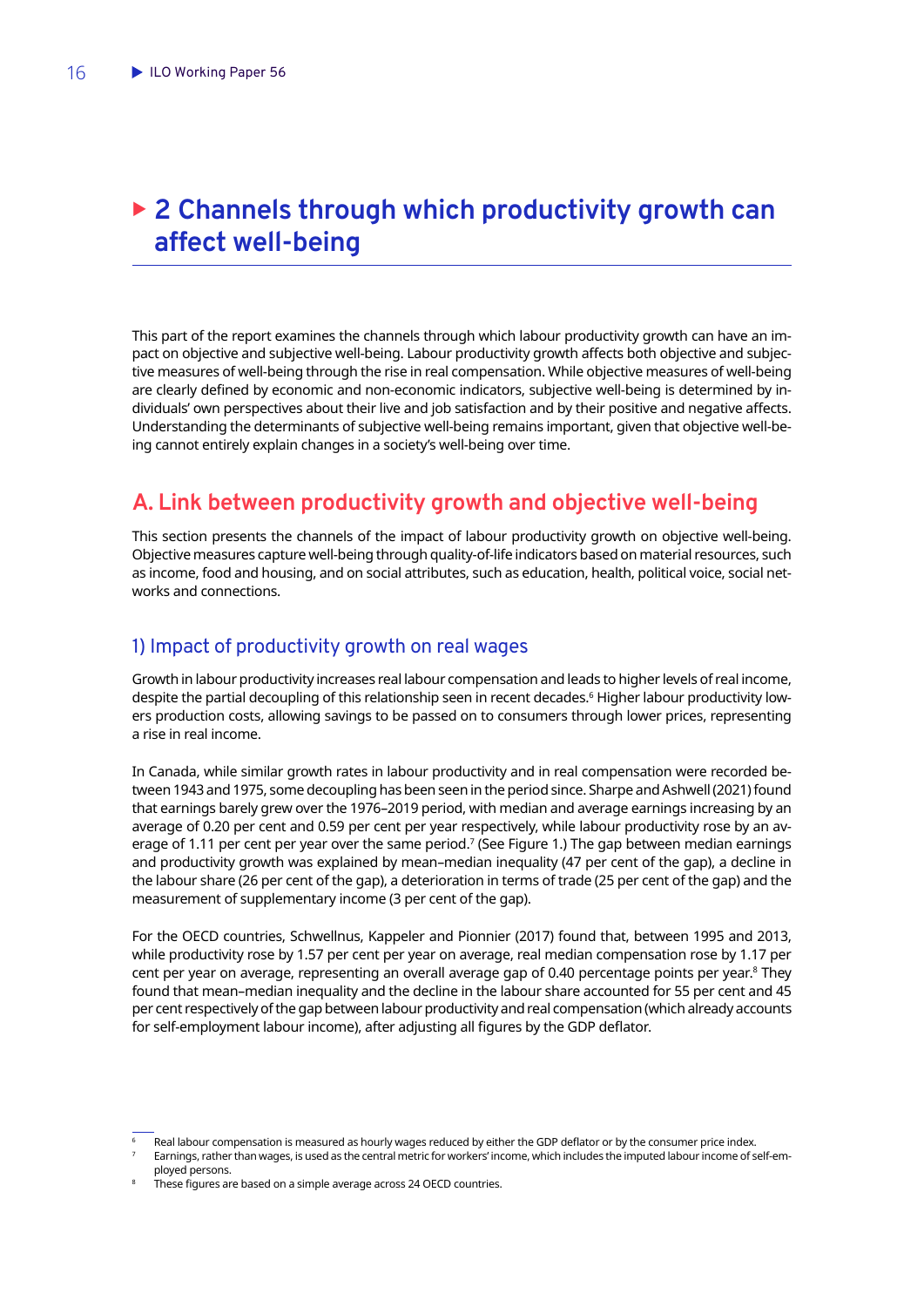

#### <span id="page-18-0"></span>▶ Figure 1: Growth in labour productivity and real compensation, Canada, 1976–2018 (1976=100)

*Source:* Calculations by the Centre for the Study of Living Standards on the basis of data collected by Statistics Canada.

There are structural and policy drivers behind the two main factors accounting for the decoupling in labour productivity and median wage growth, namely mean–median inequality and the decline in the labour share. Figure 2 presents a conceptual framework underlying the three structural and policy drivers of the microeconomic effects leading to decoupling. The effects of technological change and trade on the fall in the labour share and on wage inequality (which are also depicted in the conceptual framework) can be summarized as follows:

- For OECD countries, the fall in the labour share can be explained either by technology-driven declines in investment prices and by global value chain (GVC) expansion, or by the fall in labour bargaining power. Over the 1995–2013 period, the 9 per cent decline in investment prices relative to value-added prices across the OECD countries was found to reduce the labour share by approximately 1.7 percentage points (OECD 2018). Moreover, the adoption of new technology was found to further displace workers, as it extended the range of existing tasks which could be carried out by machines (Acemoglu and Restrepo 2018). Furthermore, it was found that a 10-percentage-point increase in GVC participation in value-added reduced the labour share by 1 percentage point. As such, the 6-percentage-point increase in GVC participation across the OECD countries over the 1995–2013 period is estimated to have reduced the labour share by 0.6 percentage points. On the basis of these assessments, the effect of GVC expansion on labour share appears to be roughly one-third of the effect of relative investment prices on labour share. The results of this study stand in contrast to those of Guschanski and Onaran (2021), who found that the deterioration in the labour share was attributable to a fall in the labour bargaining power due to pressures to move production to developing countries and to changes in labour market institutions, such as union density, social government expenditure and minimum wages.
- The rise in wage inequality is explained by technological change, which has substituted high-skilled labour for low-skilled labour (i.e. within-firm wage inequality), as well as trade integration with China (i.e. between-firm wage inequality). This first driver is evidenced by the positive correlation between research and development spending as a percent of GDP and wage inequality at the aggregate level (De Serres and Schwellnus 2018), in addition to the positive correlation between digitalization and higher wage dispersion between firms (Berlingieri, Blanchenay and Criscuolo 2017). Furthermore, trade integration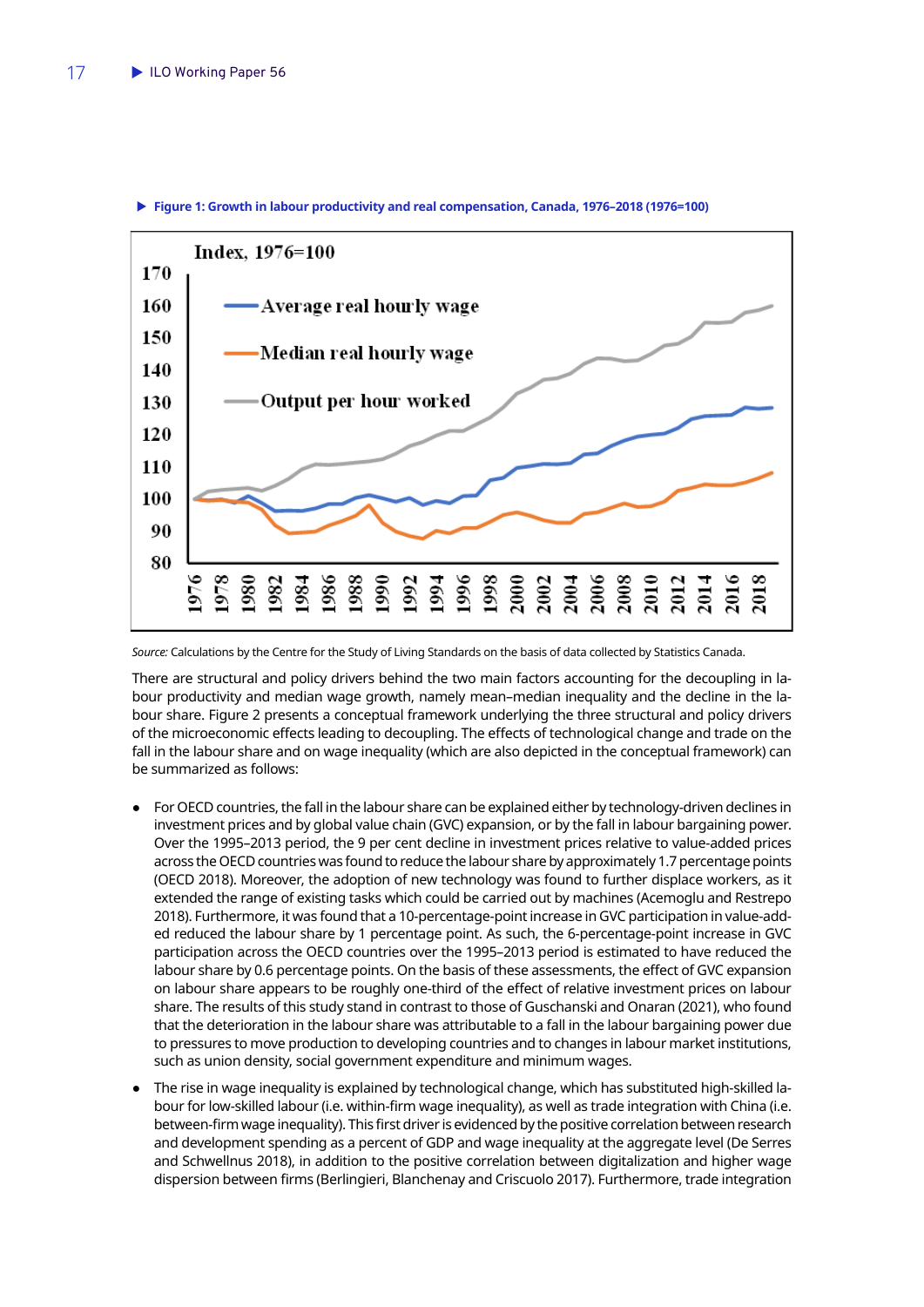<span id="page-19-0"></span>with China is found to have reduced labour demand for low-skilled workers to a much greater extent than for high-skilled workers (Autor, Dorn and Hanson 2015).

**Figure 2: The conceptual framework underlying the analysis of decoupling** 



*Source:* OECD 2018.

Public policies and institutions can reinforce the linkage between productivity and real hourly wages. First, investment in skills can ensure that technological and trade integration gains are more broadly shared across workers, as capital is less likely to be substituted for high-skilled workers even as prices for new technologies fall. Second, competition-friendly product market reforms can increase the effect of productivity gains on wages by reducing the market rents that accrue to capital, which tend to lead to higher wage inequality by raising productivity and wage dispersion across firms. Third, in countries where the minimum wage is low or employment protection is weak, an increase in the minimum wage can help offset the adverse effect of product market reform on wage inequality. If the minimum wage is binding and employment protection rules are strict, raising the minimum wage may lead to the substitution of capital for labour, however.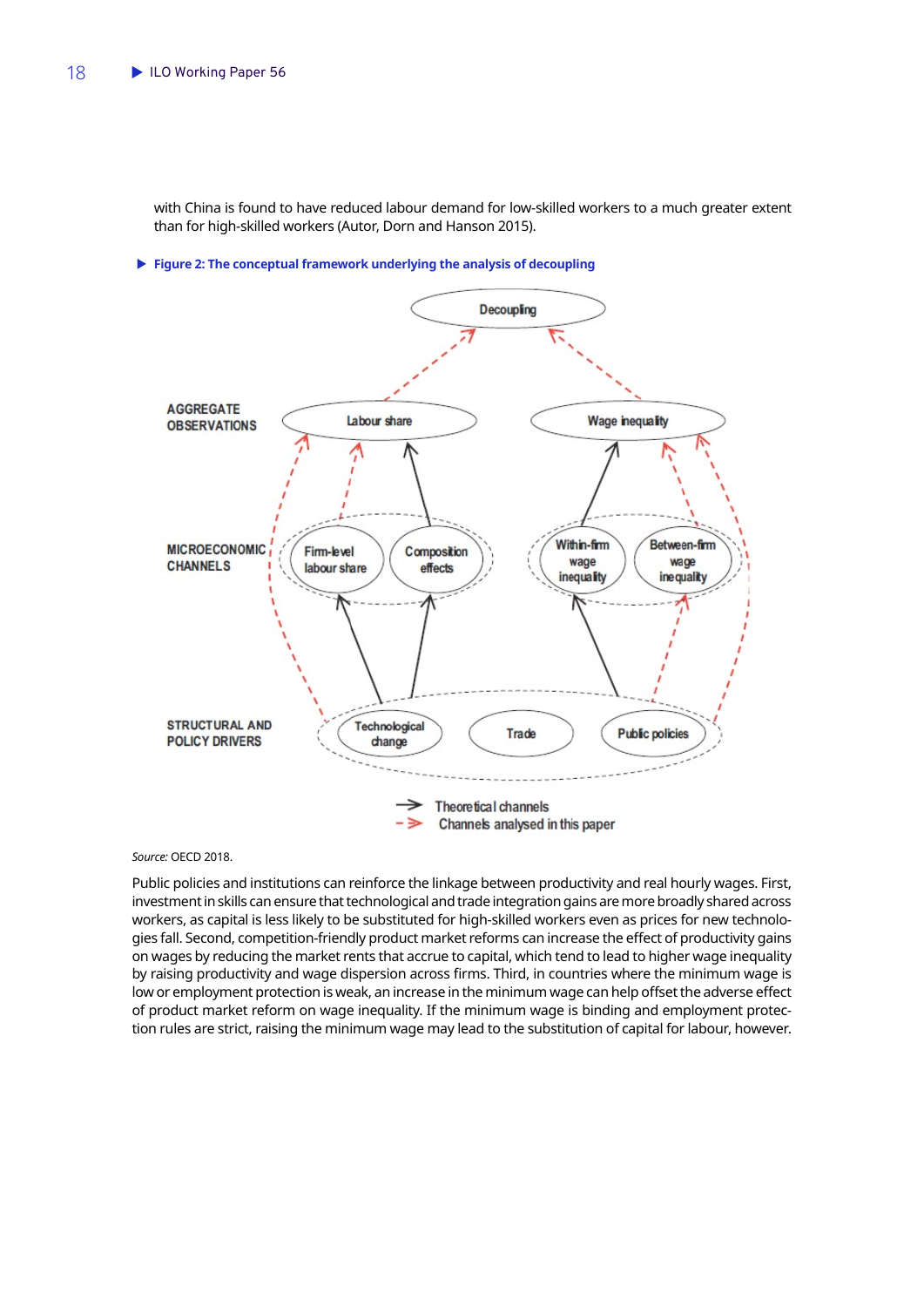## <span id="page-20-0"></span>2) Impact of higher real wages and higher real incomes on private consumption and government revenues that finance public consumption and public transfers, with implications for objective well-being

Higher real wages support higher real incomes, leading to increased levels of private consumption (including unpaid work) and increased public consumption through the delivery of public services and public transfers. Higher real hourly wages increase real incomes, allowing individuals to increase their consumption of private goods and services. Furthermore, the rise in real incomes allows individuals to dedicate more time to leisure, which has some utility, as well as additional time to unpaid work, which has a non-marketable monetary value associated with it. The rise in income also increases the tax base of the various levels of government, thereby generating more government revenue, which can be used to expand the delivery of public services to the population. Economies with a larger share of spending allocated to high-quality public investments are, in turn, found to experience higher productivity and economic growth in the longterm (Fournier 2016), which creates a positive feedback loop on well-being. In addition to the rise in public services, additional government revenue can be redistributed through public transfers targeted at lower income groups, thereby increasing their income, which can be used for the private consumption of goods and services aimed at improving their well-being.

Empirical evidence gathered in Canada indicates that, while personal consumption per capita has steadily risen in recent decades, growth in government spending and unpaid work per capita has been far more uneven. In Canada, per capita consumption, which includes personal consumption, government spending, regrettable expenditures and unpaid work, adjusted for family size and life expectancy, rose from 30,321 Canadian dollars in 1981 to 50,547 Canadian dollars in 2017 (2007 dollars per capita) or by 1.4 per cent per year, on average, over this period. Personal consumption per capita comprised the largest share of total consumption in 2017, at 58.6 per cent. The largest contribution to growth in per capita consumption was attributed to personal consumption per capita, followed by unpaid work and government expenditure. While personal consumption per capita rose consistently by 1-2 per cent over this period, with the exception of the 2000–2008 period when it spiked to 2.6 per cent, government spending and unpaid work per capita experienced far more uneven growth. (See Figure 3).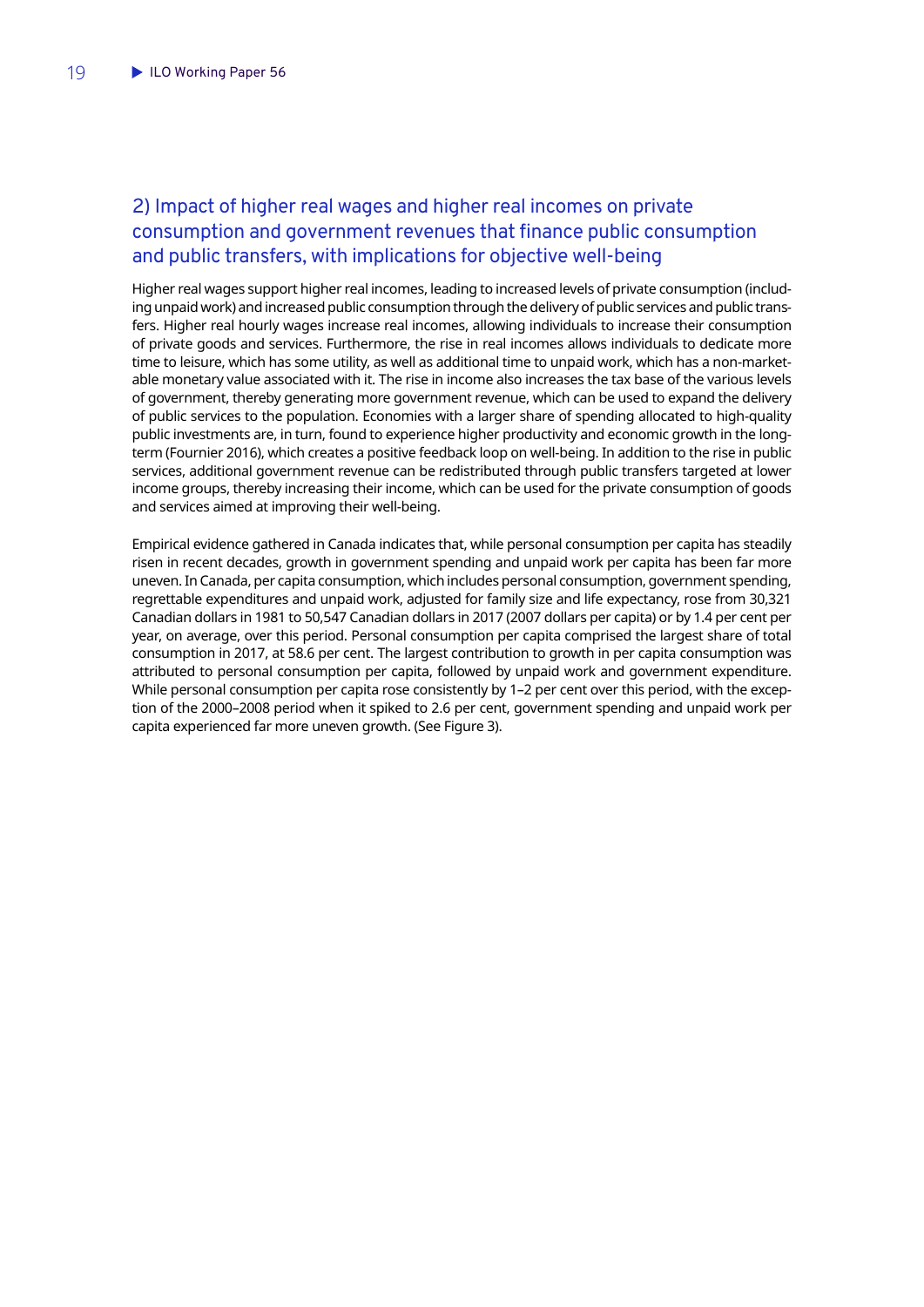

<span id="page-21-0"></span>▶ Figure 3: Components of consumption, Canada, 1981, 2000, 2008, 2014 and 2017 (2007 dollars per capita)

*Source:* Calculations by the Centre for the Study of Living Standards on the basis of data collected by Statistics Canada.

The increase in total private and public consumption of goods and services has significant implications for life expectancy. Higher total consumption results in increased life expectancy, with individuals having access to healthier diets and lifestyles and improved access to medical services, and with increased funding being made available for research that advances medical knowledge. The rise in life expectancy in turn increases the number of years over which individuals benefit from personal, government and unpaid work consumption flows, allowing total consumption and objective well-being to increase over an individual's lifetime. It should be cautioned, however, that the trend towards higher population dependency ratios found in developed countries has placed significant upward pressures on public expenditure while limiting the government's ability to generate revenue, potentially compromising the level and the quality of public services going forward.

Increased public investment and public transfers allow economic gains to be more broadly shared by society, thereby reducing, or limiting the rise in, poverty. Higher public investment, which includes physical infrastructure and social programmes, is found to directly and indirectly increase the disposable income and well-being of households across the entire income distribution. The OECD found that the incomes of low-income and high-income households increased equally by an average of 16 per cent in countries with a level of public investment relative to trend GDP which was below the average ratio of that of countries in the top half, and that those countries converged at this average ratio over a period of ten years (OECD 2016). Meanwhile, societies which benefit from higher productivity growth rates have additional resources for use in reducing poverty.

There are absolute and relative measures of poverty. Absolute measures of poverty, such as the low-income cut-offs in Canada, measure the income thresholds below which a family will likely devote 20 percentage points more of its income on the necessities of food, shelter and clothing than the average family. At international level, the key measure of absolute poverty is the World Bank International Poverty Line of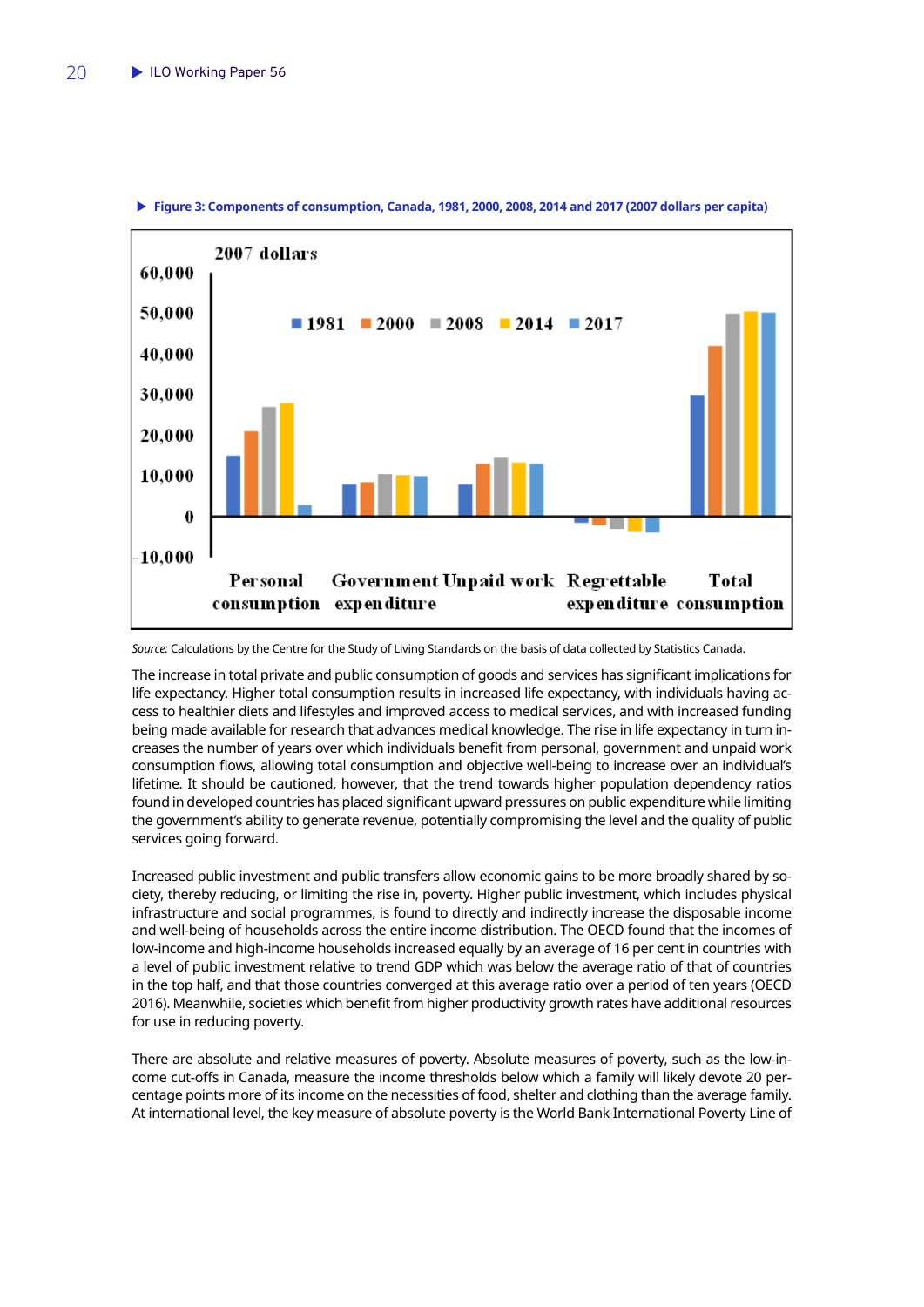<span id="page-22-0"></span>US\$1.90 per person per day.<sup>9</sup> The definition of absolute poverty remains subjective and is ultimately arbitrary. A relative measure of poverty, such as the low-income measures in Canada, is defined as a household income that is less than 50 per cent of the median household income. It is typically equivalent to 50 or 60 per cent of the national median income in European countries (measured through Eurostat) and in OECD countries. The preferred measure of poverty when assessing changes in the population's well-being is absolute poverty, rather than relative poverty, given that it targets the population segment without access to necessities. In addition to absolute and relative measures of poverty, the intensity of poverty is also used, as well as the depth of poverty relative to the poverty line.

Increased public investment and public transfers can potentially reduce inequality across the income distribution, in addition to reducing poverty. The distribution of income across a population can be measured using the Gini coefficient, ranging from 0 (perfect equality) to 1 (perfect inequality), or by comparing changes in income across time and across income groups.10 Labour income inequality, market income inequality and disposable income inequality have all risen since the 1990s across 17 OECD countries (OECD 2016). Over that same period, real disposable income rose by 30 per cent among the top income decile, but only 4 per cent for the bottom income decile. This indicates, to a certain extent, that the redistributive power of tax-and-transfer systems has either been deployed less strongly to counteract market income inequality or that has become less effective at redistributing income.

## 3) Impact of technical progress and productivity gains on greenhouse gas emissions

Improvements to energy productivity and efficiency can reduce greenhouse gas (GHG) emissions, thereby improving well-being through a reduction in pollution and in the frequency and extent of natural disasters and environmental degradation and an improvement in environmental sustainability. Energy can be considered an input in the production process, similarly to labour and capital, with improvements to energy productivity and efficiency allowing for reduced GHG emissions, thereby reducing the adverse impact of pollution and climate change on well-being.11 According to a report published by ClimateWorks Australia (ClimateWorks Australia, 2015), Australia could increase its energy productivity from 24 cents of GDP per megajoule of primary energy use in 2010 to 48 cents of GDP per megajoule by 2030, representing a 97 per cent improvement. Under this scenario, the GDP of Australia would rise by 58 per cent by 2030, while its energy consumption would decline by 15 per cent. This could be achieved through a number of initiatives, including the automation of some industrial processes, improvements in energy data systems and electrification in the transport and industry sectors. This would lead to significant reductions in GHG emissions, given that energy use accounts for more than 65 per cent of GHG emissions in Australia.

Improvements in the efficiency of production processes for agricultural crops and livestock can lower GHG emissions and enhance well-being by reducing the adverse impact of climate change on ecosystems. While agriculture represents 3.2 per cent of the world's GDP in value-added terms, it is estimated to generate between one quarter and one third of the world's GHG emissions from on-farm activities and land use change to cropland (World Bank 2013). Havlik et al. (2013) created projections of GHG emissions under a baseline which assumes no TFP growth in crop and livestock production, as well as an alternative scenario which includes TFP growth. They found that global GHG emissions (excluding CO $_{\rm 2}$  emissions) would rise by 47 per cent between 2004 and 2034 under the baseline scenario, compared with only 16 per cent over the same period under the alternative scenario with TFP growth.

<sup>9</sup> The World Bank objective of eradicating poverty by 2030 and the United Nations Sustainable Development Goal 1.1 are both set with respect to this benchmark. The World Bank has also established a lower middle-income International Poverty Line of US\$3.20 per

<sup>.&</sup>lt;br>Values greater than 1 are theoretically possible due to negative income or wealth.<br>Improved energy productivity and efficiency can also improve well-being through cost savings for consumers, which can increase real incomes.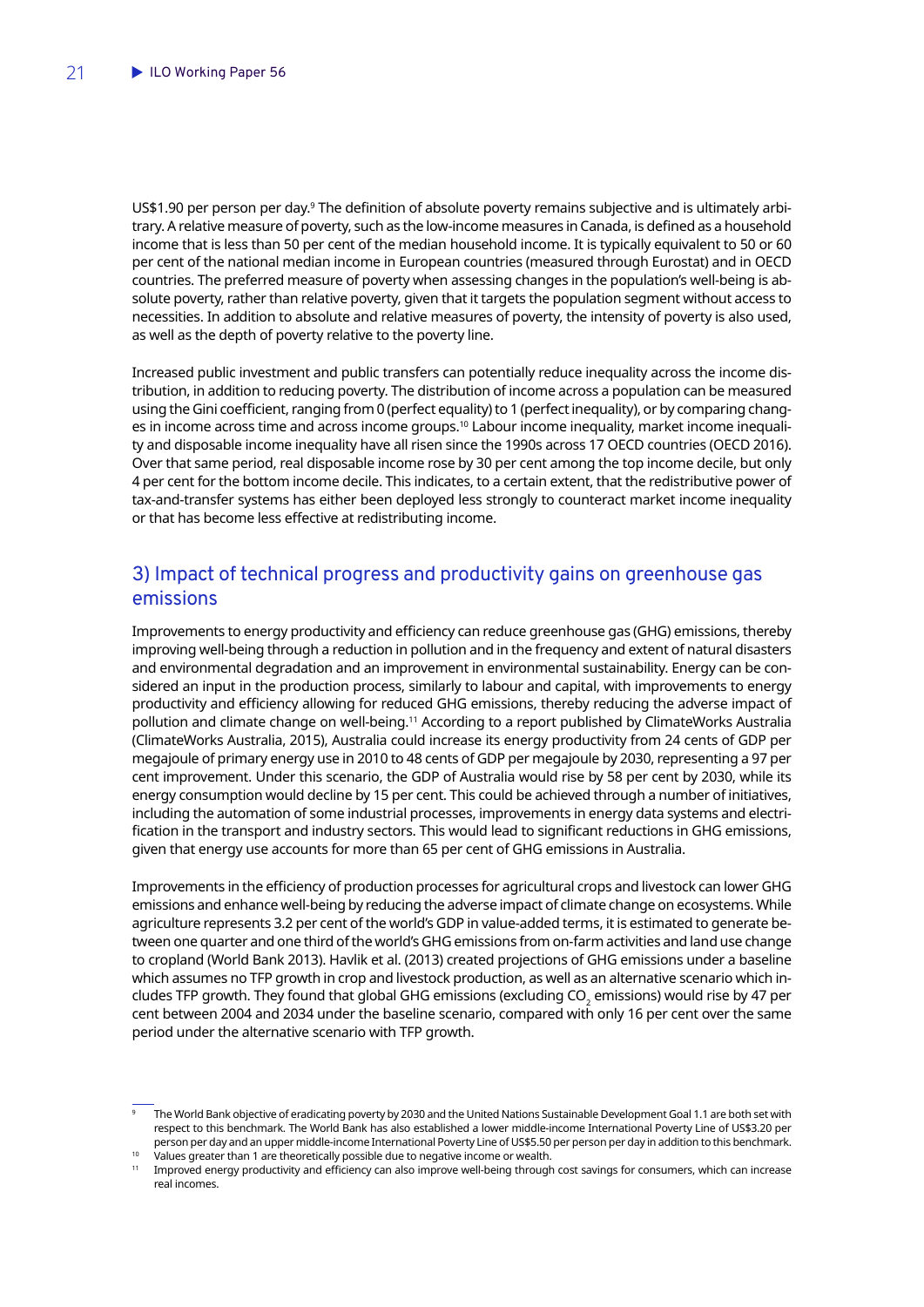## <span id="page-23-0"></span>**B. Subjective well-being**

This section presents the linkage between productivity growth and subjective well-being through the rise in real incomes. Subjective well-being refers to an individual's own sense of how well his or her life is going. Subjective well-being has been defined as being influenced by frequent positive affect, infrequent negative affect, and cognitive evaluations such as life satisfaction (Diener et al. 1985). It is therefore defined by a combination of an individual's moods and emotions, in addition to a self-evaluation with regard to general and specific areas of one's life. Subjective measures of well-being have been developed in recent decades in recognition of the fact that well-being is not entirely determined by the economic and non-economic factors used to measure objective well-being.

## 1) Impact of absolute and relative income on subjective well-being

Studies indicate that individuals in higher income groups report higher levels of subjective well-being, on average, than individuals in lower income groups, according to cross-sectional data. The relationship between income and happiness is found to be non-linear, however, with marginal utility diminishing as absolute income increases. Easterlin (2001) found a simple correlation of 0.2 between income and happiness in the United States. This low coefficient reflects the fact that other economic and non-economic factors, such as unemployment, health and personality, also exert a significant influence on happiness. Blanchflower and Oswald (1999) found that higher income is associated with higher happiness, according to cross-sectional data gathered in the United States and the United Kingdom. Di Tella, MacCulloch and Oswald (2001) found that, according to an analysis of cross-sectional data for Europe collected through the Eurobarometer Survey Series (1975–1991), 88 per cent of individuals in the upper income quartile report being "fairly satisfied" or "very satisfied", compared with 66 per cent of individuals in the lowest income quartile. Data from the General Social Survey conducted in the United States over the 1994–1996 period indicate that doubling the income of individuals in the bottom five deciles increases reported happiness by 0.05 score points, on average, but only increases the happiness of individuals in the top five deciles by 0.03 score points (Frey and Stutzer 2002). Sacks, Stevenson and Wolfers (2010) found that richer individuals are more satisfied with their lives and that this condition holds across more than 140 countries and datasets. They also found that a 20 per cent increase in income resulted in an identical change in happiness regardless of the initial income, suggesting that the diminishing impact of an additional dollar of income does not hold. They also found no evidence of a satiation point.

The direction of the causation from higher income to higher subjective well-being has been proven through the effect of money windfalls on happiness. The direction of the causation between income and happiness has also been tested by assessing the effect of money windfalls through lottery winnings on well-being, with an unexpected transfer of £50,000 found to raise subjective well-being by between 0.1 and 0.3 standard deviations (Gardner and Oswald 2001). Other studies with similar findings include those conducted by Smith and Razzell (1975) and by Brickman, Coates and Janoff-Bulman (1978). A similar analysis could be conducted on countries that are introducing or piloting a universal basic income transfer to assess the impact on recipients' well-being.

Some studies also suggest that relative income or income rank affects happiness. Easterlin (1974, 1995, 2001) uses the concept of aspirations as a frame of reference and postulates that a proportional increase in income across all income groups does not affect happiness because relative income has remained unchanged. This has been tested and proven in studies on the importance of relative judgements for happiness (Smith, Diener and Wedell 1989; Tversky and Griffin 1991). The "relative income hypothesis" formulated and tested by Duesenberry (1949) posits an asymmetric structure of externalities, with wealthier individuals imposing a negative external effect on poorer individuals, but not vice versa. Other research on individual welfare functions or the Leyden approach (such as that conducted by van Praag and Arie Kapteyn (1973)) have found that the level of self-reported income considered to be "sufficient" is higher than the level of income that is self-reported by poor people. Preference shift has also been found to destroy 60–80 percent of the welfare effect of an increase in income, so that somewhat less than a third remains.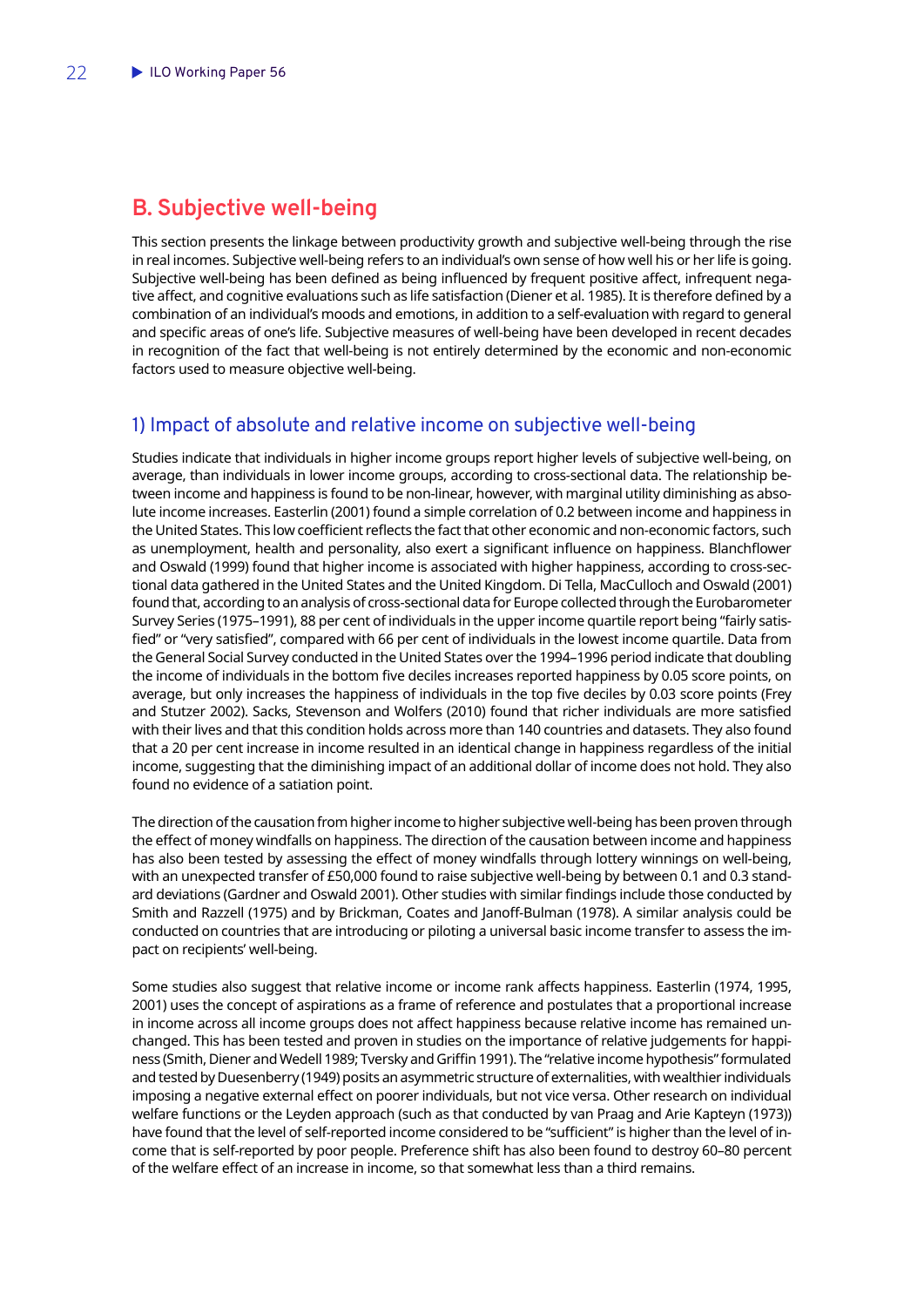Alesina, Di Tella and MacCulloch (2001) found that inequality has a large negative, and statistically significant, effect on happiness in Europe, which may be explained by the fact that Europeans have an aversion to inequality. In contrast, income distribution was found to have no effect on happiness in the United States, which they attributed to the perception that upward social mobility remains much more significant in the United States than in Europe and that a low ranking in the range of income distribution may not affect future income. Sacks, Stevenson and Wolfers (2010) found that subjective well-being, however it is measured, rises with income. Deaton (2008) comes to a similar conclusion, finding that individuals in richer countries have both higher levels of subjective well-being and better health. Stevenson and Wolfers (2008) also reached a similar finding, albeit using slightly different methods.

Taken together, these new, stylized facts suggest that subjective well-being, however it is measured, rises with income. Other recent papers have noted this as well. Deaton (2008) found that individuals in richer countries have both higher levels of subjective well-being and better health. Stevenson and Wolfers (2008), performing an analysis parallel to the one in the current report albeit using slightly different methods, have reported similar findings to those described here and have discussed in detail why previous researchers have failed to identify the strong link between subjective well-being and income.

Researchers have also considered the impact of higher income on subjective well-being over time. Their findings remain divided. Easterlin (1995) found that higher income over time does not increased the happiness level of all persons, according to an analysis of time series data for the United States. He explains this result by changes in material norms on which judgements of well-being are based, which rise by the same proportion as the actual income of society. Di Tella, MacCulloch and Oswald (2001) found that reported levels of happiness have fallen in the United States and that life satisfaction in the United Kingdom has remained flat, according to time series data collected between the early 1970s and the late 1990s. In the United States, some groups, such as American men and Black individuals, were found to have become happier over time, which could be potentially linked to an increase in real income. Similarly, in the United Kingdom, once the data were controlled for a sufficient number of personal characteristics (such as whether the individual was unemployed or divorced), there had been a positive trend in happiness over time, which could be attributed to an increase in real income. It should be noted, however, that if the theory regarding the effect of relative income on subjective well-being holds, then higher productivity growth – which would lead to an equal increase in real compensation across the entire income distribution range – would not have an impact on subjective well-being.

There is extensive literature on the determinants of life satisfaction or happiness at a point in time. While productivity and income play a role to a degree, they appear to be much less important than other factors, especially health. Using regression analysis, Clark et al. (2018) identified seven factors influencing the life satisfaction of adults at ages 34 and 42 in the United Kingdom. The most important factor was emotional health, followed closely by whether the person was in a romantic partnership. All other factors were seen as less than half as important: the third factor was not being unemployed, closely followed by income, physical health and the absence of a criminal record, with the least important factor being qualifications. Notably, the only factor that had a direct link to productivity was income.

An econometric analysis of factors affecting the life satisfaction or happiness of Canadians revealed similar results (Sharpe et al. 2010). Mental health was the most important factor affecting happiness, followed by physical health. A sense of belonging and feelings of stress – two factors not included in the study in the United Kingdom – were the third and fourth most important determinants of happiness. Marital status and unemployment were also found to be important. Income, or at least relative income, did explain some variation in happiness across the population, although less than the other variables.

These studies suggest that, to the degree that productivity growth boosts median income, life satisfaction can potentially be improved. Productivity can have an indirect impact on the other determinants of life satisfaction by making additional resources available to the Government through higher GDP arising from productivity growth. This is conditional on the Government being able to use the additional resources to improve the emotional and physical health of the population, reduce unemployment, decrease criminality and boost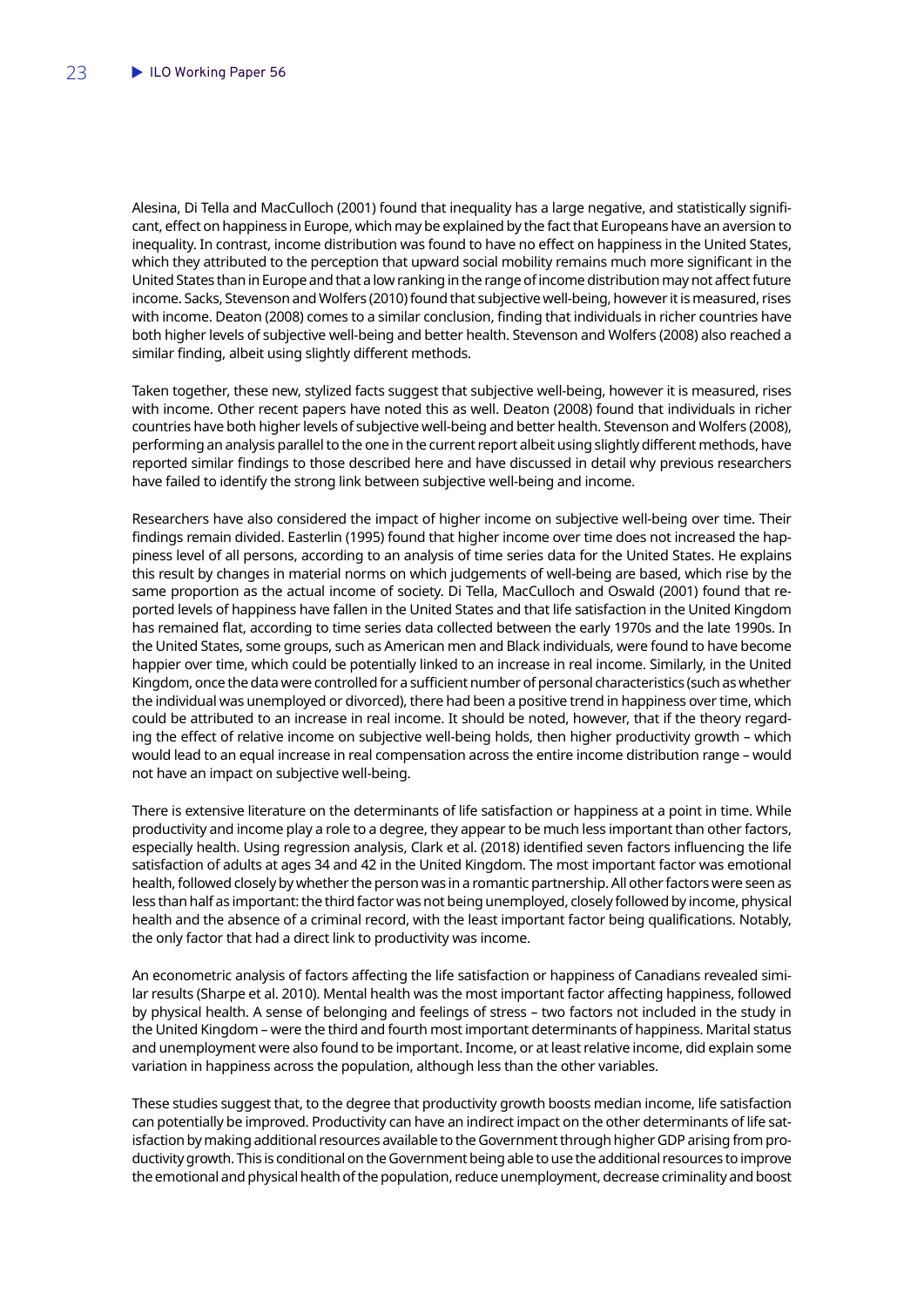<span id="page-25-0"></span>qualifications. It is unlikely that additional resources will have much effect on increasing the share of the population that is in a romantic partnership, building a sense of community or reducing feelings of stress.

In recognition of the fact that GDP does not adequately capture a population's well-being, Bhutan developed the Gross National Happiness Index, which measures human well-being on the basis of traditional measures of well-being, such as living standards, health and education, as well as less traditional measures such as time use, psychological well-being, culture, community vitality and environmental diversity. In 2010, 10.4 per cent of the population of Bhutan reported being unhappy, having achieved a sufficient score in less than 50 per cent of the domains measured; 48.7 per cent reported being narrowly happy, having a sufficient score in 50–65 per cent of the domains; 32.6 per cent were extensively happy, with a sufficient score in 66–76 per cent of the domains; and 8.3 per cent reported being deeply happy, with a sufficient score in 77 per cent or more of the domains. The evolution of the index over time is used to guide policy-making and develop project screening tools in Bhutan. The consequences for the index are taken into account before project implementation begins, with the ultimate objective of maximizing the index over time.

## 2) Theoretical and methodological limitations to assessing the relationship between absolute and relative income and subjective well-being

There are a number of theoretical and methodological limitations to assessing the relationship between income and subjective well-being. First, the relationship between income and subjective well-being varies across countries and regions and may be affected by factors such as culture, language and social institutions (Seligman 2004; Ye, Ng and Lian 2015). Second, the relationship between income and positive emotional well-being may be different from that between income and negative emotional well-being (OECD 2013; Kahneman and Deaton 2010; Tversky and Kahneman 1992). Third, aggregating and disaggregating data may exclude all within-group information and make the relationship between aggregated variables much stronger (Raudenbush and Bryk 2002).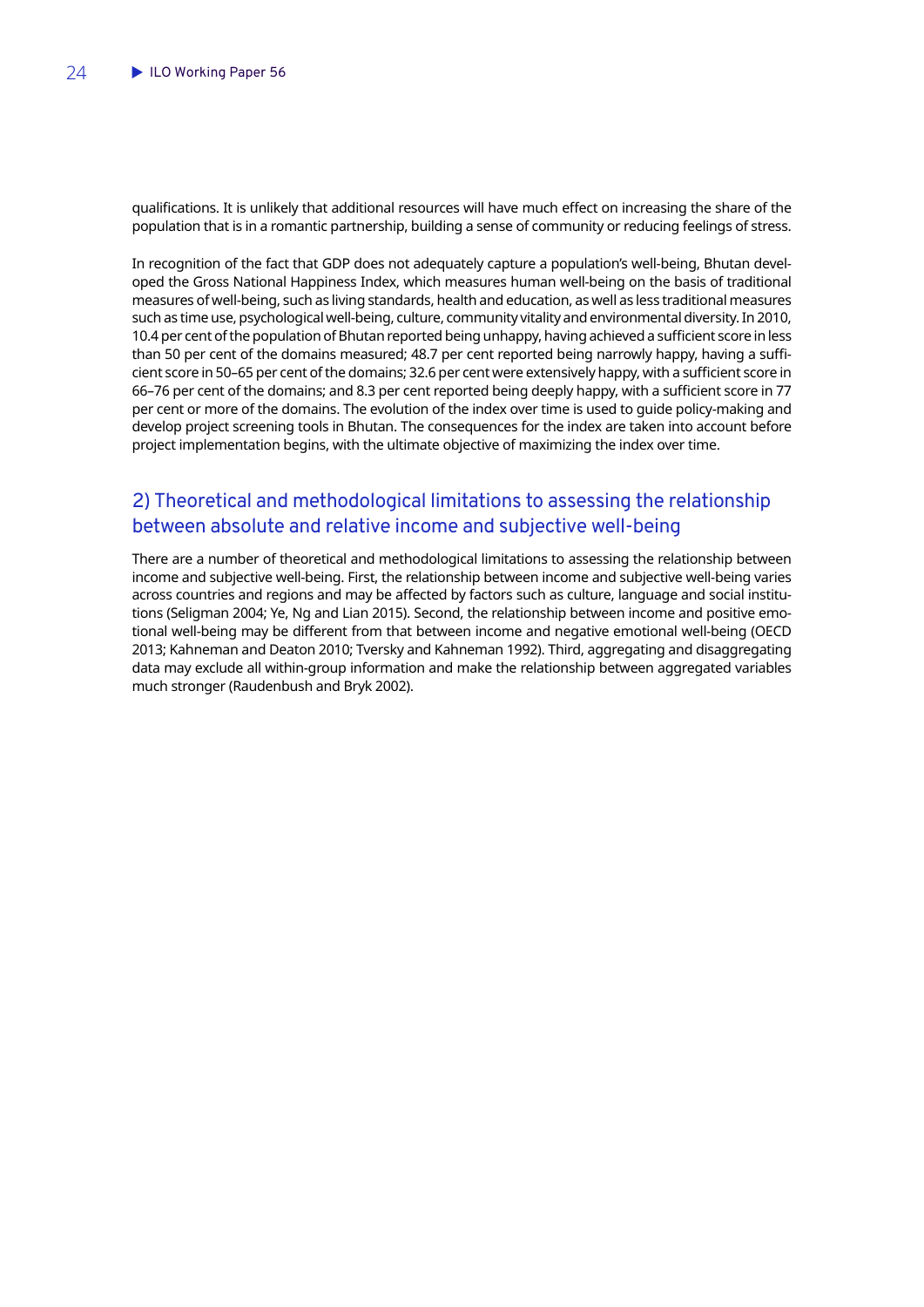## <span id="page-26-0"></span>▶ 3 Linkages running from well-being to productivity

This part of the report considers the linkages running from objective and subjective well-being to labour productivity growth. The first section presents the link between objective well-being and productivity, with objective well-being defined by economic and health indicators. The second section considers the link between subjective well-being and, specifically, job satisfaction and work-related stress, and productivity. Finally, the last section considers the indirect effect of factors such as human and social capital and ICT usage on labour productivity through their impact on well-being.

## **A. Impact of objective well-being on productivity**

In this section, we consider the effect of objective measures of well-being on productivity. The objective measures of well-being considered are health conditions, equality and fairness, wages, and economic and job security. With regard to health, for example, studies by Rivera and Currais (1999a, 1999b) and Knowles and Owen (1995, 1997) suggest that, over the past 25–30 years, between 21 and 47.5 per cent of GDP growth per worker among the working-age population in developed countries can be attributed to improvements in the health of the population (defined as health-care expenditure and life expectancy) at the country level.

## 1) Impact of health conditions

Impact of worker health conditions on productivity<sup>12</sup>

Absenteeism13 among workers with poor health conditions results in significant losses in economy-level output and in productivity measured on per-person-employed basis.<sup>14</sup> Kessler et al. (2001) found that 6.7 workdays were lost on average over a 30-day period among respondents between the ages of 25 and 54 with any form of work impairment, according to data collected through a survey on midlife development in the United States conducted by the MacArthur Foundation.<sup>15</sup> The findings implied that, at national level, some 2.5 billion work-impairment days were being lost in the United States every year within that age group. The same study found that cancer was associated with the highest reported prevalence of any impairment, at 62 per cent, and with the highest conditional number of impairment days within the preceding 30 days, at 16.4 days. Ulcers, major depression and panic disorders were associated with a high likelihood of impairment, and heart disease and high blood pressure were associated with a large conditional number of impairment days. In the United Kingdom, data collected by the Office for National Statistics indicate that 4.1 workdays per worker, on average, are lost owing to sickness absence, which is estimated to cost the economy around £15 billion each year (Black and Frost 2011).

<sup>&</sup>lt;sup>12</sup> The adverse effect of health conditions on productivity is also found to become more prominent as the workforce ages (Black and

Frost 2011; Clements-Croome 2006; PricewaterhouseCoopers 2008). 13 Absenteeism refers to the habitual non-presence of an employee at his or her job. Habitual non-presence extends beyond what is deemed to be an acceptable number of days away from the office for legitimate causes such as scheduled vacations, occasional

illness and family emergencies.<br>Absenteeism results in reduced output per worker. Absenteeism does not lead to lower productivity measured on an output per hour

basis, as time spent outside of the workplace is not considered in that calculation.<br>Respondents were asked how many of the preceding 30 days they had been totally unable to work or perform normal activities because of health problems (work-loss days) or had been forced to cut back on such activities because of health problems (work-cutback days).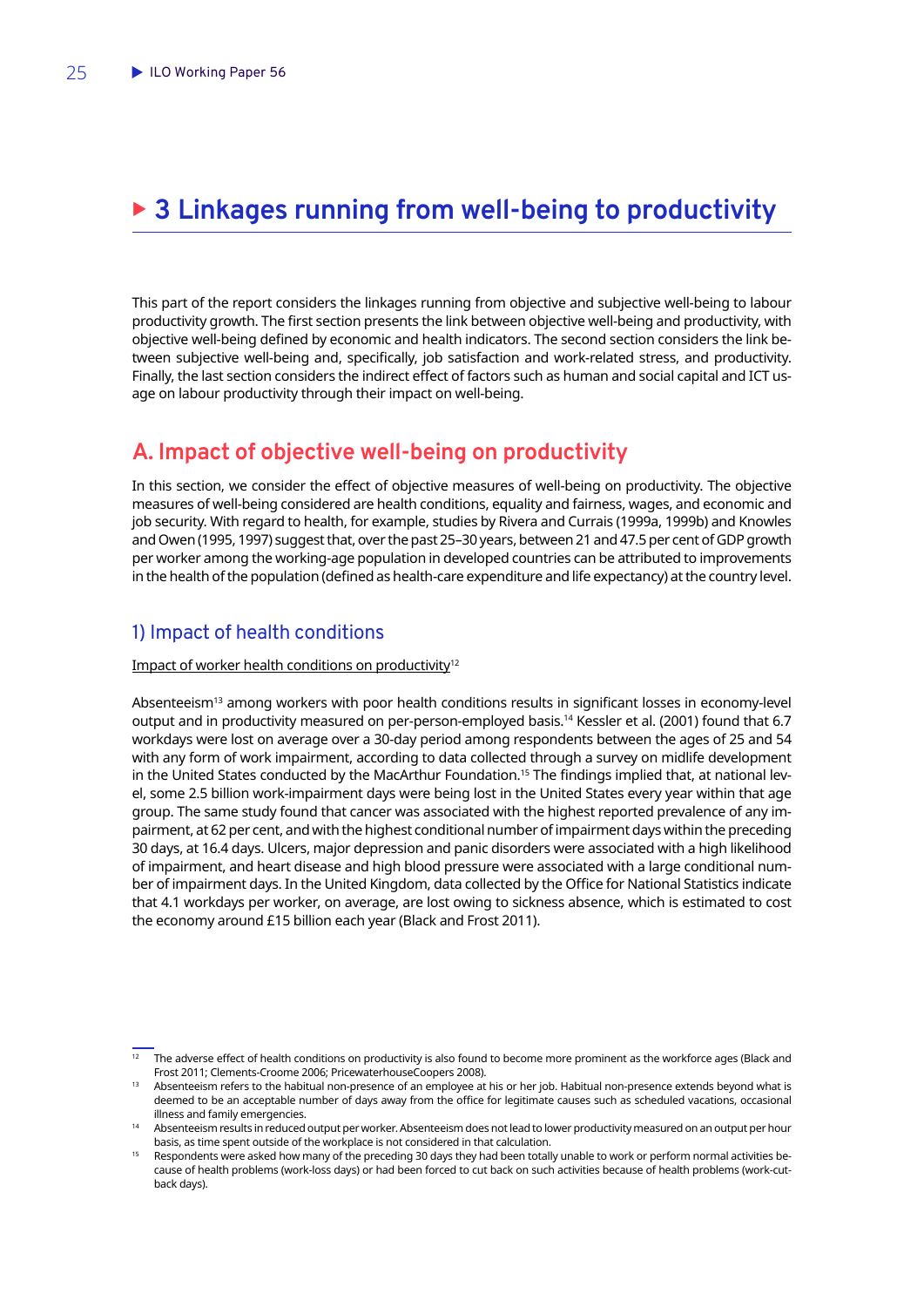<span id="page-27-0"></span>In addition to the output losses attributed to absenteeism, a high incidence of presenteeism<sup>16</sup> is found among workers with poor health conditions, which adversely affects both labour productivity and output. In the United Kingdom, while the incidence of absenteeism may be falling, the incidence of presenteeism is on the rise owing to employees' fear of being let go by their employers because of their health conditions (Collinson 2018). As highlighted by Kessler et al. (2001), the intangibility of presenteeism suggests that cutback days might actually pose greater downside risks for employers than work-loss days, and the difficulty of measuring and monetizing presenteeism poses a challenge for future research that must be addressed. Some studies nonetheless link certain health conditions to poorer productivity as a result of both presenteeism and absenteeism, such as musculoskeletal disorder and hypertension (Hafner et al. 2015), asthma (Chen et al. 2008), arthritis (Burton et al. 2006), chronic obstructive pulmonary disease (Britton 2003), type 1 and type 2 diabetes (Hex et al. 2012) and cardiovascular diseases (Gordois et al. 2016).

## 2) Impact of mental health on productivity

Workers suffering from poor mental health were found to represent significant costs to business in the form of output lost through presenteeism and absenteeism. Workers affected by depression lost approximately one quarter of a workday per month in comparison with workers with no psychiatric issues (Kessler et al. 2001), in addition to 20 per cent of their self-reported productivity owing to factors such fatigue, low self-confidence, memory lapses and poor concentration (Greenberg et al. 1993). Workers suffering from poor mental health had limited ability to manage their time, concentrate on work, communicate effectively with colleagues and achieve the required output. A study conducted in the United States found that employees with mental health conditions such as depression, sadness and mental illness cost businesses an average of US\$4,741 per affected employee per year in absenteeism<sup>17</sup> and an average of US\$28 per affected employee per day in presenteeism<sup>18</sup> in terms of lost output between 1997 and 1999, representing the third highest cost to businesses after heart disease and hypertension (Goetzel et al. 2004).<sup>19</sup> The high incidence of presenteeism found among workers suffering from poor mental health conditions is explained by a general fear of disclosure to their employer about their condition, with 43 per cent of employees found to be reluctant to disclose mental health issues at work (NHS Information Centre 2011), given that 22 per cent of individuals who disclose a mental health problem to their employers are sacked or forced out of their jobs (Mind, 2014).

The most significant degree of work impairment, and, consequently, lost productivity and output, as a result of presenteeism and absenteeism is related to conditions such as obsessive-compulsive disorder (OCD) and post-traumatic stress disorder (PTSD). Some 41.7 per cent of individuals with moderate OCD report a degree of impairment in fulfilling their role at work within the preceding 12 months. That percentage rises to 79.9 per cent for individuals with severe OCD, of whom 56.7 per cent report experiencing severe workplace impairment. Injured patients who develop PTSD are three times more likely not to have returned to work 12 months after their injury than patients who do not develop PTSD. The highest number of days of absence from work is found among individuals with PTSD, at 15.2 days per person per year (Alonso et al. 2011).

## 3) Impact of risky health behaviours

Risky health behaviour, which can ultimately result in disease or injury, can affect productivity. Burton et al. (2005) identified a number of health risk factors that were significantly correlated with presenteeism, namely life dissatisfaction, job dissatisfaction and stress, and found that each additional risk factor was

Presenteeism refers to the lost [productivity](https://www.investopedia.com/terms/p/productivity.asp) that occurs when employees are not fully functioning in the workplace owing to, for ex-<br>ample, an illness or an injury. Another factor resulting in presenteeism is slacking.

This represented the highest cost among the ten most prevalent conditions studied.<br>This represented the third highest cost among the ten most prevalent conditions studied, after migraines/headaches and respiratory disorders.

Figure based on estimates of the prevalence and on productivity impairment of the condition, as well as the assumption of an hourly wage rate of US\$23.15. Data obtained from the IBM MarketScan Health and Productivity Management Database.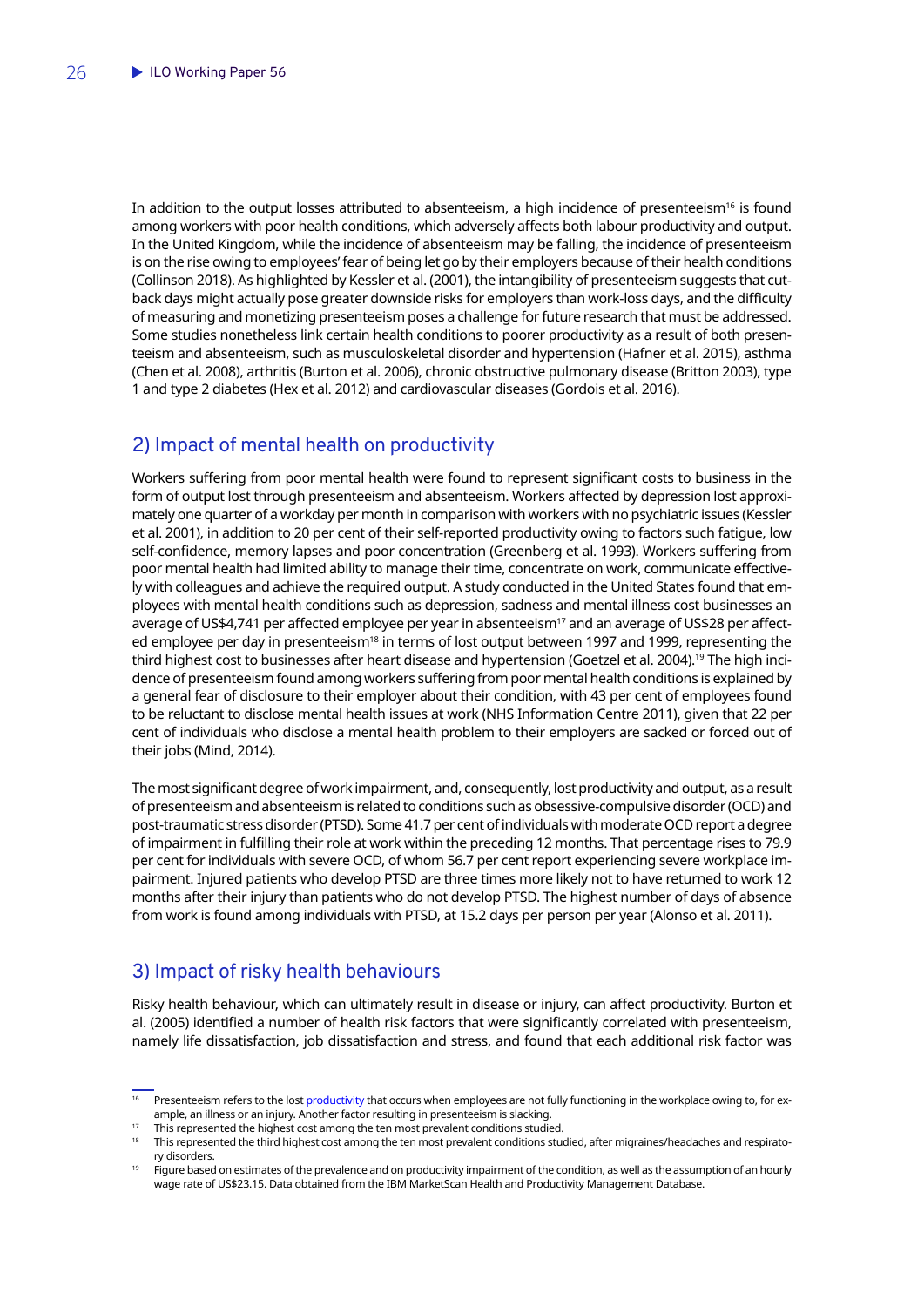<span id="page-28-0"></span>associated with a 2.4 per cent excess drop in productivity. Smoking and smoking breaks have also been found to lead to productivity losses (Alavinia, Molenaar and Burdorf 2009; Baker et al. 2017; Berman et al. 2014). The amount of sleep also affects productivity, with 7–8 hours of sleep seen as optimal and anything above or below this amount leading to lower productivity. Similarly, the amount of physical exercise affects productivity, with less than 150 minutes of exercise per week associated with greater productivity losses, and less than 30 minutes of exercise four times per week associated with reduced productivity. Employees with poor diets were found to report greater presenteeism (Boles, Pelletier and Lynch 2004; Hafner et al. 2015) and to experience greater difficulty in getting along with their co-workers. Lastly, Gates et al. (2008) found that workers with a body mass index exceeding 35 had productivity losses 4.2 per cent higher than workers who were a healthy weight.

### Impact of caregiving for non-workers on worker health conditions

Family caregivers are found to be less productive at work compared with workers who do not have to care for family members outside of work. Individuals who provide daily care for a spouse with severe impairments are more likely to struggle to find time to exercise, rest and take prescription medications compared with non-caregivers (Burton et al. 1997). Caregiving is associated with an overall drop in workplace productivity of just over 20 per cent through greater absenteeism and presenteeism (Giovannetti et al. 2009). Mazanec et al. (2011) found that caregivers reported a productivity loss of 15 per cent while working owing to their caregiving responsibilities, and 28 per cent reported missing work in the preceding week (a mean of 17 hours) over a 15-month period.

## 4) Impact of equality and fairness on productivity

A fairer society tends to expand educational opportunities for all, which can result in greater labour productivity. Fairer societies enhance public investments in education and ensure that tax-and-transfer mechanisms enable children from low-income households to access the educational system, leading to a more educated workforce that is able to meet labour market requirements and generate greater labour productivity. Numerous studies have found that access to early childhood education for all provides a high return on investment, given that it enhances equality of opportunity and skills acquisition throughout life (Wößmann 2008; Cuhna, Heckman and Schennach 2010; Heckman 2011; Cingano 2014; OECD 2015). Better and more education, up to secondary school education, is associated with higher productivity and, through a positive feedback loop, to greater income equality (OECD 2016). The benefits of public investments in education are found to be the greatest when combined with family benefits targeting lower-income households, which allow parents to remain actively involved in the labour force and generate economic outputs.

Higher levels of pay inequality have been found to reduce satisfaction levels among those at the bottom of the pay scale without increasing happiness levels among those at the top, which challenges the pay-for-performance theory (Card et al. 2012). In the United States, baseball teams with the greatest level of pay inequality perform worse than those with less inequality (Bloom 1999). Similar effects have also been identified in the National Football League (Mondello and Maxcy 2009). Inequality undermines performance by creating resentment and weakening cooperation and teamwork.

Cowherd and Levine (1992) found that the greater the pay inequality between executives and hourly workers, the lower the quality of work produced, reflecting the negative effects of inequality on teamwork.

Payne (2017) provides many interesting anecdotes about the negative effects of inequality on well-being. He noted that the odds of air rage incidents are almost four times higher in the coach section of an airplane with a first-class cabin than in airplanes without a first-class cabin. Payne points out that Rawls uses the view of ignorance to argue that, once self-interest is removed, anyone can see that equality is preferable to inequality.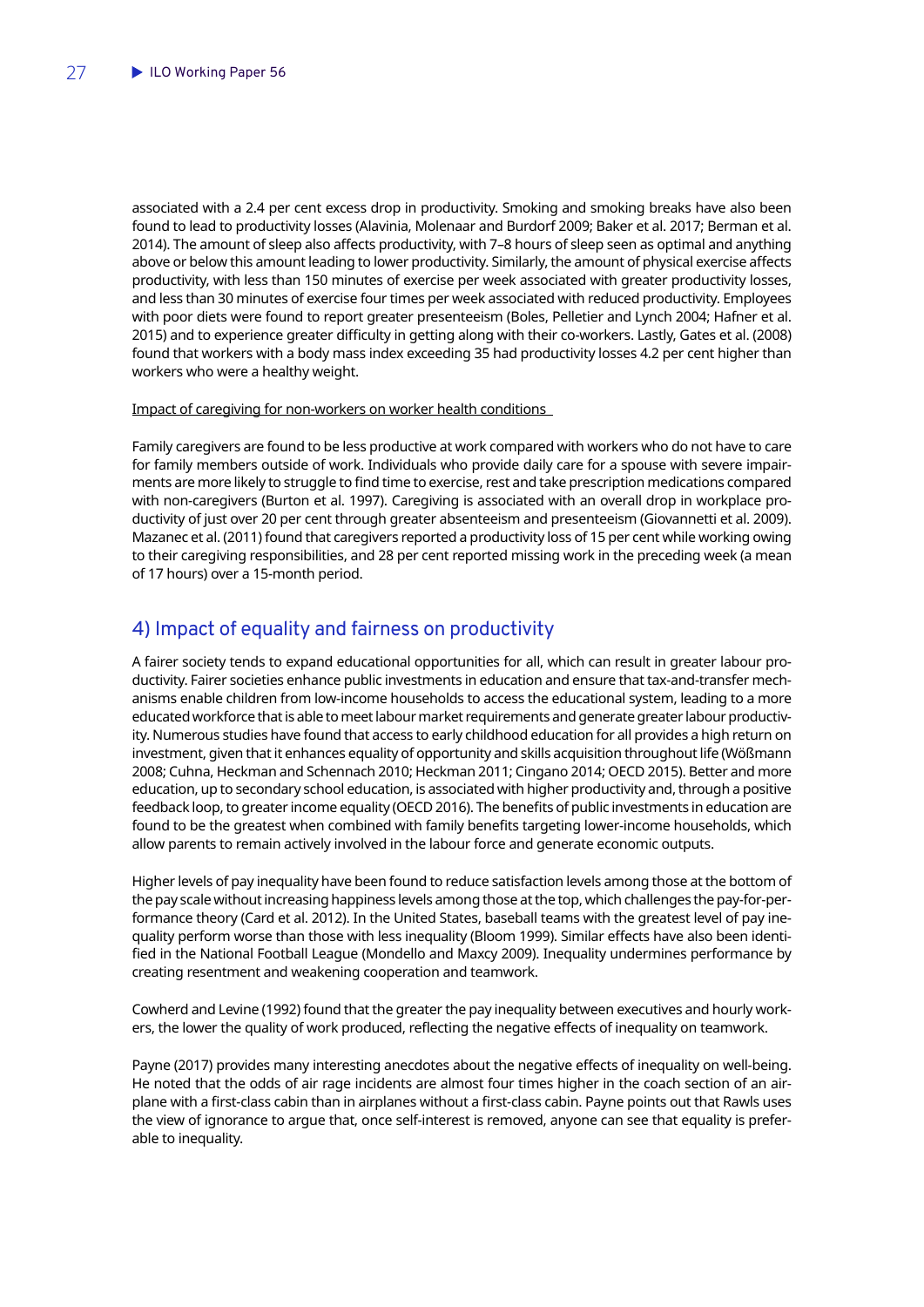## <span id="page-29-0"></span>5) Impact of wages on productivity (job turnover and worker effort in relation to efficiency wages)

Wages which are set above market clearing rates are believed to lead to higher productivity gains at both the enterprise level and at the economy-wide level. Akerlof (1982) introduced the efficiency wage theo $ry<sub>1</sub><sup>20</sup>$  which postulates that workers are motivated to work harder when their wage is set above the market clearing rate. There are two competing views of the effect of wage premiums on employees. The first view is that employees compare the marginal costs of losing their job to the marginal benefits of working hard, with high wages being a carrot which employers can use, along with a stick consisting of the threat of dismissal (Bowles 1985; Shapiro and Stiglitz 1984). The second view is that high wages constitute gifts which appeal to norms of loyalty and mutual obligation in workers (Akerlof 1982). Higher wages can, in turn, reduce employee turnover, which reduces the cost of training replacement workers. Over time, firms which offer wages above market clearing wages can attract more productive workers, allowing these firms to become more productive and gradually replace less productive firms, providing economy-wide productivity gains. The efficiency wage theory has been tested and proven under a limited set of employment and firm conditions. Rebitzer (1995) found empirical evidence for the negative trade-off between wages and employer supervision for contract maintenance workers in the petrochemical industry, with the cost of supervision linked to lower wages, while Dube, Lester and Reich (2016) found reduced employee turnover in restaurants in California that offered a wage above the market clearing wage.

## 6) Impact of economic and job security on productivity

The impact of economic and job security on productivity is mixed. Some studies have found that lower economic and job security reduces well-being and, ultimately, productivity and, in turn, that greater economic and job security improves well-being and productivity. A lack of job security has been linked to poorer states of well-being which ultimately affect productivity (Van den Heuvel et al. 2010; Kinnunen et al. 2000; Probst et al. 2007). Kinnunen et al. (2000), for example, found that high perceived job insecurity was a predictor of poor relationships with both colleagues and superiors a year after the initial survey, which was conducted across three organizations in Finland.

Other studies, meanwhile, suggest that job security is linked to reduced productivity. Ichino and Riphahn (2005) found that the number of days of absence per week increases significantly once employment protection is granted to white-collar workers. The authors postulate that, in addition to shirking as a cause, workers gradually learn how to work as little as possible and that, because a worker's ability is not initially observable and is largely gauged by output, workers dedicate a higher level of effort in the earlier months, which declines the longer the worker holds the post. Engellandt and Riphahn (2005) found that workers under temporary contracts dedicate more effort to their work than permanent employees and that the probability of a temporary worker working unpaid overtime is 60 per cent greater than for permanent workers.

## **B. Path from subjective well-being to productivity**

This section presents a summary of the literature review of the effect of subjective measures of well-being on productivity, namely job satisfaction and work-related stress.

The term "efficiency wages" was introduced by Alfred Marshall to establish that wages were set per efficiency unit of labour and that, for employers, there is no difference between more efficient workers and less efficient workers, as wages are established based on the efficiency of the worker.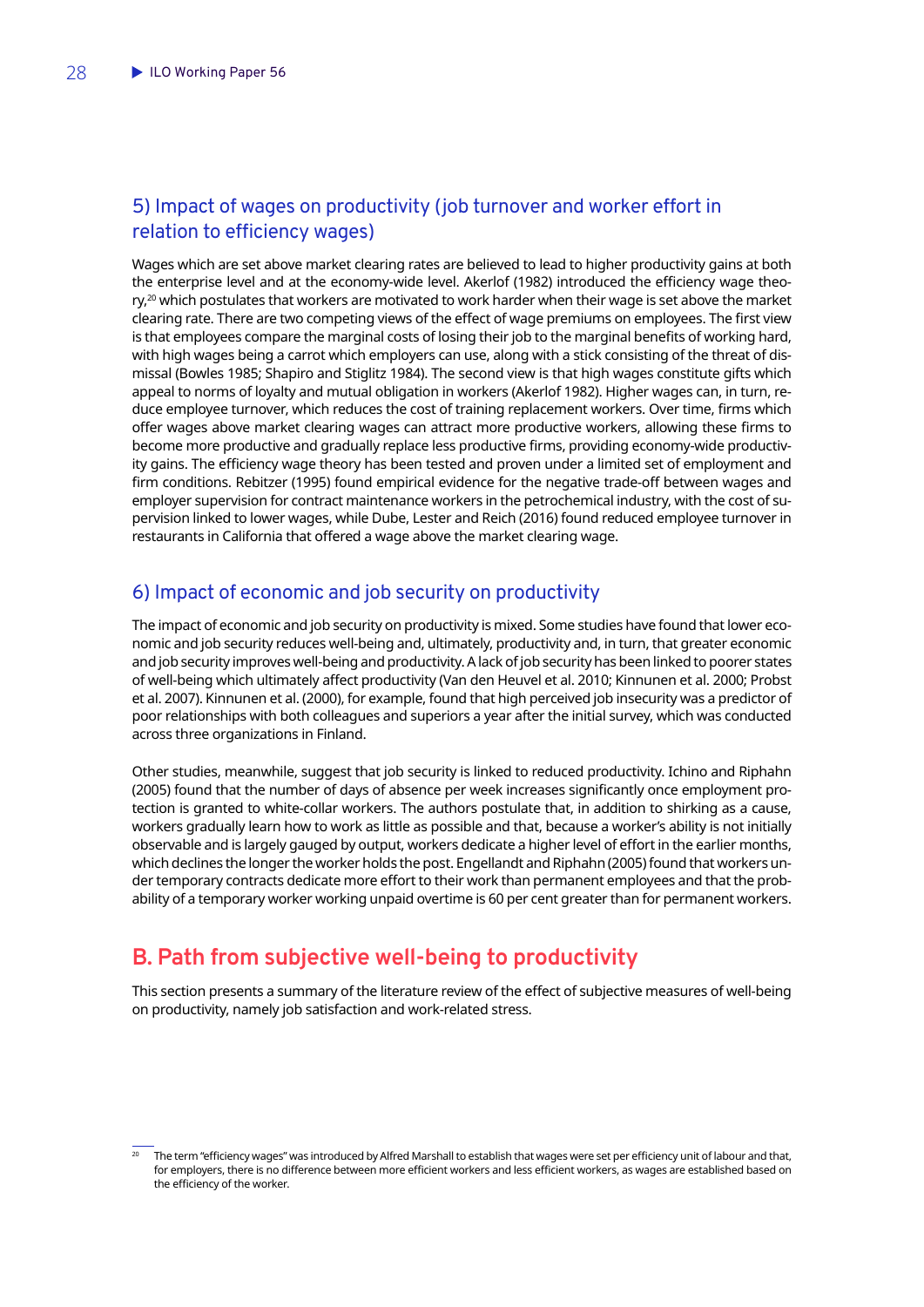### <span id="page-30-0"></span>1) Job satisfaction and productivity

Studies in the field of psychology and organizational behaviour link happiness to traits associated with enhanced job performance, providing support for the happy/productive worker thesis. Happier workers<sup>21</sup> are found to be more pragmatic, less absent, more cooperative and friendlier (Bateman and Organ 1983; Judge et al. 2001), to change jobs less often and to be more willing to help others (Spector 1997), and to be more engaged at work, to earn more money and have better relationships with colleagues and customers (George and Brief 1992; Pavot and Diener 1993; Spector 1997; Wright and Cropanzano 2000). Furthermore, positive shocks to happiness have been found to result in significant productivity gains from increased effort, rather than from higher precision in executing standardized tasks (Oswald, Proto and Sgroi 2014). The impact is, however, conditional on the social and the economic context. Other studies have found that, in addition to enhanced analytical thinking, positive emotions are also linked to greater creativity and may enhance productivity in occupations where this type of thinking is required.

A statistically significant positive relationship has been found between workers' happiness and productivity and financial indicators of business performance. Bryson, Forth and Stokes (2017) found a significant positive correlation between job satisfaction and productivity using a nationally representative employer–employees matched dataset in the United Kingdom. Hafner et al. (2015) found that, among workers who were satisfied with their job, productivity impairment as a result of presenteeism and/or absenteeism dropped by 6.92 percentage points. Arnold et al. (2016) found a significant negative relationship between job satisfaction and presenteeism costs but failed to find an association between job satisfaction and absenteeism. At the organizational level, Bakotić (2016) found significant positive correlations between employee job satisfaction and several financial indicators, such as revenue per employee, return on equity and business excellence index rankings, across 40 medium- to large-sized Croatian companies (r < .44). Koys (2001) also found a positive correlation between employee satisfaction across a restaurant chain in year 1 and store profit and customer satisfaction in year 2 (.35  $\leq$  r  $\leq$  .61).

Some studies have refined the happy/productive worker thesis by considering the relationship between trait and state levels of happiness<sup>22</sup> on productivity. Zelenski, Murphy and Jenkins (2008) calculated average levels of happiness (between-subjects or at the trait level of analysis) as well as individual variations in happiness over time (within-subject or at the state level of analysis) and examined the relationship with self-reported productivity among managers employed in the public and private sectors. The happiness indicators examined included job satisfaction, quality of work, life, life satisfaction, positive affect and negative affect. The results of their study indicate that between-subjects positive affect and quality of work life were moderately correlated with productivity (r = .35 and .32, respectively), whereas job satisfaction and life satisfaction were less strongly correlated with productivity (r = .22 and .24, respectively). They also find that within-subject positive affect and quality of work life were moderately correlated with productivity (r = .36 and .35, respectively), but that job satisfaction was less strongly correlated with productivity (r = .19), and that daily changes in life satisfaction and negative affect were not significantly associated with productivity. The results of this study indicate that, while positive affect has a robust relationship with production, negative affect appears to have no significant relationship.

### 2) Link between work-related stress and productivity

Empirical evidence suggests that work-related stress is associated with productivity losses, either directly or indirectly, through its effect on health conditions and health-related behaviours. Motowidlo et al. (1986)

<sup>21</sup> In Bateman and Organ (1983), for example, the happiness of workers is determined by citizenship behaviours established by the worker's direct superior with regard to items such as compliance, altruism, dependability, house-cleaning, complaints, waste, cooperation, criticism of and arguing with others, and punctuality, as well as the worker's job satisfaction, as measured through the Job Descriptive Index developed by Smith, Kendall and Hulin (1969), which measures items pertaining to work, pay, promotions, coworkers and supervision.

This refers to the study of human personality and the emotional state of individuals, denoted by positive and negative affects, in psychology.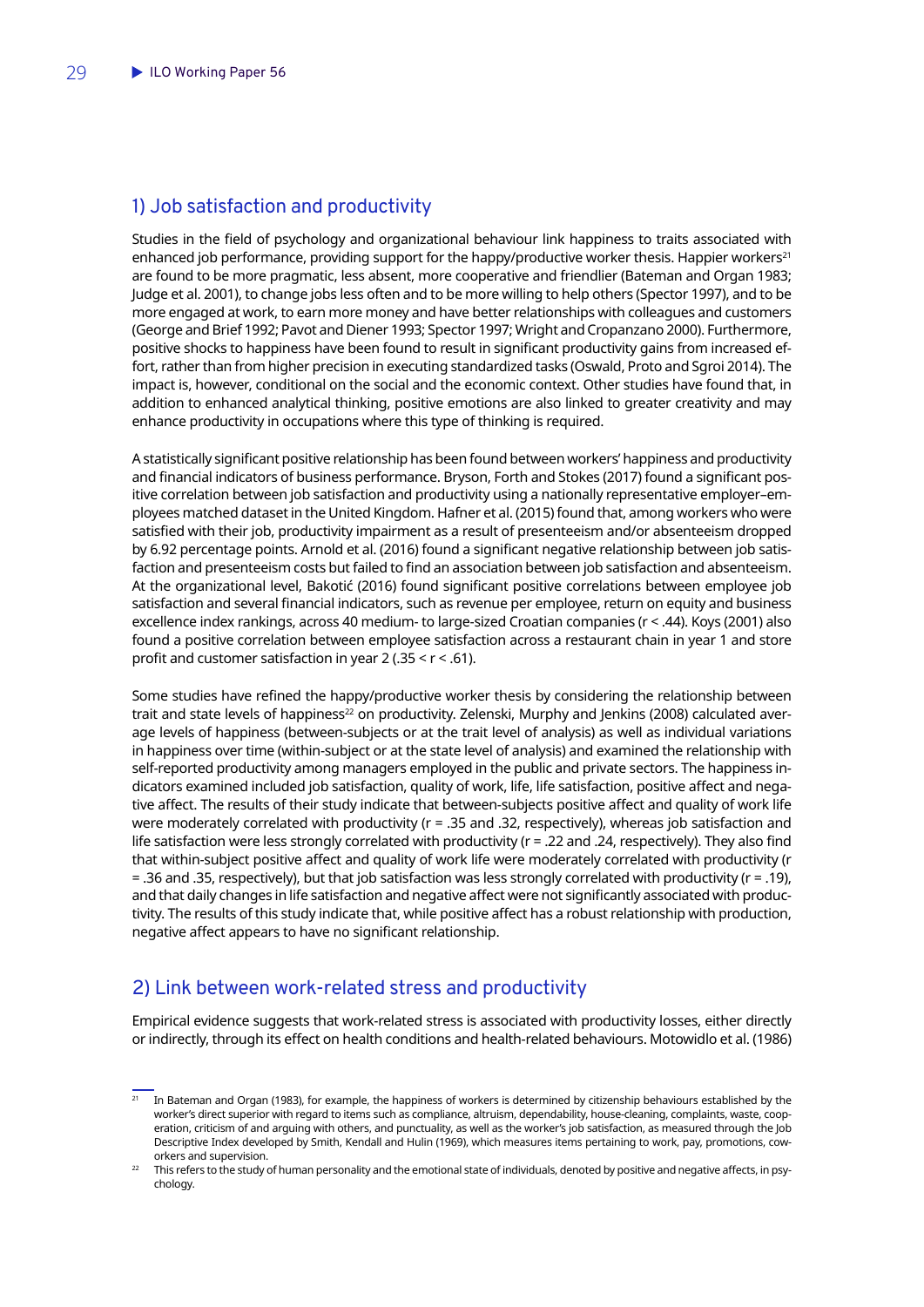<span id="page-31-0"></span>surveyed nurses to determine their subjective stress levels and asked supervisors and co-workers to measure each nurse's job performance; they found negative correlations between subjective stress and job performance variables such as composure, quality of patient care and interpersonal effectiveness. The cost of high subjective stress levels among employees is found to result mostly from presenteeism rather than absenteeism, with employees with high stress levels losing 4.72 hours of work per week, on average, as a result of presenteeism and two-thirds of an hour per week, on average, as a result of absenteeism (Burton et al. 1999). Mind (2013) cautions, however, that the size of the relationship between work-related stress and absenteeism may be underestimated, with findings showing that 90 per cent of individuals who reported a day off work because of stress provided an alternative reason for their absence. Chronic work-related stress ultimately leads to physical health risks and physical health-related behaviours, which are negatively correlated with productivity. Belkic et al. (2004) have linked high work-related stress with health conditions such as high blood pressure, musculoskeletal disease, heavy alcohol use, low physical activity, smoking and being overweight. Chandola et al. (2008) also found that poorer health behaviours due to high stress levels led to health conditions; for example, lower consumption of fruits and vegetables was found to account for 16 per cent of the effect of work-related stress on coronary heart disease.

Some studies, however, suggest that while too little or too much work-related stress may be associated with poor job performance, moderate levels of stress optimize job performance. The Yerkes-Dodson Law suggests an inverted-U function in which job performance correlates to the level of work-related stress. This theory suggests that, while low stress levels are associated with boredom and low arousal leads to low job performance, moderate amounts of stress optimize job performance, and more than moderate stress leads to diminishing performance. There is a significant lack of empirical evidence to support this theory, however, with Muse, Harris and Feild (2003) noting that the majority of studies into the relationship between stress and performance have chosen to study populations that are likely to be in high-stress work environments and have used measures that do not tap into the low-stress side of the inverted-U.

Chronic, continuous exposure to work-related stress can lead to burnout, which is defined by physical, mental and emotional exhaustion, cynicism and impaired personal efficacy. Bakker et al. (2003) found a positive relationship between employee burnout and the duration of their absence from work. Dewa et al. (2014) identified a negative relationship between burnout and productivity (measured by work ability and number of days of sick leave), as well as intent to continue practising and intent to change jobs.

## **C. Factors affecting productivity through well-being effects**

This section presents the impact of factors such as human capital, social capital, public health and environmental conditions at work and outside of work, ICT usage and workplace wellness programmes, which can increase objective and subjective well-being and, in turn, productivity.

## 1) Human capital, well-being and productivity

Human capital, whether acquired through the educational system or on the job, is found to improve well-being and can thereby indirectly affect productivity. Kemna (1987) identified a positive relationship between educational attainment levels and well-being, while other studies point to the idea that a general (secondary) education leads to the highest levels of health and life satisfaction of all (Hartog and Oosterbeek 1998; Stutzer 2004). With regard to the impact on productivity of human capital acquired at work, Ryan and Deci (2000) argue that individuals are at their best when trying to learn new skills, master new challenges and apply their talents where they can be of benefit. They also argue that all individuals share three basic innate and universal psychological needs which must be satisfied to enhance well-being, namely autonomy, competence and relatedness.

The coronavirus disease (COVID-19) pandemic, which led to many school closures, is believed to have adversely affected the acquisition of skills by students, which will later affect their productivity and earnings.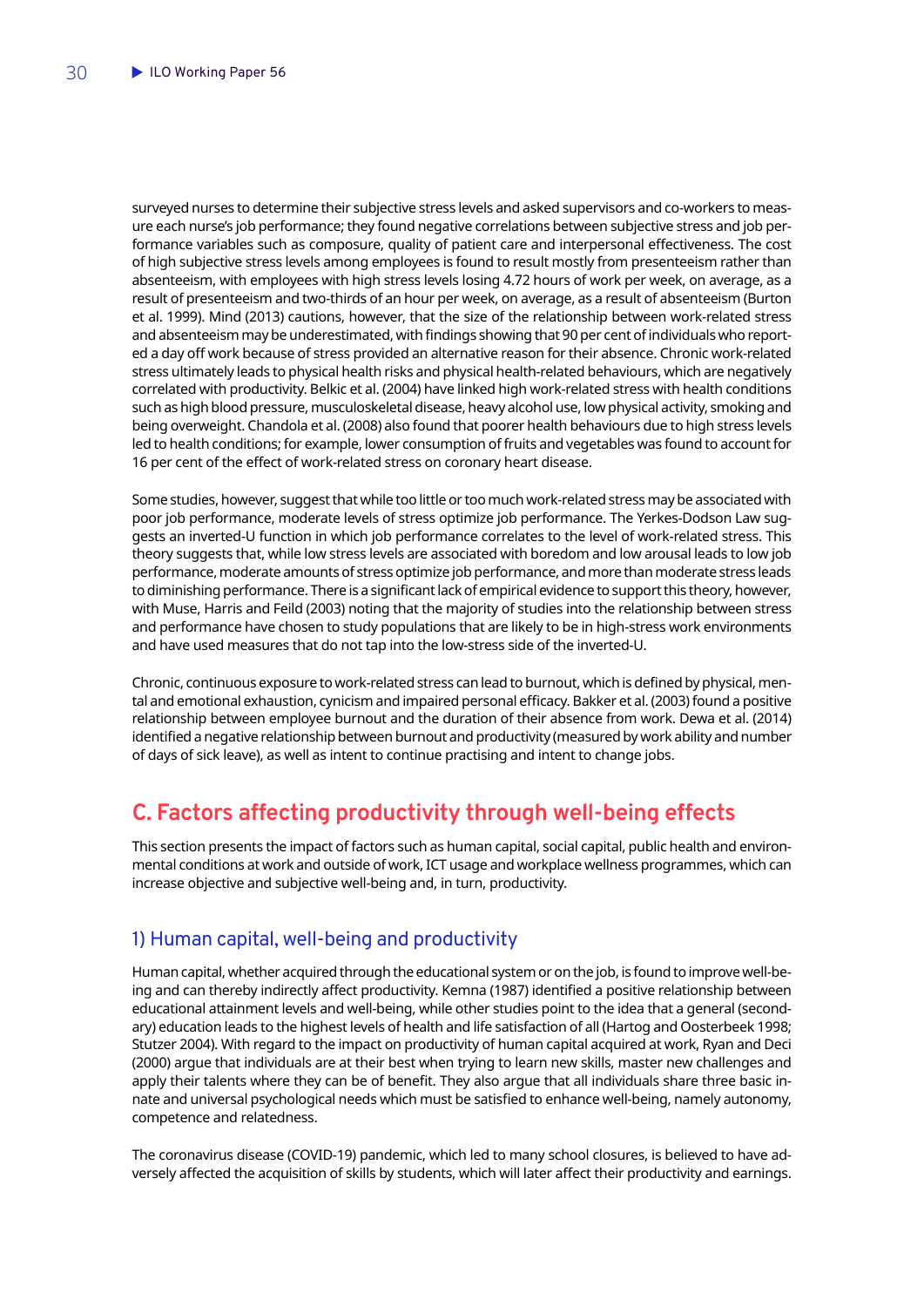<span id="page-32-0"></span>An OECD (2020) study suggests that students who experienced school closures will earn 3 per cent less over their lifetimes unless measures are put in place to help them catch up. Such a loss of earnings would, in turn, lead to a drop in long-term economic growth of 1.5 per cent in countries that were deeply affected by school closures.

## 2) Social capital (e.g. trust), well-being and productivity

Companies in which employees are more engaged experience less absenteeism, lower turnover and fewer thefts (GALLUP 2017), as well as greater customer satisfaction. First, social capital allows for the effective sharing and diffusion of skills and information among workers (Coleman 1990; Healy and Côté 2001). Second, significant positive associations are found to exist between trust in organizational leadership and numerous outcomes linked to higher levels of productivity, such as conscientiousness, job performance, organizational commitment and intention to stay (Dirks and Ferrin 2002). This is found to be particularly important as employees start to work away from the office more, which often makes it difficult to monitor their effort and performance (Bijlsma and Koopman 2003). A 2011 workplace employment relations survey found that the average level of trust in managers was positively related to workplace labour productivity (Brown et al. 2015).

Organizational structures and practices can also help maximize worker performance. Organizational citizenship behaviours are defined as "individual behaviour that is discretionary, not explicitly recognized by the formal reward system and that in the aggregate promotes the effective functioning of the organization" (Organ 1988). It is an area of study that requires more research to understand how organizational structures and practices can maximize worker performance above and beyond their job responsibilities. Using data from surveys of employees and their supervisors across eight companies in 1992, Cappelli and Rogovsky (1998) found that involvement in work organization increased organizational citizenship behaviours both indirectly, by changing the job characteristics of individual tasks, and directly, independent of such changes, but that involvement in decisions governing employment practices had only small indirect effects on organizational citizenship behaviours and no direct effect.

## 3) Impact of public health and environmental conditions both in and outside the workplace on worker well-being and productivity

Environmental conditions, which can be affected by public health measures, can have an impact on well-being and productivity. Brereton et al. (2008) found that spatial environmental and climate variables are significantly linked to individual life satisfaction, while Wargocki et al. (1999) found that the performance of female students asked to complete tasks from the Walter Reed performance assessment battery was negatively affected by polluted air. Federspiel et al. (2004) found that ventilation has a significant impact on the performance of call centre workers, and Kosonen and Tan (2004) found that the effect of air quality on productivity losses varies by occupation, with losses being the greatest in occupations requiring analytical thinking, compared with typing tasks. Gohara and Iwashita (2003) found that air temperature affects work performance, with temperatures between 22°C and 24°C found to generate the highest performance on proofreading tasks. Lamb and Kwok (2016) found that dark environments are associated with a greater negative impact on work performance than those considered to be too bright. Viola et al. (2008) found that exposing workers to blue-enriched white light for four weeks resulted in higher rates of alertness, concentration and performance compared with workers exposed to white light. Lamb and Kwok (2016) found that the effect of environmental stressors, such as poor lighting or noise annoyance, on performance was often indirect; such stressors were linked to poorer mood, headaches and feeling "off", which can, in turn, affect performance by reducing motivation and increasing tiredness and distractibility.

The impact on job performance of work environments located in green buildings remains unclear. Some studies have found the use of green buildings to support productivity, with the number of sick days reported to have dropped by 39 per cent among workers at an Australian law firm following its move to a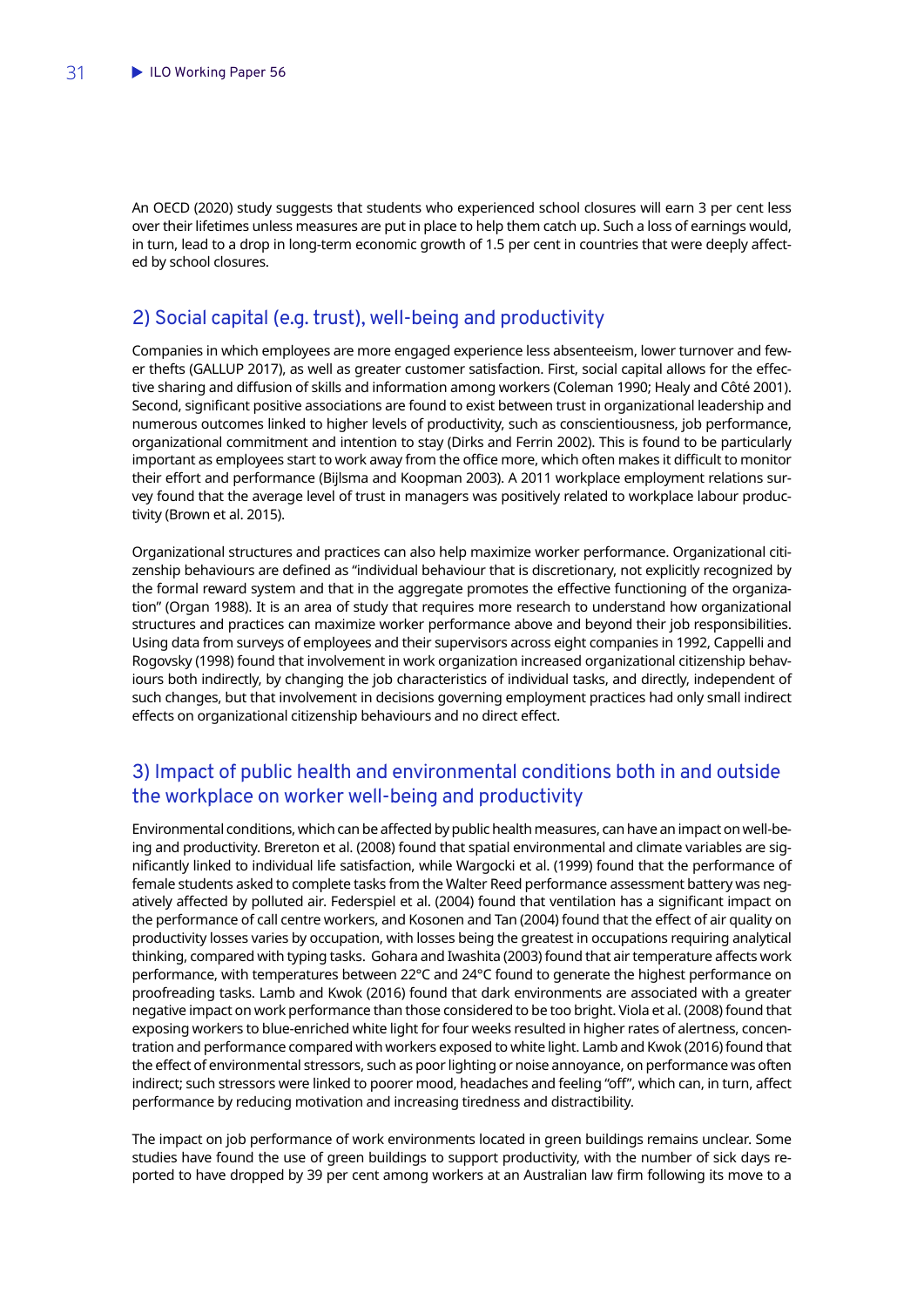<span id="page-33-0"></span>green building (Miller et al. 2009). Similarly, Singh et al. (2010) found significant reductions in self-reported absenteeism due to asthma, respiratory allergies, depression and stress-related conditions after workers were moved from conventional office buildings to buildings that had achieved Leadership in Energy and Environmental Design (LEED) certification in the United States. The impact on productivity is not consistent across studies, however, with Thatcher and Milnermilner (2014) failing to find any significant difference in organizational outcomes associated with a move from traditional buildings to three green buildings in South Africa. They do, however, find changes in physical well-being and perceived environmental comfort.

### 4) Implications of ICT usage on worker well-being and productivity

There are a number of channels through which ICT usage affects worker well-being and productivity. First, ICT usage can affect employee well-being by fostering higher levels of autonomy, as information needed to complete a task can easily be found online. Fujimoto et al. (2016) found that usage of mobile technologies by Japanese workers is linked to greater levels of job autonomy, which, in turn, is linked to higher levels of work engagement. Second, ICT usage allows greater flexibility, enabling employees to work at any time and in any location, thereby improving workplace well-being and, potentially, productivity. Third, ICT usage allows for better and easier communication between workers, thereby reducing stress levels in tasks requiring co-ordination between team members, in addition to freeing up more time for productive activities and reducing ambiguity (Lee, Shin and Baek 2017).

The COVID-19 pandemic is believed to have increased labour productivity. Three-quarters of firms across European Union countries were reported to have become more efficient and innovative, with nine out of ten firms having accelerated the adoption of digital technology and automation in order to become more agile in a changing environment (Bruegel, 2021). This has the potential to increase labour productivity, with one survey finding that productivity growth could rise by 1 additional percentage point over the coming years as a result of the changes brought about by the pandemic (McKinsey & Company, 2021). Furthermore, teleworking has also potentially increased labour productivity by introducing more flexibility in working conditions, reducing commuting time and improving connectivity. It should be cautioned, however, that teleworking is not suitable for all types of jobs and requires careful considerations as to how to coordinate tasks, manage teams and provide equal career opportunities for all in a hybrid model. As such, the net impact on labour productivity remains unclear.

## 5) Impact of workplace wellness programmes on worker well-being and productivity

Workplace wellness programmes were first designed to improve well-being without having to alter workplace factors. The interventions featured in workplace wellness programmes can serve as a test of whether improvements to employee well-being lead to productivity gains. Wellness intervention programmes can be categorized as primary, secondary and/or tertiary prevention-focused (Goetzel et al. 2008). Primary programmes are directed at employees who are generally healthy, while secondary programmes target employees who have been identified as demonstrating certain health risk-factors and tertiary programmes are designed to improve disease control in employees who already have a chronic health condition, such as diabetes or heart disease. While primary and secondary programmes usually focus on managing certain lifestyle factors, such as nutrition and physical activity, tertiary programmes are more closely aligned with the goals of early employee assistance programmes.<sup>23</sup> In addition to supporting productivity gains, workplace wellness programmes are also believed to improve the organizational climate, which can help improve employees' morale, desire to work and relations with other employees (O'Donnell 2000).

<sup>23</sup> An employee assistance programme is a confidential, short-term counselling service for employees with personal difficulties that affect their work performance. Employment assistance programmes grew out of the industrial alcoholism programmes of the 1940s.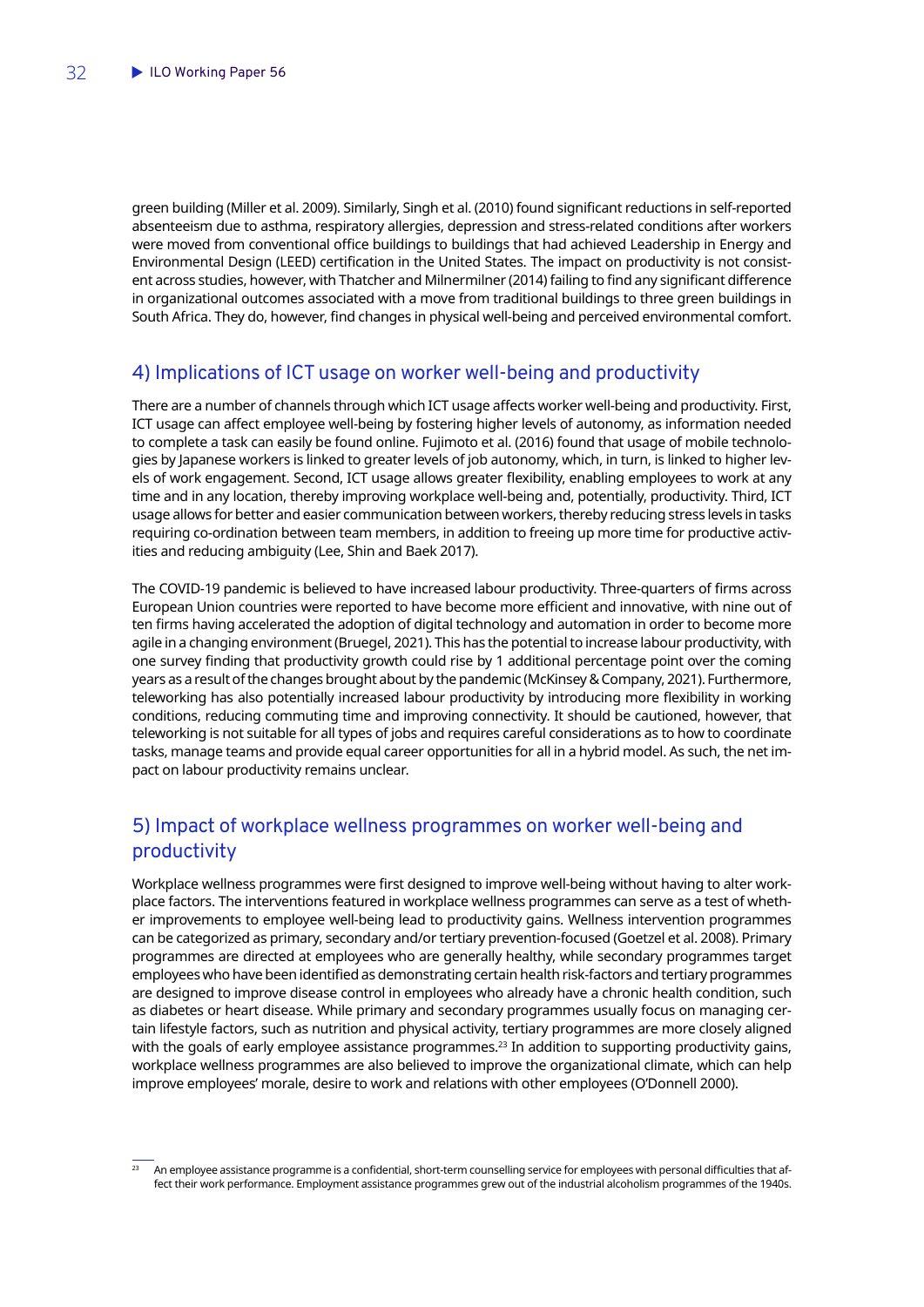By enhancing productivity, workplace wellness programmes are often able to deliver financial benefits to firms that outweigh the cost of the scheme. The workplace wellness programme offered by Johnson & Johnson, which included on-site fitness centres, online weight management tools and coaching programmes for tobacco cessation and blood pressure management, delivered a positive return on investment estimated at US\$1.88–US\$3.92 for every dollar spent (Henke et al. 2011).

A number of factors continue to influence the success of workplace wellness programmes. Black (2008) found that the most successful programmes have visible support and participation of senior management and have interventions that are well aligned with the overall business aims. Following a literature review and a series of interviews with employers in London to examine best practice in supporting the health needs of City workers, it was found that the most effective programmes were those based on the specific needs of the staff, rather than those which adopted a "one size fits all" approach, and that employees should be involved in the design, delivery and evaluation of the programme (Cavill Associates Ltd 2014). It was also determined that the targeted behavioural change affected the success of the programme; programmes aimed at increasing physical activity received stronger support than interventions aimed at altering diets. Weiner, Lewis and Linnan (2009) have developed the "theory of implementation" for workplace wellness programmes, which is based on the idea that effective programmes should be accessible and easy to use and should provide incentives for engagement.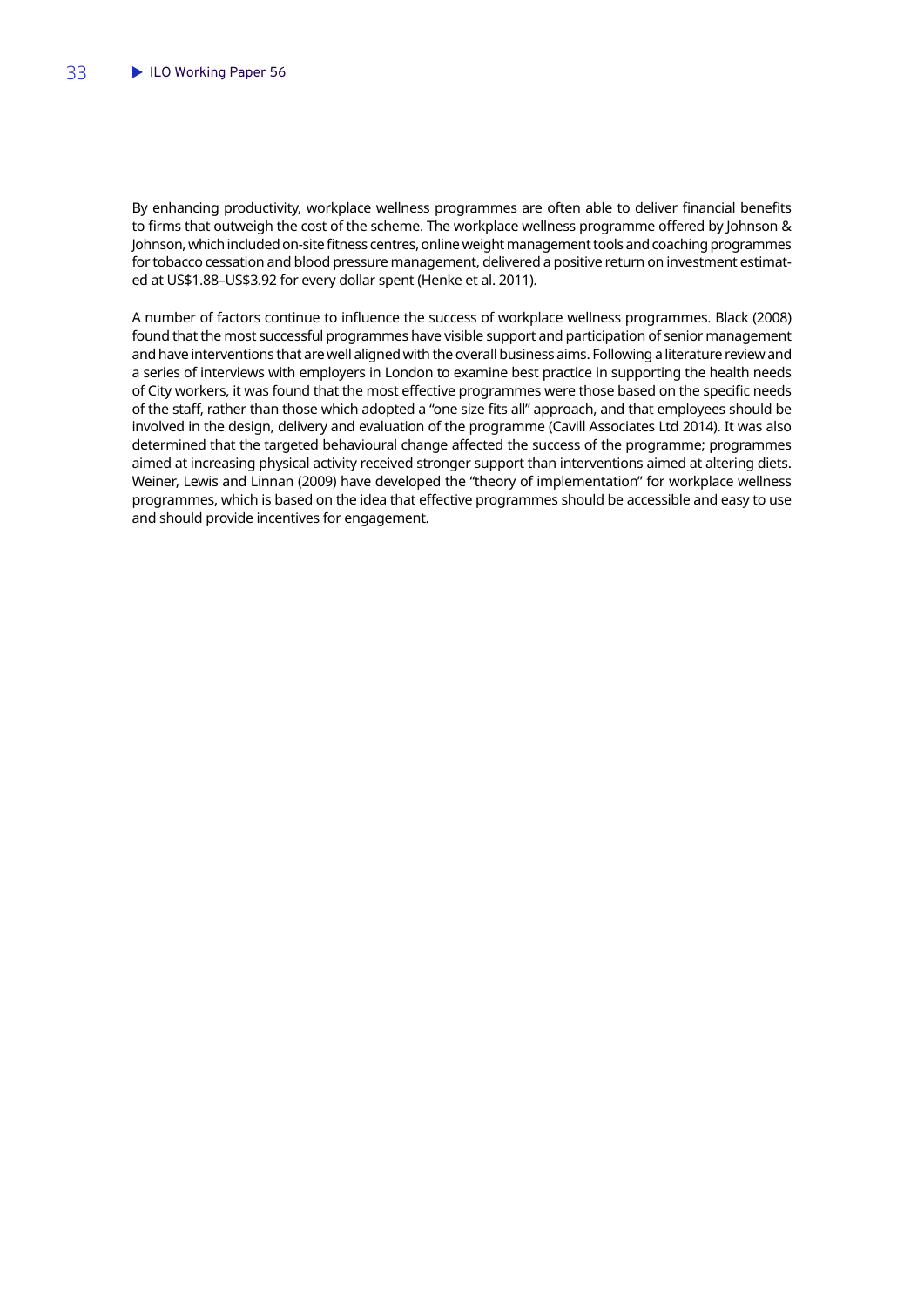## <span id="page-35-0"></span>**Example 2 Conclusion**

This report began by posing two questions. First, does slower productivity growth constitute a significant threat to the betterment of the well-being of the world's population, and, if so, by how much? Second, given that many indicators of well-being can have a positive effect on productivity, should one aspect of any strategy to revive productivity growth focus on policies that improve well-being?

The evidence reviewed in this report answers both these questions strongly in the affirmative. First, productivity growth – and the higher incomes and government revenues arising from it – does indeed contribute to higher levels of well-being, especially objective measures of well-being, and especially in the developing world. Consequently, slower global productivity growth will dampen the pace of improvements in well-being worldwide.

Second, given the strong impact of well-being on productivity, especially with regard to health, policies and programmes aimed at increasing the well-being of the population, either directly or indirectly, will have a positive impact on productivity performance. These productivity gains will, in turn, generate greater income and government revenues that can boost well-being. Productivity growth and improvements in well-being are closely interconnected and can create mutually reinforcing positive feedback loops.

There is great opportunity for the ILO to play a global role in broadening the debate on productivity/well-being linkages. In a related concept note drawn up as part of this project, a research strategy has been elaborated that the ILO may wish to consider, given its interest in deepening its understanding of the linkages between productivity and well-being. The scoping exercise identifies five themes that the ILO may wish to adopt in its research agenda on productivity/well-being linkages. The five themes are:

- The concept and measurement of productivity
- Determinants of productivity growth
- The equitable sharing of productivity gains
- The importance of decent work for productivity growth
- Limitations of productivity/income growth for well-being improvement.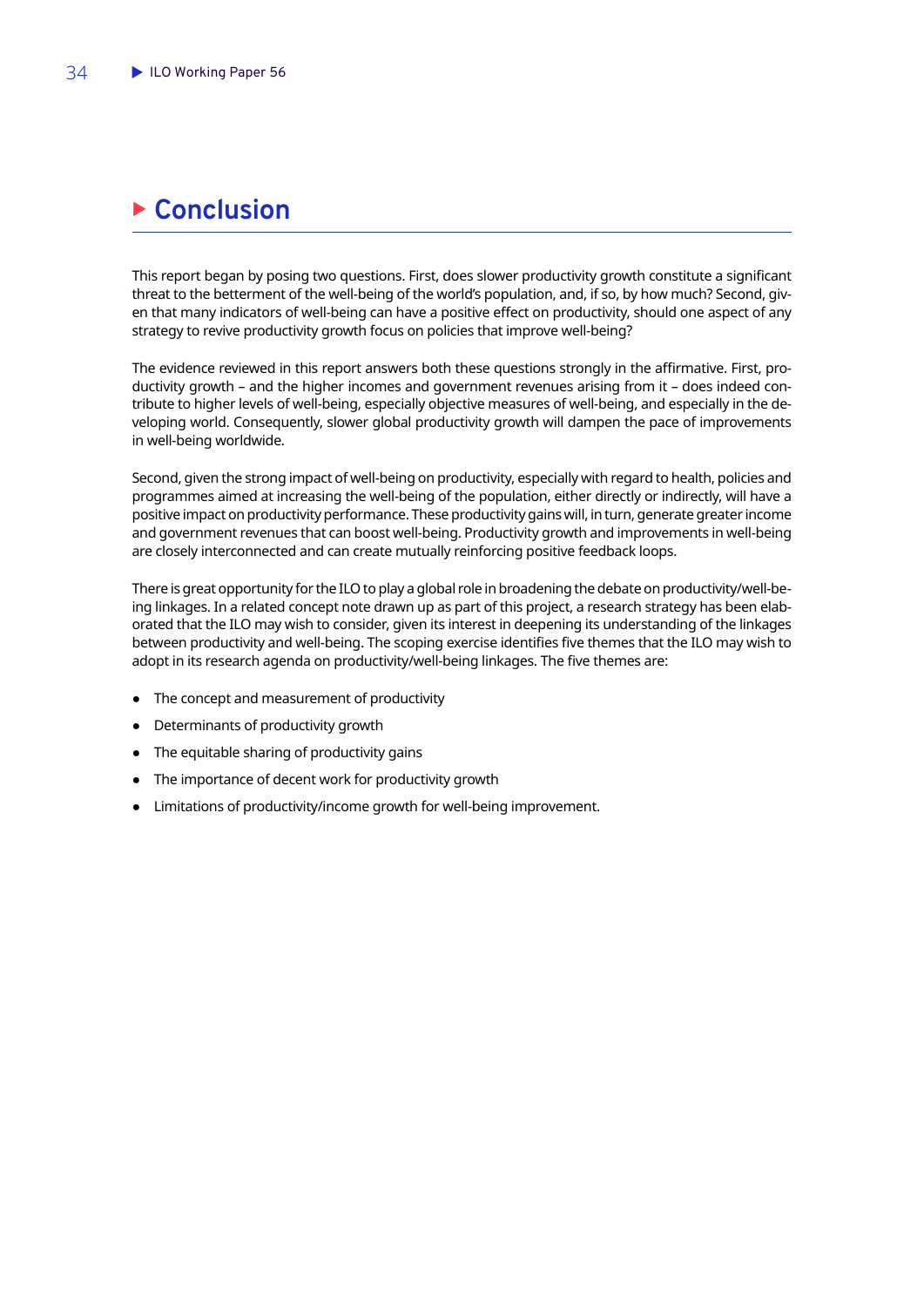## <span id="page-36-0"></span>**References**

Acemoglu, Daron. 1998. "Why Do New Technologies Complement Skills? Directed Technical Change and Wage Inequality". Quarterly Journal of Economics 113 (4): 1055–1089.

Acemoglu, Daron, and Pascual Restrepo. 2018. "The Race between Man and Machine: Implications of Technology for Growth, Factor Shares, and Employment". American Economic Review 108 (6): 1488–1542.

Akerlof, George A. 1982. "Labor Contracts as Partial Gift Exchange". Quarterly Journal of Economics 97 (4): 543–569.

Alavinia, Seyed Mohammad, Duco Molenaar, and Alex Burdorf. 2009. "Productivity Loss in the Workforce: Associations with Health, Work Demands, and Individual Characteristics". American Journal of Industrial Medicine 52 (1): 49–56.

Alesina, Alberto, Rafael Di Tella, and Robert MacCulloch. 2004. "Inequality and Happiness: Are Europeans and Americans Different?". Journal of Public Economics 88 (9–10): 2009–2042.

Alonso, J., M. Petukhova, G. Vilagut, S. Chatterji, S. Heeringa, T.B. Üstün, A.O. Alhamzawi, M.C. Viana, M. Angermeyer, E. Bromet, R. Bruffaerts, G. de Girolamo, S. Florescu, O. Gureje, J.M. Haro, H. Hinkov, C.-y. Hu, E.G. Karam, V. Kovess, D. Levinson, M.E. Medina-Mora, Y. Nakamura, J. Ormel, J. Posada-Villa, R. Sagar, K.M. Scott, A. Tsang, D.R. Williams, and R.C. Kessler. 2011. "Days out of Role due to Common Physical and Mental Conditions: Results from the WHO World Mental Health Surveys". Molecular Psychiatry 16 (12): 1234–1246.

Arnold, Amélie E., Jennifer K. Coffeng, Cécile R.L. Boot, Allard J. van der Beek, Maurits W. van Tulder, Dagmar Nieboer, Johanna M. van Dongen. 2016. "The Relationship Between Job Satisfaction and Productivity-Related Costs: A Longitudinal Analysis". Journal of Occupational and Environmental Medicine 58 (9): 874–879.

Atkinson, A. 2005. "The Atkinson Review: Final Report – Measurement of Government Output and Productivity for the National Accounts." HMSO (Her Majesty's Stationery Office).

Autor, David H., David Dorn and Gordon H. Hanson. 2015. "[Untangling Trade and Technology: Evidence](https://ideas.repec.org/a/wly/econjl/vy2015i584p621-646.html)  [from Local Labour Markets](https://ideas.repec.org/a/wly/econjl/vy2015i584p621-646.html)". The [Economic Journal](https://ideas.repec.org/s/wly/econjl.html) 125 (May): 621–646.

Baker, Christine L., Natalia M. Flores, Kelly H. Zou, Marianna Bruno, and Vanessa J. Harrison. 2017. "Benefits of Quitting Smoking on Work Productivity and Activity Impairment in the United States, the European Union and China". International Journal of Clinical Practice 71 (1).

Bakker, Arnold B., Evangelia Demerouti, Elpine de Boer, and Wilmar B. Schaufeli. 2003. "Job Demands and Job Resources as Predictors of Absence Duration and Frequency". Journal of Vocational Behavior 62 (2): 341–356.

Bakotić, Danica. 2016. "Relationship Between Job Satisfaction and Organisational Performance". Economic Research-Ekonomska Istraživanja 29 (1): 118–130.

Bateman, Thomas S., and Dennis W. Organ. 1983. "Job Satisfaction and the Good Soldier: The Relation Between Affect and Employee 'Citizenship'". The Academy of Management Journal 26 (4): 587–595.

Belkic, K., P.A. Landsbergis, P.L. Schnall, and D. Baker. 2004. "Is Job Strain a Major Source of Cardiovascular Disease Risk?". Scandinavian Journal of Work, Environment and Health 30 (2): 85–128.

Berlingieri, Guiseppe, Patrick Blanchenay, and Chiara Criscuolo. 2017. "The Great Divergence(s)", OECD Science, Technology and Industry Policy Paper No. 39.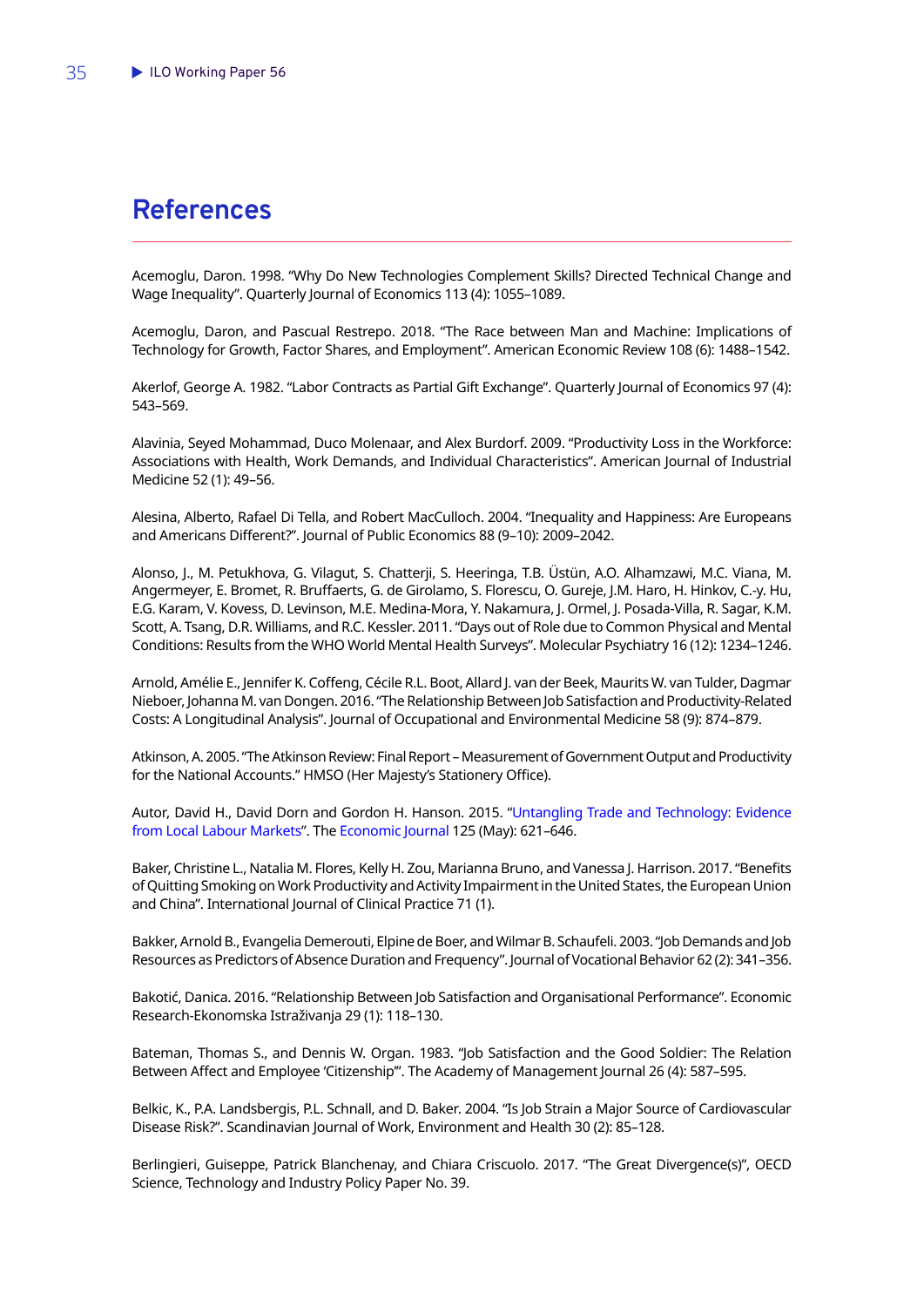Berman, Micah, Rob Crane, Eric Seiber, and Mehmet Munur. 2014. "Estimating the cost of a smoking employee". Tobacco Control 23 (5): 428–433.

Bijlsma, Katinka, and Paul Koopman. 2003. "Introduction: Trust within Organisations". Personnel Review 32 (5): 543–555.

Black, Carol. 2008. Working for a Healthier Tomorrow. London: TSO.

Black, Carol, and David Frost. 2011. Health at Work – An Independent Review of Sickness Absence.

Blanchflower, David, and Andrew Oswald. 1999. Well-Being Over Time in Britain and the USA.

Bloom, Matt. 1999. "The Performance Effects of Pay Dispersion on Individuals and Organizations". Academy of Management Journal 42 (1): 25–40.

Boles, Myde, Barbara Pelletier, and Wendy Lynch. 2004. "The Relationship Between Health Risks and Work Productivity". Journal of Occupational and Environmental Medicine 46 (7): 737–745.

Bowles, S. (1985). The production process in a competitive economy: Walrasian, neo-Hobbesian and Marxian models. American Economic Review, 75: 16-36

Brereton, Finbarr & Clinch, J. Peter & Ferreira, Susana. (2008). Happiness, Geography and the Environment. Ecological Economics. 65. 386-396. 10.1016/j.ecolecon.2007.07.008.

Brickman, Philip, Dan Coates, and Ronnie Janoff-Bulman. 1978. "Lottery Winners and Accident Victims: Is Happiness Relative?". Journal of Personality and Social Psychology 36 (8): 917–927.

Britton, M. 2003. "The Burden of COPD in the U.K.: Results from the Confronting COPD Survey". Respiratory Medicine 97 (Supplement C): S71–S79.

Brown, Sarah, Daniel Gray, Jolian McHardy, and Karl Taylor. 2015. "Employee Trust and Workplace Performance". Journal of Economic Behavior and Organization 116: 361–378.

Bruegel. 2021. The Pandemic's Uncertain Impact on Productivity. [https://www.bruegel.org/2021/09/the](https://www.bruegel.org/2021/09/the-pandemics-uncertain-impact-on-productivity/)[pandemics-uncertain-impact-on-productivity/](https://www.bruegel.org/2021/09/the-pandemics-uncertain-impact-on-productivity/)

Bryson, Alex, John Forth, and Lucy Stokes. 2017. "Does Employees' Subjective Well-Being Affect Workplace Performance?". Human Relations 70 (8): 1017–1037.

Burton, Lynda C., Jason T. Newsom, Richard Schulz, Calvin H. Hirsch, and Pearl S. German. 1997. "Preventive Health Behaviors among Spousal Caregivers". Preventive Medicine 26 (2): 162–169.

Burton, W.N., D.J. Conti, C.Y. Chen, A.B. Schultz, and D.W. Edington. 1999. "The Role of Health Risk Factors and Disease on Worker Productivity". Journal of Occupational and Environmental Medicine 41 (10): 863–877.

Burton, Wayne N., Chin-Yu Chen, Daniel J. Conti, Alyssa B. Schultz, Glenn Pransky, and Dee Edington. 2005. "The Association of Health Risks with On-the-Job Productivity". Journal of Occupational and Environmental Medicine 47 (8): 769–777.

———. 2006. "Worker Productivity Loss Associated with Arthritis". Disease Management 9 (3): 131–143.

Cappelli, Peter, and Nikolai Rogovsky. 1998. "Employee Involvement and Organizational Citizenship: Implications for Labor Law Reform and 'Lean Production'". ILR Review 51 (4): 633–653.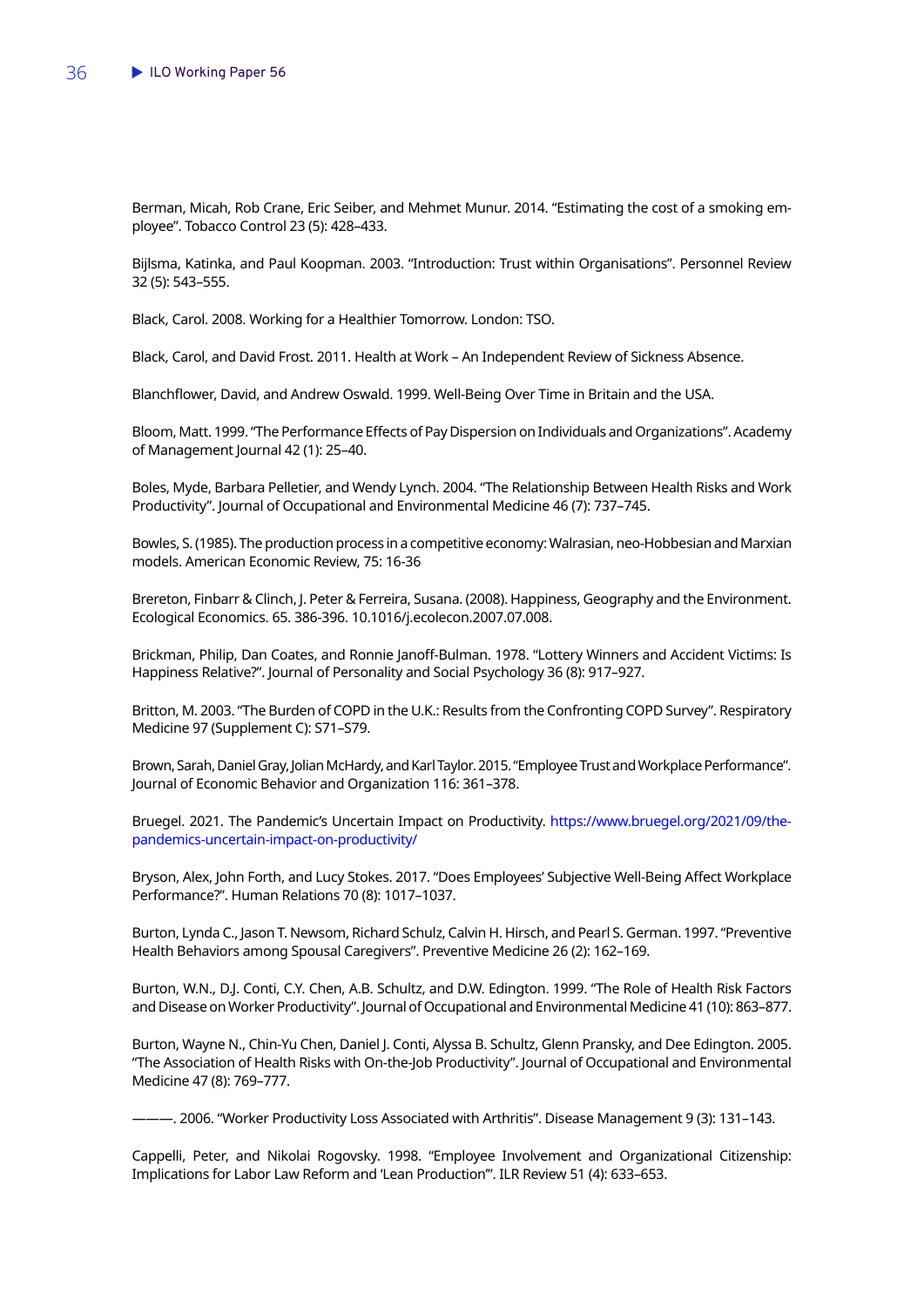Card, David, Alexandre Mas, Enrico Moretti, and Emmanuel Saez. 2012. "Inequality at Work: The Effect of Peer Salaries on Job Satisfaction". American Economic Review 102 (6): 2981–3003.

Cárdenas Rodrígues, Miguel, Ivan Haščič, and Martin Souchier. 2018. "Environmentally Adjusted Multifactor Productivity: Methodology and Empirical Results for OECD and G20 Countries", OECD Green Growth Paper No. 2016/04.

Cavill Associates Ltd. 2014. Best Practice in Promoting Employee Health and Wellbeing in the City of London. City of London Corporation.

Chandola, Tarani, Annie Britton, Eric Brunner, Harry Hemingway, Marek Malik, Meena Kumari, Ellena Badrick, Mika Kivimaki, and Michael Marmot. 2008. "Work Stress and Coronary Heart Disease: What are the Mechanisms?". European Heart Journal 29 (5): 640–648.

Chen, Hubert, Paul D. Blanc, Mary L. Hayden, Eugene R. Bleecker, Anita Chawla, and June H. Lee. 2008. "Assessing Productivity Loss and Activity Impairment in Severe or Difficult-to-Treat Asthma". Value in Health 11 (2): 231–239.

Cingano, Federico. 2014. "Trends in Income Inequality and its Impact on Economic Growth", OECD Social, Employment and Migration Working Paper No. 163.

Clark, Andrew E., Sarah Flèche, Richard Layard, Nattavudh Powdthavee, and George Ward. 2018. The Origins of Happiness: The Science of Well-being over the Life Course. Princeton University Press

Clements-Croome, Derek. 2006. Creating the Productive Workplace. London: CRC Press.

ClimateWorks Australia. 2015. "Australia's Energy Productivity Potential: Energy's Growing Role in Australia's Productivity and Competitiveness."

Coleman, James S. 1990. Foundations of Social Theory. Cambridge, MA: The Belknap Press of Harvard University Press.

Collinson, Patrick. 2018. "Sick Days Taken by UK Workers Fall to Lowest Rate on Record". The Guardian, 30 July 2018.

Cowherd, Douglas M., and David I. Levine. 1992. "Product Quality and Pay Equity between Lower Level Employees and Top Management: An Investigation of Distributive Justice Theory". Administrative Science Quarterly 37 (2): 302–320.

Cuhna, Flavio, James. J. Heckman, and Susanne M. Schennach. 2010. "Estimating the Technology of Cognitive and Noncognitive Skill Formation". Econometrica 78 (3): 883–931.

Deaton, Angus. 2008. "Income, Health, and Well-Being around the World: Evidence from the Gallup World Poll". Journal of Economic Perspectives 22 (2): 53–72.

De Avillez, Ricardo. 2011. "A Half-Century of Productivity Growth and Structural Change in Canadian Agriculture: An Overview." International Productivity Monitor 2: 82–99.

De Serres, A. and C. Schwellnus. 2018. "Decoupling of Wages and Productivity: Micro-level Mechanisms", OECD Economics Department Working Papers.

Dewa, Carolyn S., Desmon Loong, Sarah Bonato, Nguyen Xuan Thanh, and Philip Jacobs. 2014. "How Does Burnout Affect Physician Productivity? A Systematic Literature Review". BMC Health Services Research 14.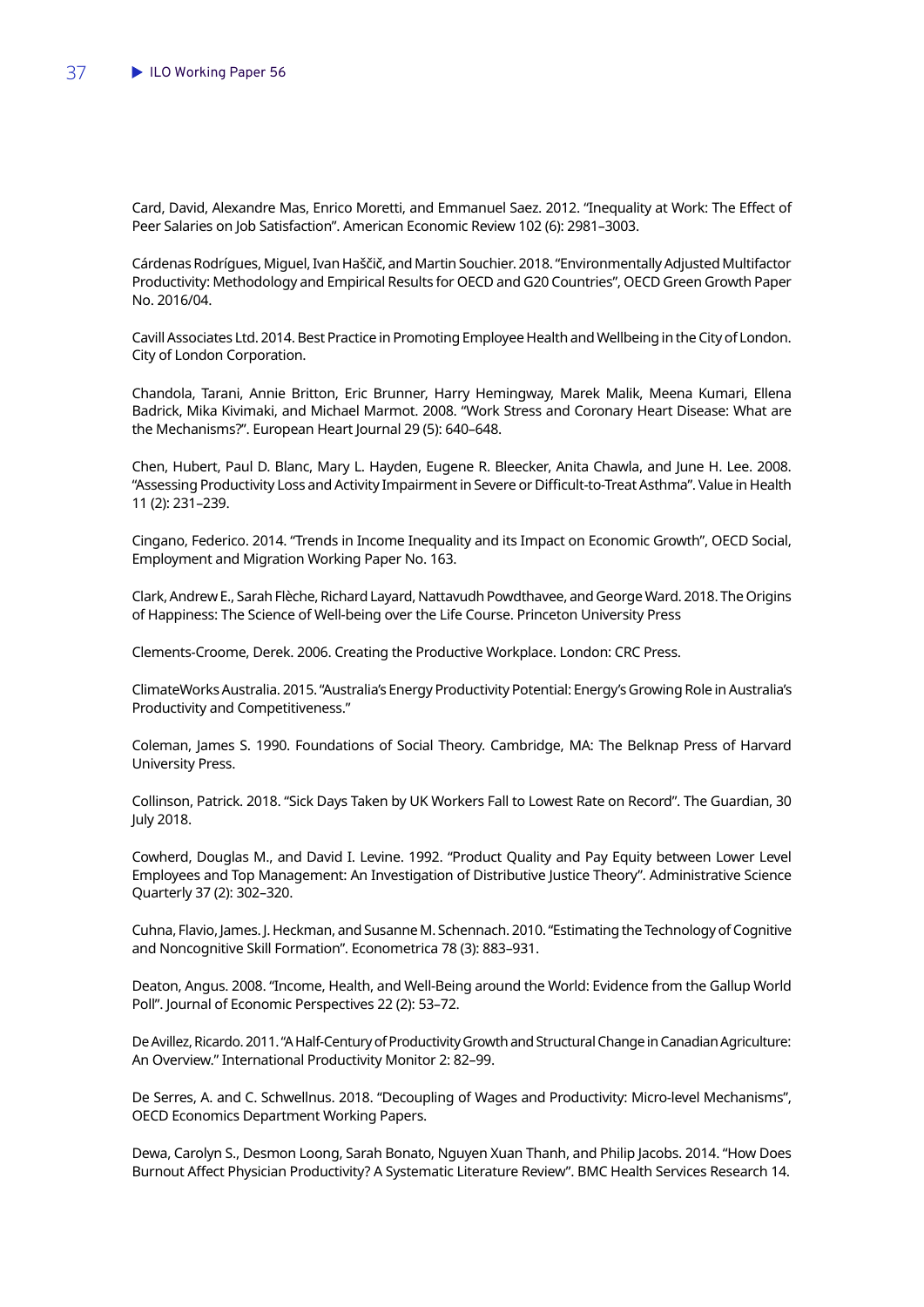Diener, E., Emmons, R. A., Larsen, R. J., & Griffin, S. (1985). The Satisfaction With Life Scale. Journal of Personality Assessment, 49(1), 71–75. https://doi.org/10.1207/s15327752jpa4901\_13

Dirks, K.T., and D.L. Ferrin. 2002. "Trust in Leadership: Meta-analytic Findings and Implications for Research and Practice". Journal of Applied Psychology 87 (4): 611–628.

Di Tella, Rafael, MacCulloch, Robert and Oswald, Andrew J., The Macroeconomics of Happiness (September 17, 2001). University of Bonn ZEI Working Paper No. B3, Available at SSRN: [https://ssrn.com/](https://ssrn.com/abstract=285918) [abstract=285918](https://ssrn.com/abstract=285918) or [http://dx.doi.org/10.2139/ssrn.285918](https://dx.doi.org/10.2139/ssrn.285918)

Dube, Arindrajit, T. William Lester, and Michael Reich. 2016. "Minimum Wage Shocks, Employment Flows and Labour Market Frictions". Journal of Labour Economics 34 (3).

Duesenberry, J. S. 1949. Income, Saving and the Theory of Consumer Behaviour. Cambridge: Harvard University Press.

Easterlin, Richard A. 1974. Does Economic Growth Improve the Human Lot? Some Empirical Evidence, Academic Press, Pages 89-125, ISBN 9780122050503, [https://doi.org/10.1016/B978-0-12-205050-3.50008-](https://doi.org/10.1016/B978-0-12-205050-3.50008-7) [7](https://doi.org/10.1016/B978-0-12-205050-3.50008-7). (https://www.sciencedirect.com/science/article/pii/B9780122050503500087)

Easterlin, Richard A. 1995. "Will Raising the Incomes of All Increase the Happiness of All?". Journal of Economic Behavior and Organization 27 (1): 35–47.

———. 2001. "Income and Happiness: Towards a Unified Theory". The Economic Journal 111 (473): 465–484.

Engellandt, Axel, and Regina T. Riphahn. 2005. "Temporary Contracts and Employee Effort". Labour Economics 12 (3): 281–299.

Federspiel, Clifford & Fisk, W & Price, Phillip & Liu, G & Faulkner, D & Dibartolomeo, D.L. & Sullivan, D & Lahiff, Maureen. (2004). Worker performance and ventilation in a call center: Analyses of work performance data for registered nurses. Indoor air. 14 Suppl 8. 41-50. 10.1111/j.1600-0668.2004.00299.x.

Fournier, Jean-Marc. 2016. "The Positive Effect of Public Investment on Potential Growth", OECD Economics Department Working Paper No. 1347.

———. 2002. "What Can Economists Learn from Happiness Research?". Journal of Economic Literature 40: 402–435.

Fujimoto, Yuka, Ahmed Shahriar Ferdous, Tomoki Sekiguchi, and Ly-Fie Sugianto. 2016. "The Effect of Mobile Technology Usage on Work Engagement and Emotional Exhaustion in Japan". Journal of Business Research 69 (9): 3315–3323.

GALLUP. 2017. State of the Global Workplace. New York: Gallup Press.

Gardner, Jonathan, and Andrew J. Oswald. 2001. Does Money Buy Happiness? A Longitudinal Study Using Data on Windfalls.

Gates, Donna M., Paul Succop, Bonnie J. Brehm, Gordon Gillespie, and Benjamin D. Sommers. 2008. "Obesity and Presenteeism: The Impact of Body Mass Index on Workplace Productivity". Journal of Occupational and Environmental Medicine 50 (1): 39–45.

George, Jennifer M., and Arthur Brief. 1992. "Feeling Good-Doing Good: A Conceptual Analysis of the Mood at Work-Organizational Spontaneity Relationship". Psychological Bulletin 112 (2): 310–329.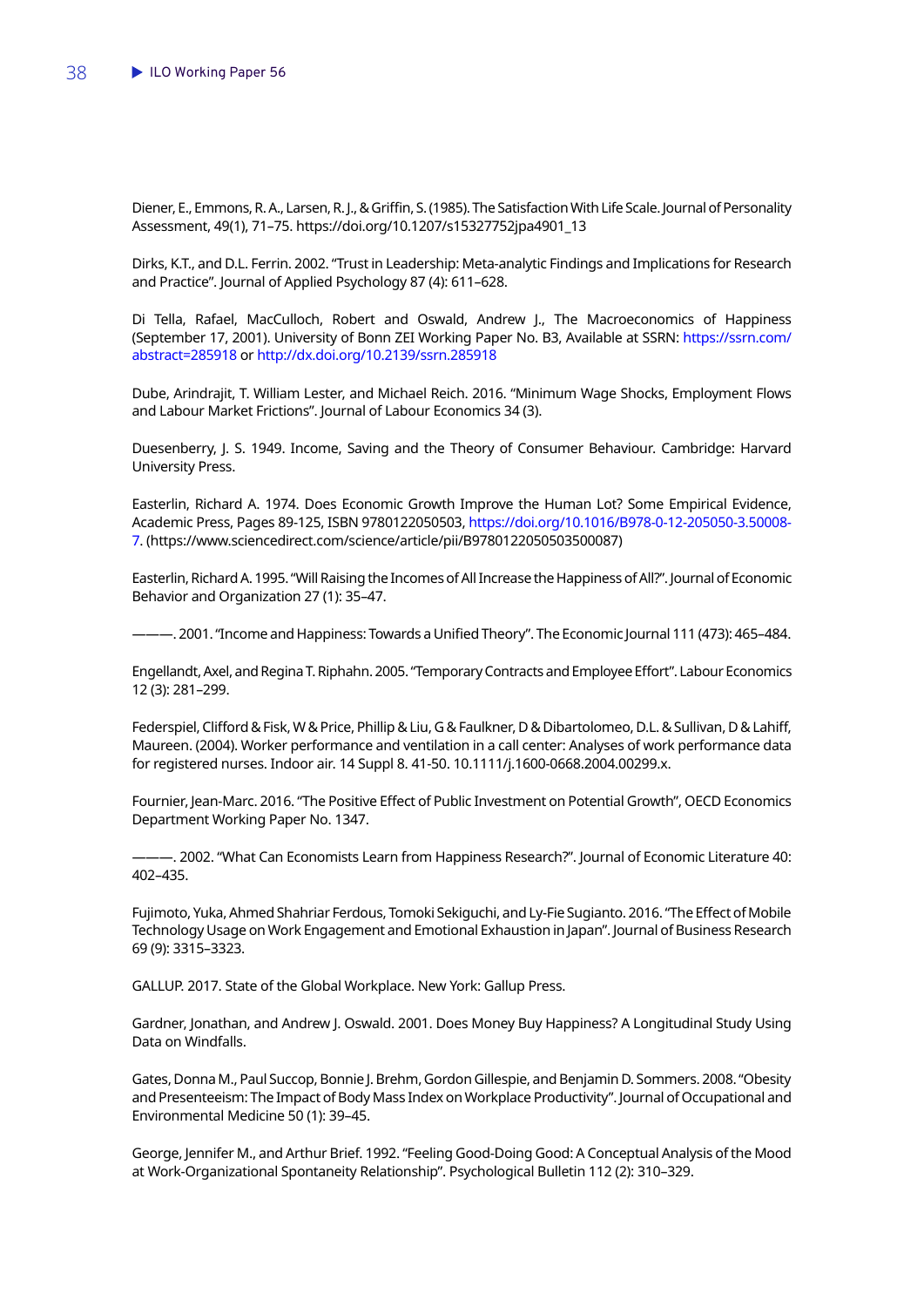Goetzel, Ron Z., Stacey R. Long, Ronald J. Ozminkowski, Kevin Hawkins, Shaohung Wang, and Wendy Lynch. 2004. "Health, Absence, Disability, and Presenteeism Cost Estimates of Certain Physical and Mental Health Conditions Affecting U.S. Employers". Journal of Occupational and Environmental Medicine 46 (4): 398–412.

Goetzel, Ron Z. and Ozminkowski, R. J. 2008. The Health and Cost Benefits of Work Site Health-Promotion Programs. Annual Review of Public Health, 29:1, 303-323.

Gohara, Taemi, and Go Iwashita. 2003. "Discussion of the Relationship between Indoor Environmental Comfort and Performance in Simple Task: The Influence of Arousal Caused by Room Temperature and Scent on the Performance". Journal of Environmental Engineering (Transactions of AIJ) 68 (572): 75–80.

Gordois, Adam L., Peter P. Toth, Ruben G.W. Quek, Emma M. Proudfoot, Carly J. Paoli, and Shravanthi R. Gandra. 2016. "Productivity Losses Associated with Cardiovascular Disease: A Systematic Review". Expert Review of Pharmacoeconomics and Outcomes Research 16 (6): 759–769.

Greenberg, Paul E., Laura E. Stiglin, Stan N. Finkelstein, and Ernst R. Berndt. 1993. "The Economic Burden of Depression in 1990". The Journal of Clinical Psychiatry 54 (11): 405–418.

Greenspon, Jacob, Anna Stansbury, and Lawrence H. Summers. 2021. "Productivity and Pay in the United States and Canada". International Productivity Monitor 41.

Guschanski, Alexander, and Özlem Onaran. 2021. "The Decline in the Wage Share: Falling Bargaining Power of Labour or Technological Progress? Industry-level Evidence from the OECD". Socio-Economic Review.

Hafner, Marco, Christian van Stolk, Catherine L. Saunders, Joachim Krapels, and Ben Baruch. 2015. "Health, Wellbeing and Productivity in the Workplace: A Britain's Healthiest Company Summary Report". RAND Corporation.

Hartog, Joop, and Hessel Oosterbeek. 1998. "Health, Wealth and Happiness: Why Pursue a Higher Education?". Economics of Education Review 17 (3): 245– 256.

Haskel, Jonathan, and Stian Westlake. 2018. Capitalism Without Capital: The Rise of the Intangible Economy. Princeton University Press.

Havlik, Petr, Hugo Valin, Aline Mosnier, Michael Obersteiner, Justin S. Baker, Mario Herrero, Mariana C. Rufino, and Erwin Schmid. 2013. "Crop Productivity and the Global Livestock Sector: Implications for Land Use Change and Greenhouse Gas Emissions". American Journal of Agricultural Economics 95 (2): 442–448.

Healy, Tom, and Sylvain Côté. 2001. The Well-Being of Nations: The Role of Human and Social Capital – Education and Skills. OECD.

Heckman, James J. 2011. "The Economics of Inequality: The Value of Early Childhood Education". American Educator 35 (1): 31–47.

Henke, Rachel M., Ron Z. Goetzel, Janice McHugh, and Fik Isaac. 2011. "Recent Experience in Health Promotion at Johnson & Johnson: Lower Health Spending, Strong Return on Investment". Health Affairs 30 (3): 490–499.

Hex, N., C. Bartlett, D. Wright, M. Taylor, and D. Varley. 2012. "Estimating the Current and Future Costs of Type 1 and Type 2 Diabetes in the UK, Including Direct Health Costs and Indirect Societal and Productivity Costs". Diabetic Medicine 29 (7): 855–862.

Hoekstra, Rutger. 2019. Replacing GDP by 2030: Towards a Common Language for the Well-being and Sustainability Community. Cambridge: Cambridge University Press.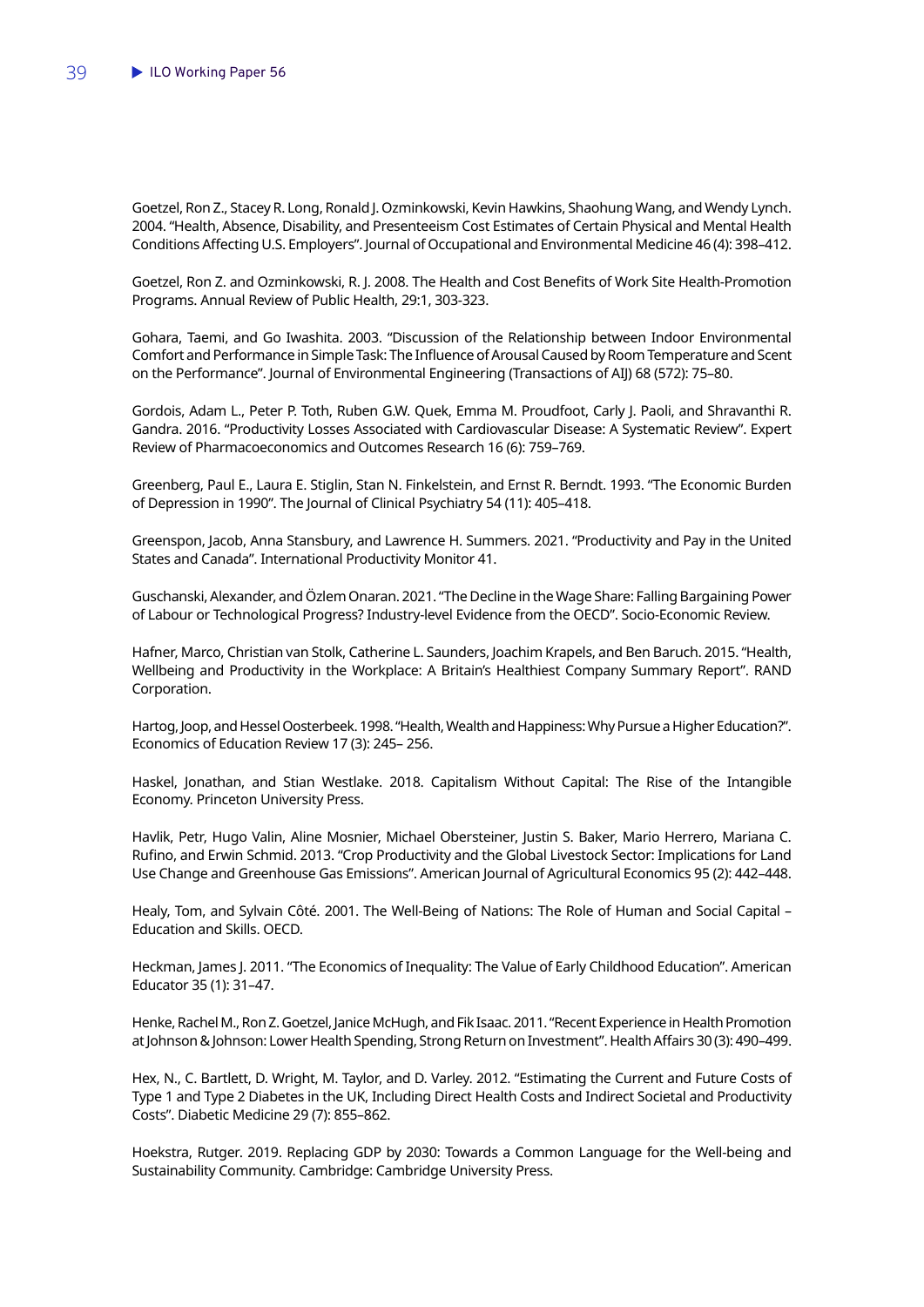Ichino, Andrea, and Regina T. Riphahn. 2005. "The Effect of Employment Protection on Worker Effort: A Comparison of Absenteeism during and after Probation". Journal of the European Economic Association 3 (1): 120–143.

ILO (International Labour Organization). 2016. Key Indicators of the Labour Market, Ninth edition.

Judge, Timothy A., Carl J. Thoreson, Joyce E. Bono, and Gregory K. Patton. 2001. "The Job Satisfaction–Job Performance Relationship: A Qualitative and Quantitative Review". Psychological Bulletin 127 (3): 376–407.

Kahneman, Daniel, and Angus Deaton. 2010. "High Income Improves Evaluation of Life but not Emotional Well-being". Proceedings of the National Academy of Sciences of the United States of America 107 (38): 16489–16493.

Kemna, Harrie J.M.I. 1987. "Working Conditions and the Relationship Between Schooling and Health". Journal of Health Economics 6 (3): 189–210.

Kessler, R.C., P.E. Greenberg, K.D. Mickelson, L.M. Meneades, and P.S. Wang. 2001. The Effects of Chronic Medical Conditions on Work Loss and Work Cutback". Journal of Occupational and Environmental Medicine 43 (3): 218–225.

Kinnunen, Ulla, Saija Mauno, Jouko Natti, and Mika Happonen. 2000. "Organizational Antecedents and Outcomes of Job Insecurity: A Longitudinal Study in Three Organizations in Finland". Journal of Organizational Behavior 21 (4): 443–459.

Knowles, Stephen, and P. Dorian Owen. 1995. "Health Capital and Cross-Country Variation in Income per Capita in the Mankiw-Romer-Weil Model." Economics Letters 48 (1): 99–106.

———. 1997. "Education and Health in an Effective-Labour Empirical Growth Model." Economic Record 73 (223): 314–328.

Kosonen, R., and F. Tan. 2004. "The Effect of Perceived Indoor Air Quality on Productivity Loss". Energy and Buildings 36 (10): 981–986.

Koys, Daniel J. 2001. "The Effects of Employee Satisfaction, Organizational Citizenship Behavior, and Turnover on Organizational Effectiveness: A Unit-level, Longitudinal Study". Personnel Psychology 54 (1): 101–114.

Lamb, S., and K.C.S. Kwok. 2016. "A Longitudinal Investigation of Work Environment Stressors on the Performance and Wellbeing of Office Workers". Applied Ergonomics 52: 104–111.

Lee, Sang-Hoon, Yuhyung Shin, and Seung Ik Baek. 2017. "Task Characteristics and Work Engagement: Exploring Effects of Role Ambiguity and ICT Presenteeism". Sustainability 9 (10): 1855.

Marzolini, M. 1999. "Address to the Summa Forum on Productivity". March 1999.

Mazanec, Susan R., Barbara J. Daly, Sara L. Douglas, and Amy R. Lipson. 2011. "Work Productivity and Health of Informal Caregivers of Persons with Advanced Cancer". Research in Nursing and Health 34 (6): 483–495.

McKinsey & Company. 2021. Will Productivity and Growth Return After the COVID-19 Crisis? [https://www.](https://www.mckinsey.com/industries/public-and-social-sector/our-insights/will-productivity-and-growth-return-after-the-covid-19-crisis) [mckinsey.com/industries/public-and-social-sector/our-insights/will-productivity-and-growth-return-after](https://www.mckinsey.com/industries/public-and-social-sector/our-insights/will-productivity-and-growth-return-after-the-covid-19-crisis)[the-covid-19-crisis](https://www.mckinsey.com/industries/public-and-social-sector/our-insights/will-productivity-and-growth-return-after-the-covid-19-crisis)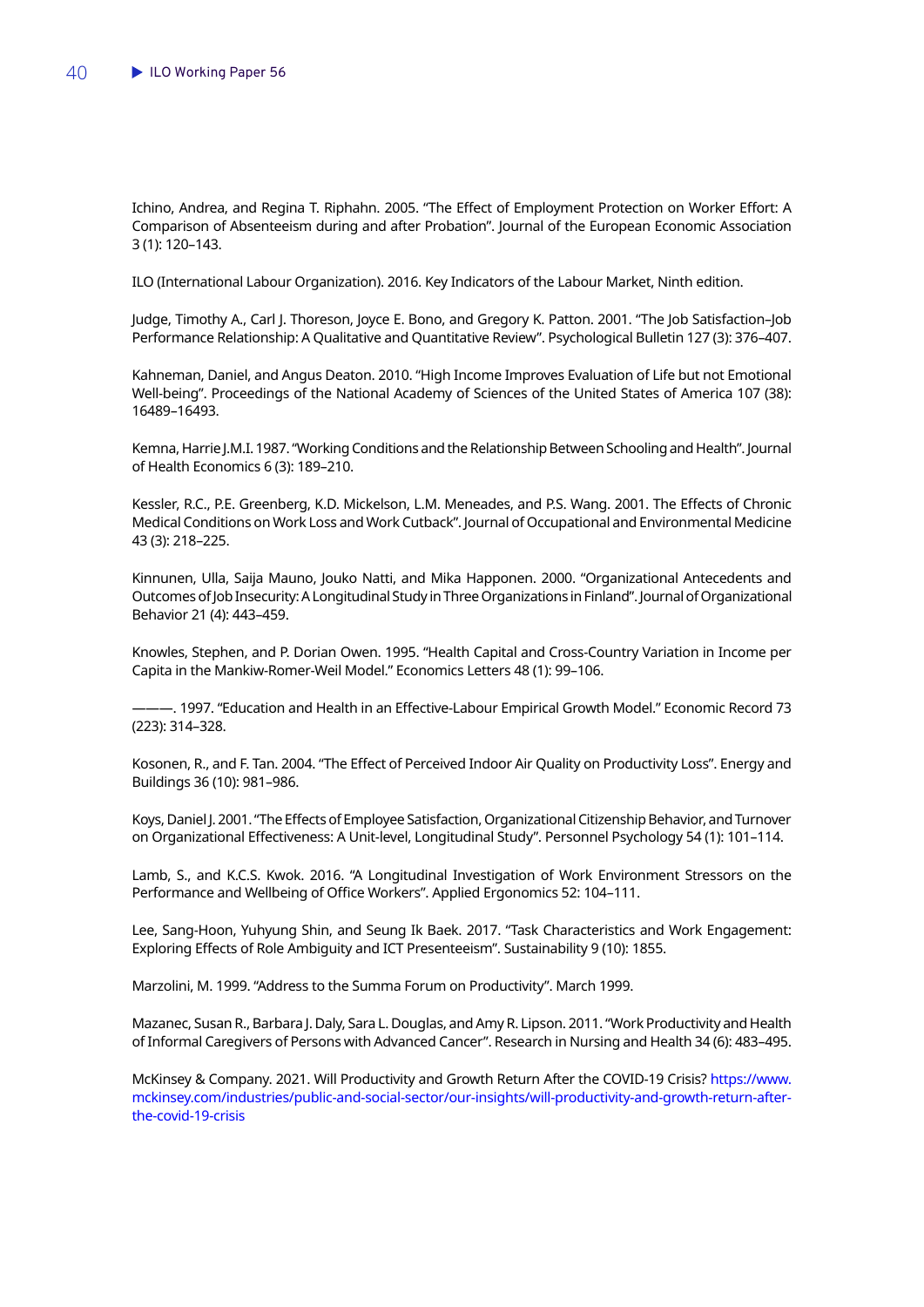Mishel, Lawrence, and Josh Bivens. 2021. "The Productivity-Median Compensation Gap in the United States: The Contribution of Increased Wage Inequality and the Role of Policy Choices." International Productivity Monitor 41.

Miller, Norm G., Dave Pogue, Quiana D. Gough, and Susan M. Davis. 2009. "Green Buildings and Productivity". Journal of Sustainable Real Estate 1 (1): 65–89.

Mind. 2013. "Work is biggest cause of stress in people's lives". 9 October 2013.

———. 2014. We've Got Work to Do: Transforming Employment and Back-to-Work Support for People with Mental Health Problems.

Mondello, Mike, and Joel Maxcy. 2009. "The Impact of Salary Dispersion and Performance Bonuses in NFL Organizations". Management Decision 47 (1): 110–123.

Motowidlo, S.J., J.S. Packard, and M.R. Manning. 1986. "Occupational Stress: Its Causes and Consequences for Job Performance". Journal of Applied Psychology 71 (4): 618–629.

Muse, Lori A., Stanley G. Harris, and Hubert S. Feild. 2003. "Has the Inverted-U Theory of Stress and Job Performance Had a Fair Test?". Human Performance 16 (4): 349–364.

NHS The Information Centre, Attitudes to Mental Illness – 2011 Survey Report.

Nordhaus, William D. 1996. "Do Real-Output and Real Wages Measures Capture Reality? The History of Lighting Suggests Not". In The Economics of New Goods, edited by Timothy F. Bresnahan and Robert J. Gordon, 17–70. University of Chicago Press.

O'Donnell, M.P. 2000. "Health and Productivity Management: The Concept, Impact and Opportunity – Commentary to Goetzel and Ozminkowski". American Journal of Health Promotion 14 (4): 215–217.

OECD (Organisation for Economic Co-operation and Development). 2001. Measuring Productivity: Measurement of Aggregate and Industry-Level Productivity Growth.

--. 2011. How's Life? Measuring Well-being.

———. 2013. OECD Guidelines on Measuring Subjective Well-being.

———. 2015. In It Together: Why Less Inequality Benefits All.

———. 2016. OECD Economic Outlook, Volume 2016 Issue I, Chapter 2, Promoting Productivity and Equality: A Twin Challenge.

———. 2018. OECD Economic Outlook 2018. Issue 2.

———. 2020. The Economic Impacts of Learning Losses.

ONS (Office for National Statistics), United Kingdom. 2016. The ONS Productivity Handbook: A Statistical Overview and Guide.

Organ, D. 1988. A Restatement of the Satisfaction-Performance Hypothesis. Journal of Management, 14(4), 547-57.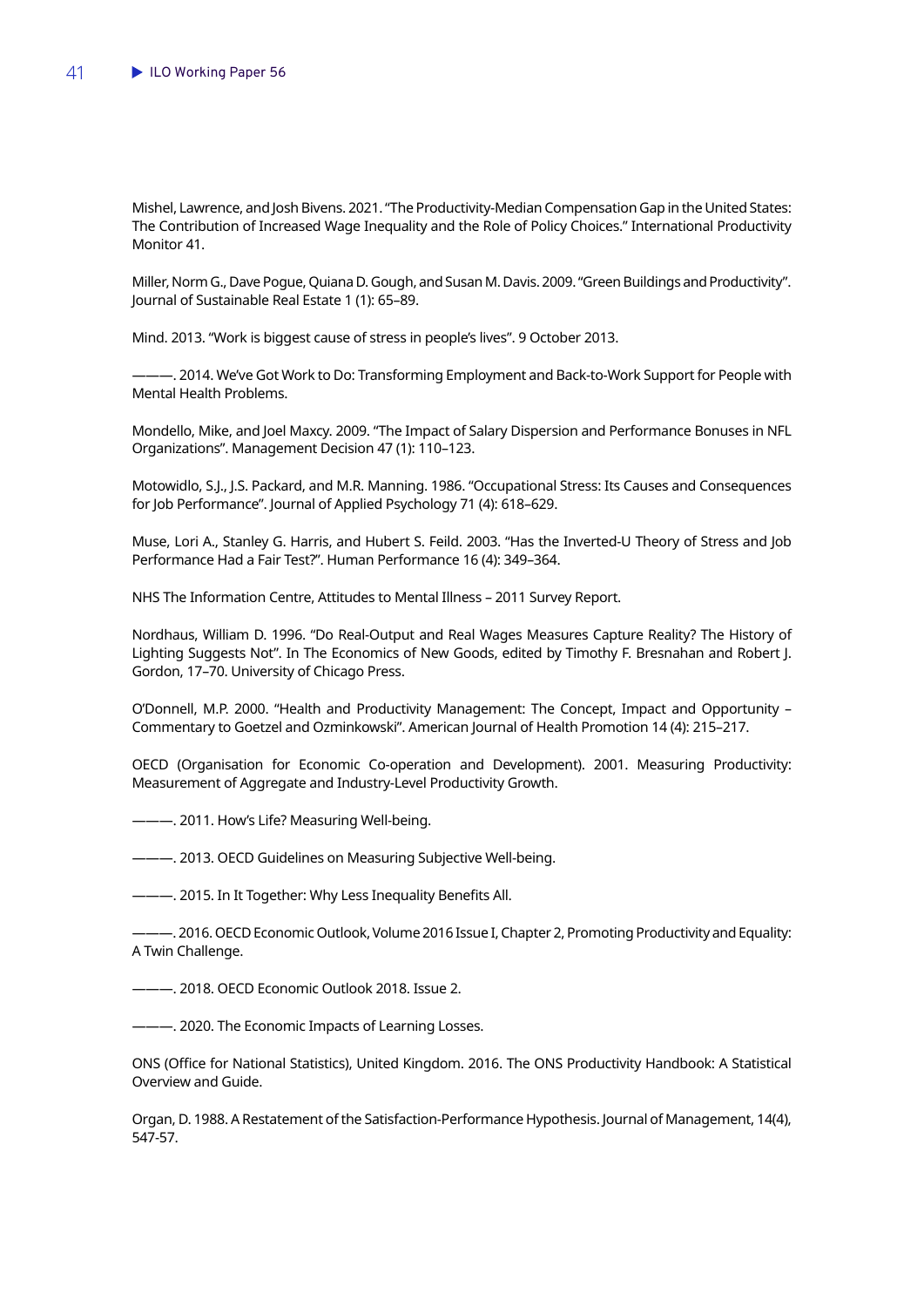Osberg, Lars and Andrew Sharpe (2002) "An Index of Economic Well-being for Selected OECD Countries, Review of Income and Wealth, Vol. 48, No. 1, pp. 291-316.

Oswald, Andrew J., Eugenio Proto, and Daniel Sgroi. 2014. "Happiness and Productivity". Journal of Labor Economics 33 (4): 789–822.

Pavot, William, and Ed Diener. 1993. "Review of the Satisfaction with Life Scale". Psychological Assessment 5 (2).

Payne, Keith. 2017. The Broken Ladder: How Inequality Affects the Way We Think, Live and Die. New York, NY: Viking.

Pilling, David. 2018. The Growth Delusion: The Wealth and Well-being of Nations. Bloomsbury Publishing.

PricewaterhouseCoopers. 2008. Work, Health and Wellbeing: Building the Case for Wellness. Department for Work and Pensions, United Kingdom.

Probst, Tahira M., Susan M. Stewart, Melissa L. Gruys, and Bradley W. Tierney. 2007. "Productivity, Counterproductivity and Creativity: The Ups and Downs of Job Insecurity". Journal of Occupational and Organizational Psychology 80 (3): 479–497.

Raudenbush, Stephen W., and Anthony S. Bryk. 2002. Hierarchical Linear Models: Applications and Data Analysis Methods, 2nd ed. Newbury Park, CA: Sage Publications.

Rebitzer, James B. 1995. "Is There a Trade-off Between Supervision and Wages? An Empirical Test of Efficiency Wage Theory". Journal of Economic Behavior and Organization 28 (1): 107–129.

Rivera, Berta, and Luis Currais. 1999a. "Economic Growth and Health: Direct Impact or Reverse Causation?". Applied Economics Letters 6 (11): 761–764.

———. 1999b. "Income Variation and Health Expenditure: Evidence for OECD Countries". Review of Development Economics 3 (3): 258–267.

Ryan, R.M., and E.L. Deci. 2000. "Self-determination Theory and the Facilitation of Intrinsic Motivation, Social Development, and Well-being". American Psychologist 55 (1): 68–78.

Sacks, Daniel W., Betsey Stevenson, and Justin Wolfers. 2010. "Subjective Well-Being, Income, Economic Development and Growth". NBER Working Paper No. 16441.

Schwellnus, Cyrille, Andreas Kappeler, and Pierre-Alain Pionnier. 2017. "The Decoupling of Median Wages from Productivity in OECD Countries". International Productivity Monitor 32: 44–60.

Seligman, Martin E. P. 2004. Authentic Happiness: Using the New Positive Psychology to Realize Your Potential for Lasting Fulfillment. New York, NY: Atria Books.

Shapiro, C. and Stiglitz, J. (1984). Equilibrium unemployment as a worker discipline device. American Economic Review, 74: 433-444.

Sharpe, Andrew, and James Ashwell. 2021. "The Evolution of the Productivity-Median Wage Gap in Canada, 1976-2019". International Productivity Monitor 41: 98–117.

Sharpe, Andrew, Ali Ghanghro, Erik Johnson, and Anam Kidwai. 2010. "Does Money Matter? Determining the Happiness of Canadians". CSLS Research Report No. 2010-09.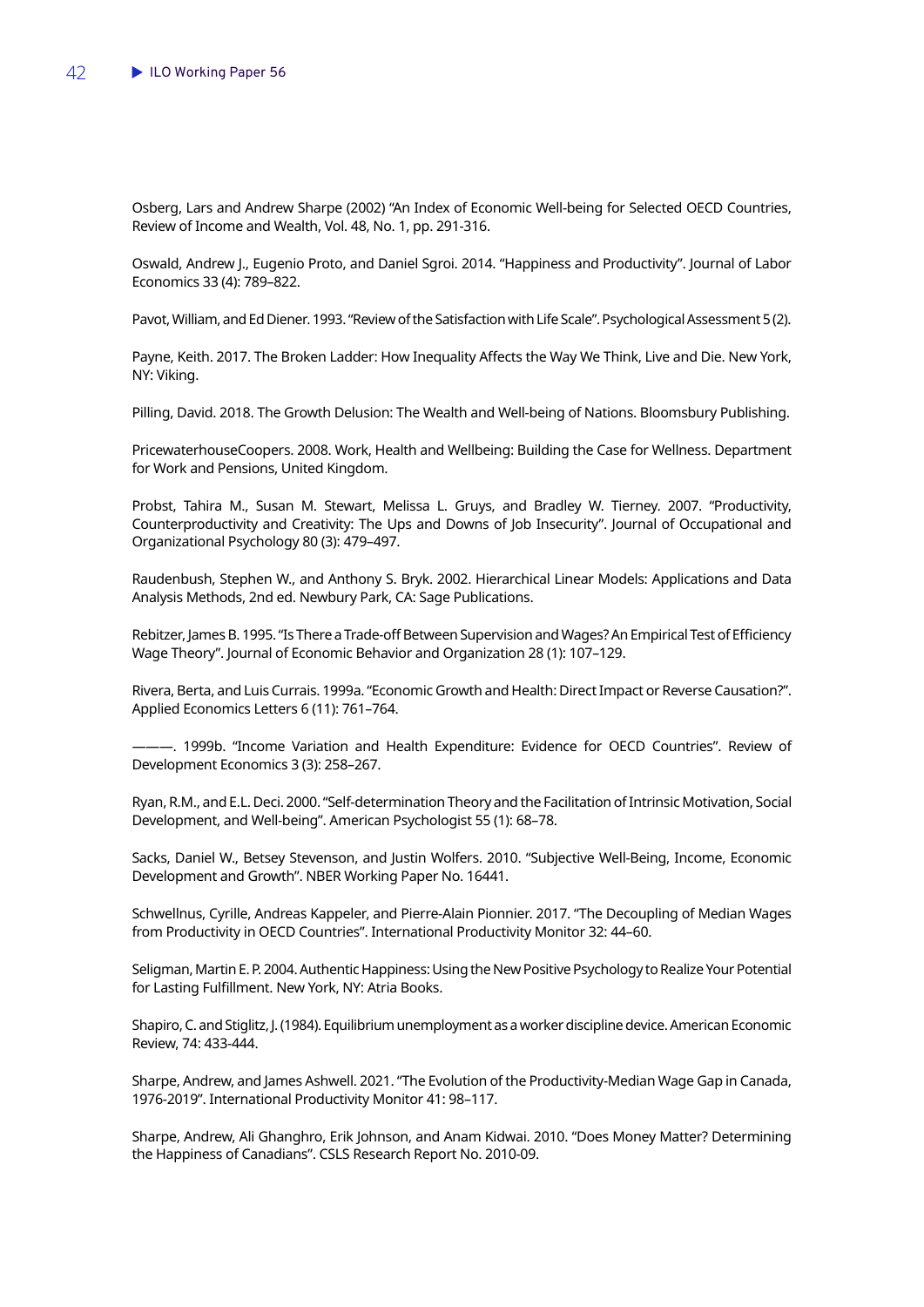Sharpe, Andrew, and James Uguccione. 2017. "Decomposing the Productivity-Wage Nexus in Selected OECD Countries, 1968-2013". International Productivity Monitor 32: 25–43.

Singh, Amanjeet, Matt Syal, Sue C. Grady, and Sinem Korkmaz. 2010. "Effects of Green Buildings on Employee Health and Productivity". American Journal of Public Health 100 (9): 1665–1668.

Smith, P. C., Kendall, L. M., & Hulin, C. L. (1969). The measurement of satisfaction in work and retirement: A strategy for the study of attitudes. Rand Mcnally.

Smith, R. H., Diener, E., & Wedell, D. H. (1989). Intrapersonal and social comparison determinants of happiness: A range-frequency analysis. Journal of Personality and Social Psychology, 56(3), 317-325. [https://doi.](https://psycnet.apa.org/doi/10.1037/0022-3514.56.3.317) [org/10.1037/0022-3514.56.3.317](https://psycnet.apa.org/doi/10.1037/0022-3514.56.3.317)

Smith, Stephen, and Peter Razzell. 1975. The Pools Winners. London: Caliban Books.

Spector, Paul E. 1997. Job Satisfaction: Application, Assessment, Causes, and Consequences, vol. 3. Beverly Hills: SAGE.

Stevenson, Betsey, and Justin Wolfers. 2008. "Economic Growth and Subjective Well-Being: Reassessing the Easterlin Paradox". Brookings Papers on Economic Activity 2008: 1–87.

Stutzer, Alois. 2004. "The Role of Income Aspirations in Individual Happiness". Journal of Economic Behavior and Organization 54 (1): 89–109.

Andreas Teichgraeber, Andreas and Van Reenen, John (2011). Have productivity and pay decoupled in the UK? CEP Discussion paper number CEPDP1812.

Thatcher, Andrew and Milner, Karen. (2014). Green Ergonomics and Green Buildings. Ergonomics in Design. 22. 5-12. 10.1177/1064804613516760.

Tversky, Amos, and Daniel Kahneman. (1992). "Advances in Prospect Theory: Cumulative Representation of Uncertainty". Journal of Risk and Uncertainty 5: 297–323.

Tversky, A., & Griffin, D. (1991). Endowment and contrast in judgments of well-being. In F. Strack, M. Argyle, & N. Schwarz (Eds.), Subjective well-being: An interdisciplinary perspective (pp. 101–118). Pergamon Press.

Van den Heuvel, Swenne G., Goedele A. Geuskens, Wendela E. Hooftman, Lando L.J. Koppes, and Seth N.J. van den Bossche. 2010. "Productivity Loss at Work: Health-Related and Work-Related Factors". Journal of Occupational Rehabilitation 20 (3): 331–339.

Van Praag, Bernard M. S. & Kapteyn, Arie, 1973. ["Further evidence on the individual welfare function of](https://ideas.repec.org/a/eee/eecrev/v4y1973i1p33-62.html)  [income: An empirical investigation in The Netherlands](https://ideas.repec.org/a/eee/eecrev/v4y1973i1p33-62.html)," [European Economic Review,](https://ideas.repec.org/s/eee/eecrev.html) Elsevier, vol. 4(1), pages 33-62, April.

Viola, A.U., L.M. James, L.J.M. Schlangen, and D-J. Dijk. 2008. "Blue-enriched White Light in the Workplace Improves Self-Reported Alertness, Performance and Sleep Quality". Scandinavian Journal of Work, Environment and Health 34 (4): 297–306.

Wargocki, Pawel, David P. Wyon, Yong K. Baik, Geo Clausen, and P. Ole Fanger. 1999. "Perceived Air Quality, Sick Building Syndrome (SBS) Symptoms and Productivity in an Office with Two Different Pollution Loads". Indoor Air 9 (3): 165–179.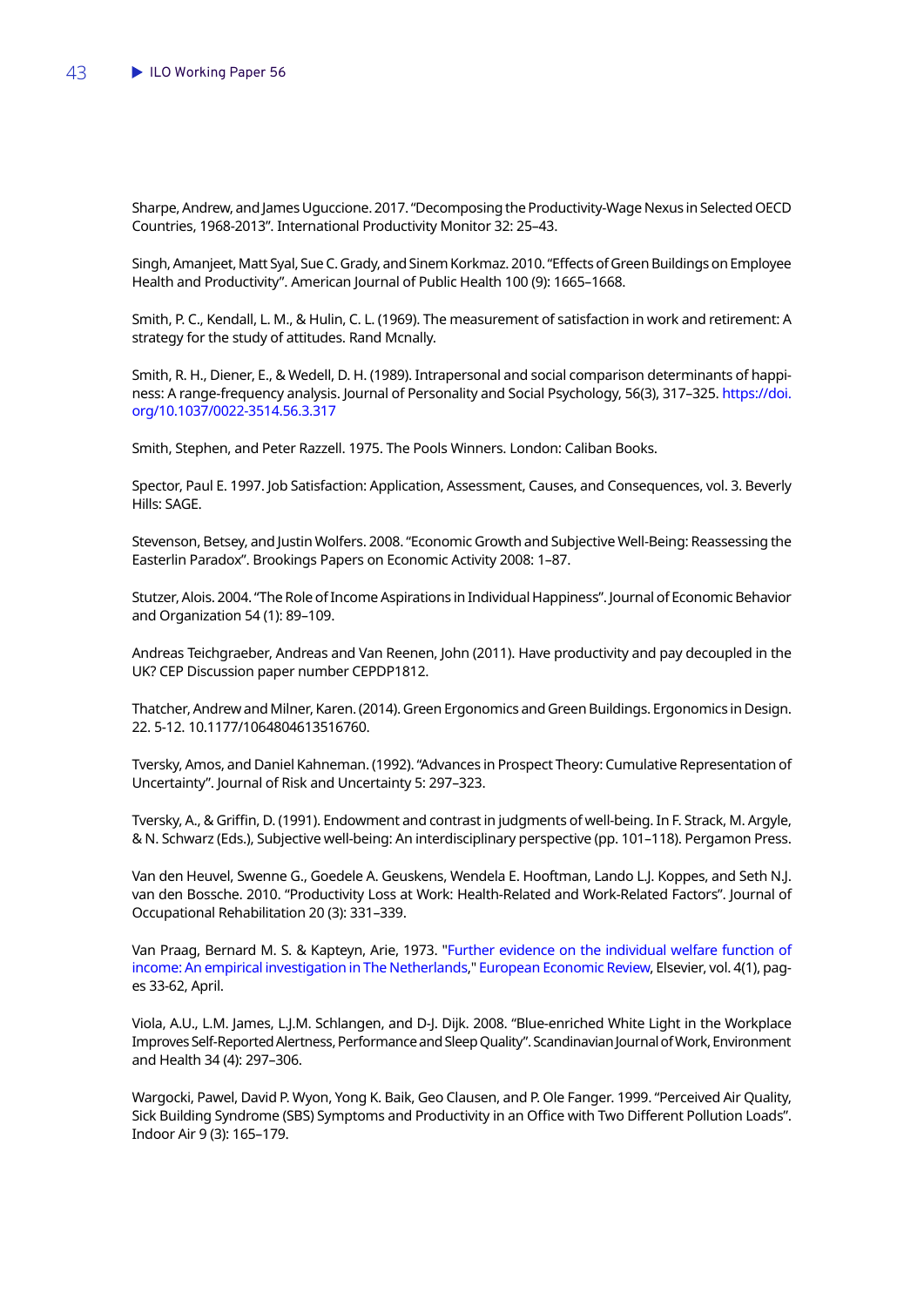Watson, William. 2002. "Social Policy and Productivity: Anybody Here See Any Levers?". In The Review of Economic Performance and Social Progress, edited by Keith Banting, Andrew Sharpe and France St. Hilaire. Centre for the Study of Living Standards and Institute for Research on Public Policy.

Weiner, Bryan J., Megan A. Lewis, and Laura A. Linnan. 2009. "Using Organization Theory to Understand the Determinants of Effective Implementation of Worksite Health Promotion Programs". Health Education Research 24 (2): 292–305.

World Bank. World Development Indicators Databank, [https://databank.worldbank.org/source/world](https://databank.worldbank.org/source/world-development-indicators)[development-indicators](https://databank.worldbank.org/source/world-development-indicators)

Wößmann, Ludger. 2008. "Efficiency and Equity of European Education and Training Policies". International Tax and Public Finance 15 (2): 199–230.

Wright, Thomas A., Russell Cropanzano. 2000. "Psychological Well-being and Job Satisfaction as Predictors of Job Performance". Journal of Occupational Health Psychology 5 (1): 84–94.

Ye, Dezhu, Yew-Kwang Ng, and Yujun Lian. 2015. "Culture and Happiness". Social Indicators Research 123; 519–547.

Zelenski, John M., Steven A. Murphy, and David A. Jenkins. 2008. "The Happy-Productive Worker Thesis Revisited". Journal of Happiness Studies: An Interdisciplinary Forum on Subjective Well-Being 9: 521–537.